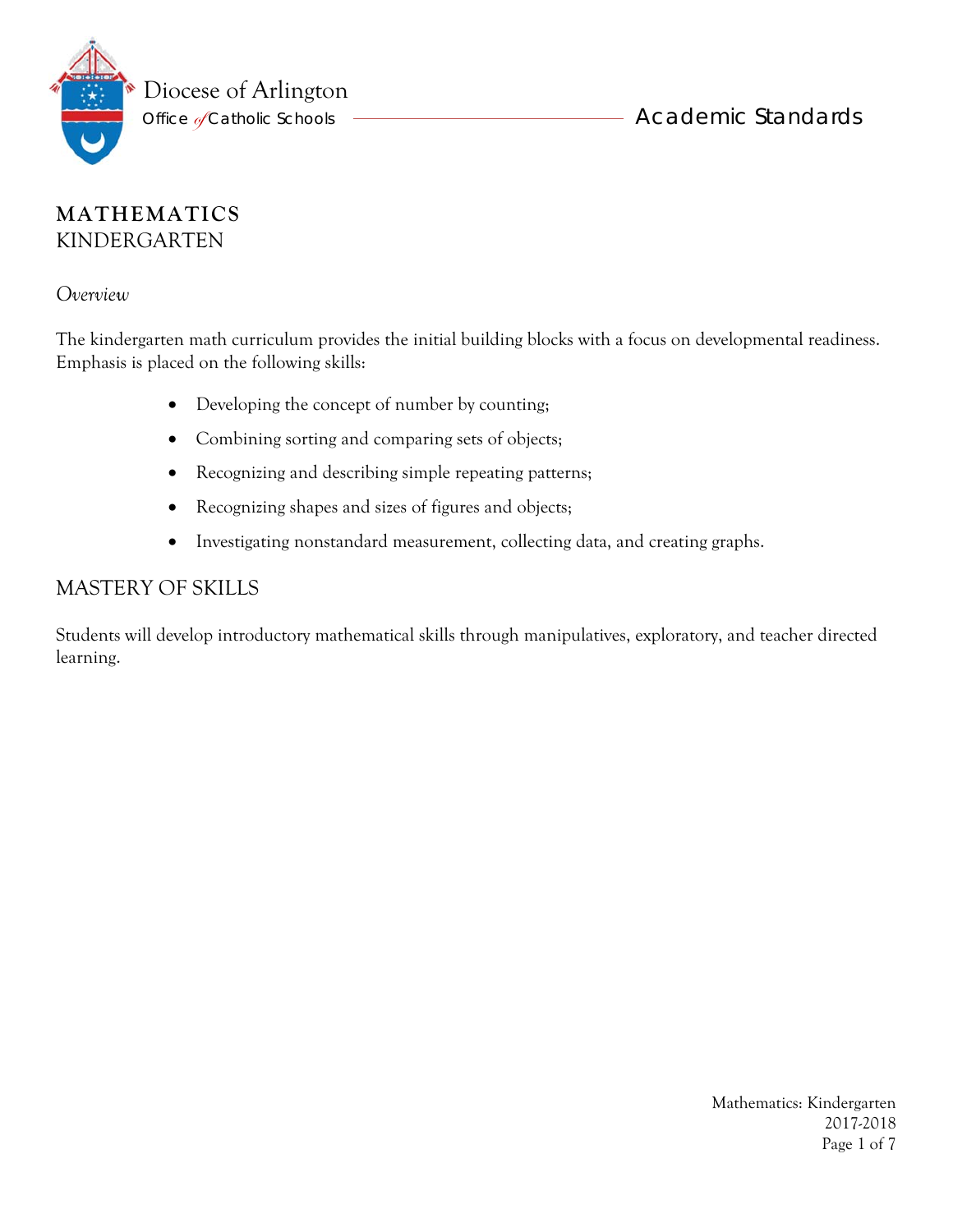

### **MATHEMATICS** APPLICATION OF SKILLS

### **Standard 1 – Number Sense and Estimation**

| M.K.1 | Apply the following strategies to solve real-life problems: |
|-------|-------------------------------------------------------------|
|-------|-------------------------------------------------------------|

- a. Trial and error;
- b. Picture or object graphs;
- c. Diagrams;
- d. Patterns;
- e. Role playing;
- f. Use manipulatives;
- g. Story telling.
- M.K.2 Explain answers.
- M.K.3 Problem solve in each math area as well as in other curriculum areas.
- M.K.4 Create his/her own problems from every-day situations.
- M.K.5 Express mathematical ideas orally and in writing, using proper vocabulary terms.
- M.K.6 Recognize and write numerals 1 to 31.
- M.K.7 Count numbers:
	- a. Count to 50;
	- b. Count backwards from 10.
- M.K.8 Identify ordinals to fifth.
- M.K.9 Match in one-to-one correspondence.
- M.K.10 Recognize sets through 31 and identify corresponding numerals.
- M.K.11 Recognize zero quantity.

Mathematics: Kindergarten 2017-2018 Page 2 of 7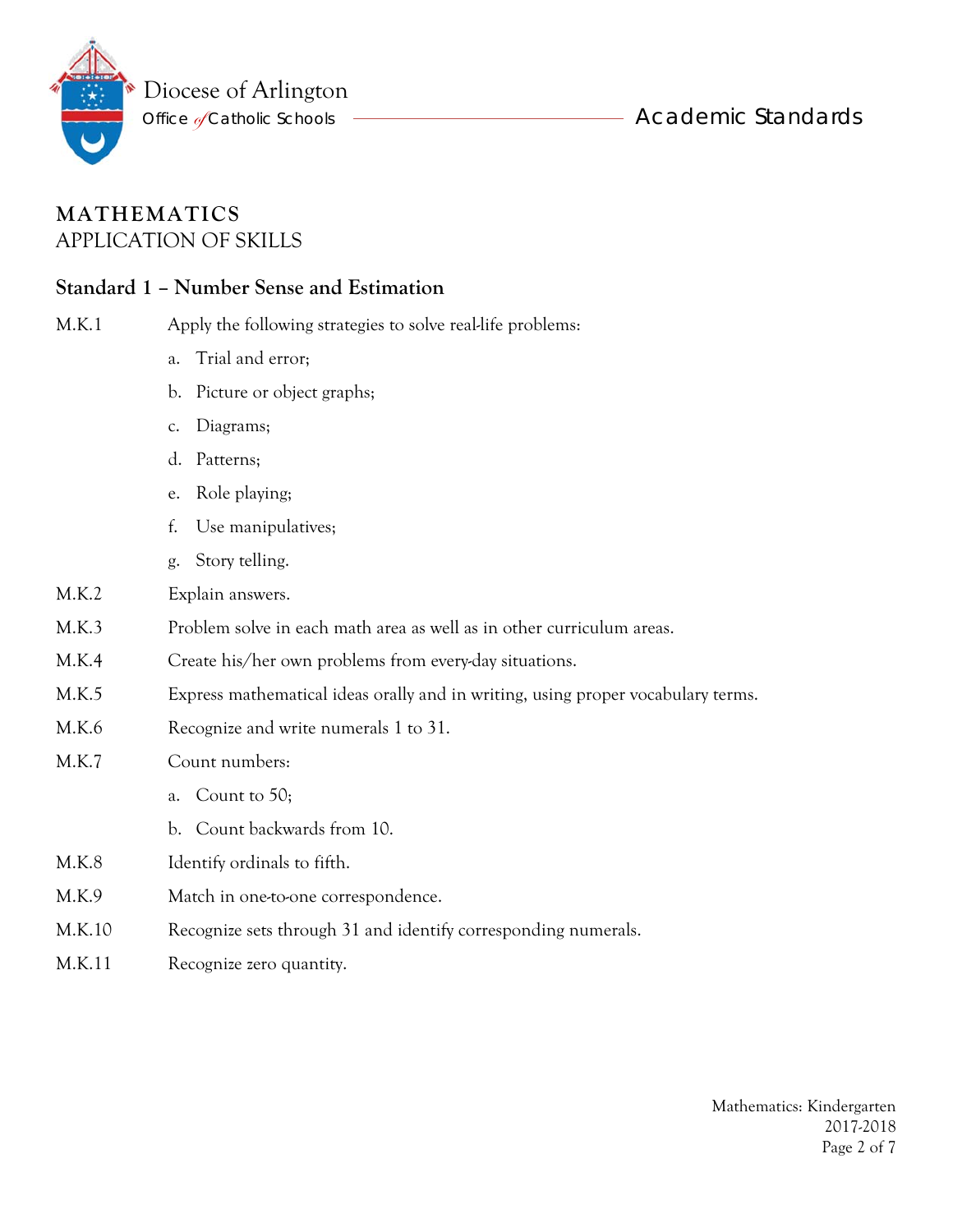

#### **Standard 2 - Computation and Fluency**

- M.K.12 Recognize the use of the calculator.
- M.K.13 Name the number of a new set after two sets are joined.
- M.K.14 Add and subtract whole numbers using up to ten concrete objects.

Mathematics: Kindergarten 2017-2018 Page 3 of 7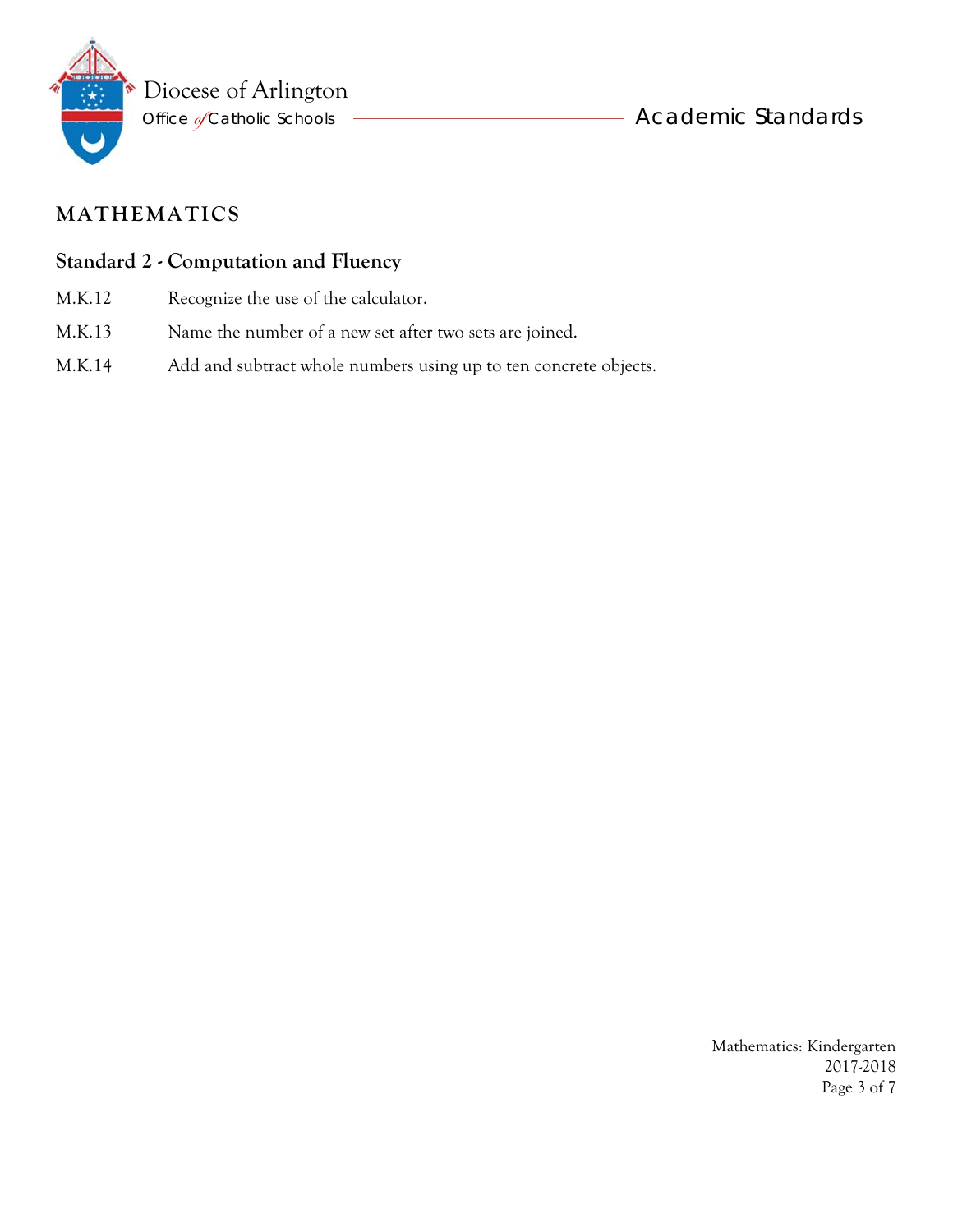

#### **Standard 3 - Measurement**

- M.K.15 Indicate the ordered position of three objects and/or pictures from left-to-right, top-to-bottom, and/or bottom-to-top.
- M.K.16 Understand and use directional words (over-under, above-below, before-after, and between).
- M.K.17 Explore the meaning of inside and outside.
- M.K.18 Recognize the concept of time for hour and half-hour using analog and digital clock.
- M.K.19 Locate numbers on calendar (day, month, and year).
- M.K.20 Name and sequence the days of the week and the months of the year.
- M.K.21 Recognize penny, nickel, dime, and quarter from either side of the coins.
- M.K.22 Utilize coins to develop counting skills and money awareness.
- M.K.23 Compare lengths and heights (long, short, and tall), using non-standard units.
- M.K.24 Compare weight (light and heavy), using scales and balances.
- M.K.25 Recognize the use of the thermometer to measure and compare temperatures.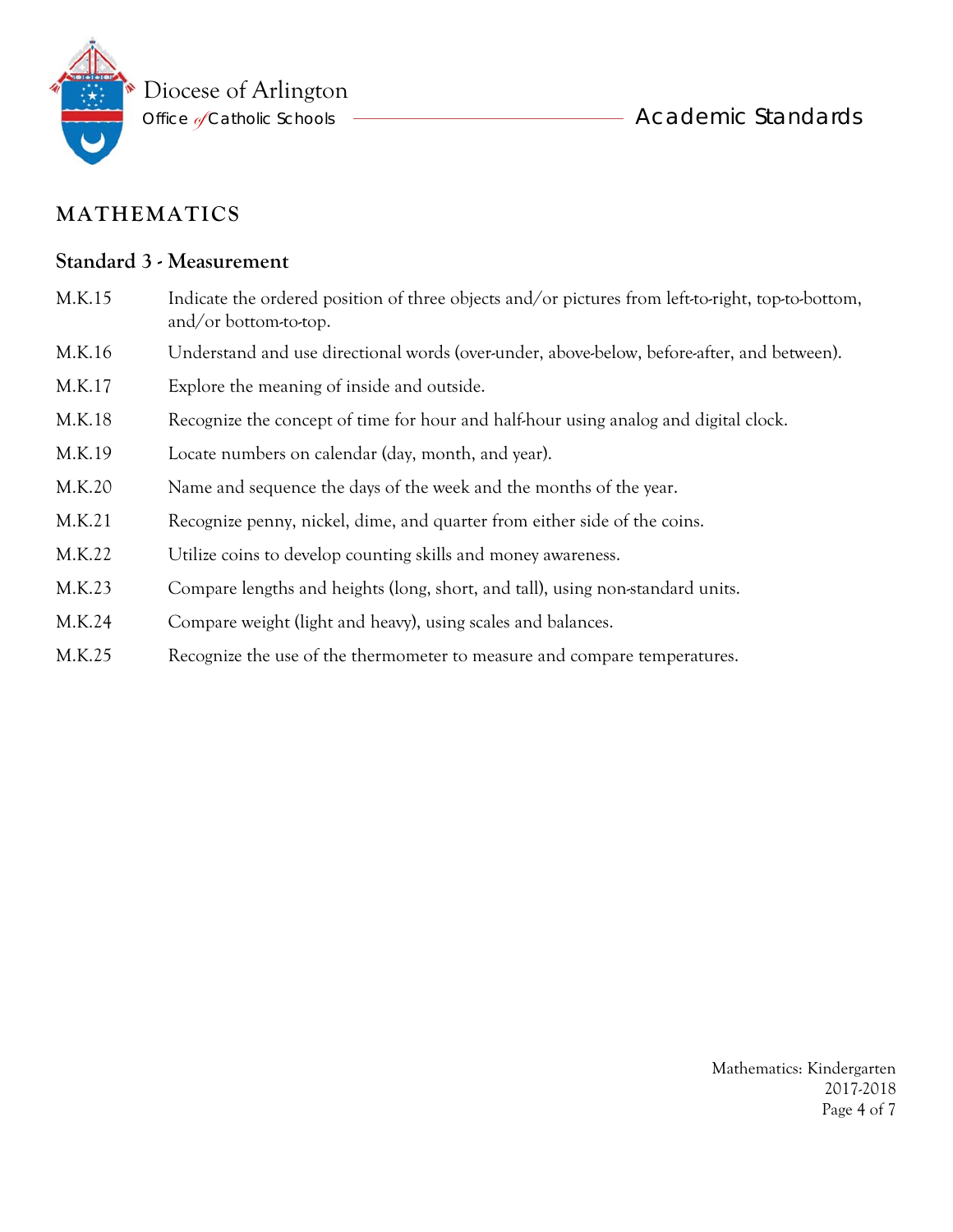

### **Standard 4 - Geometry**

- M.K.26 Recognize one-half.
- M.K.27 Identify, describe, and draw rectangles, squares, triangles, circles, and ovals.
- M.K.28 Connect line segments to form basic figures using numbers up to 31.

Mathematics: Kindergarten 2017-2018 Page 5 of 7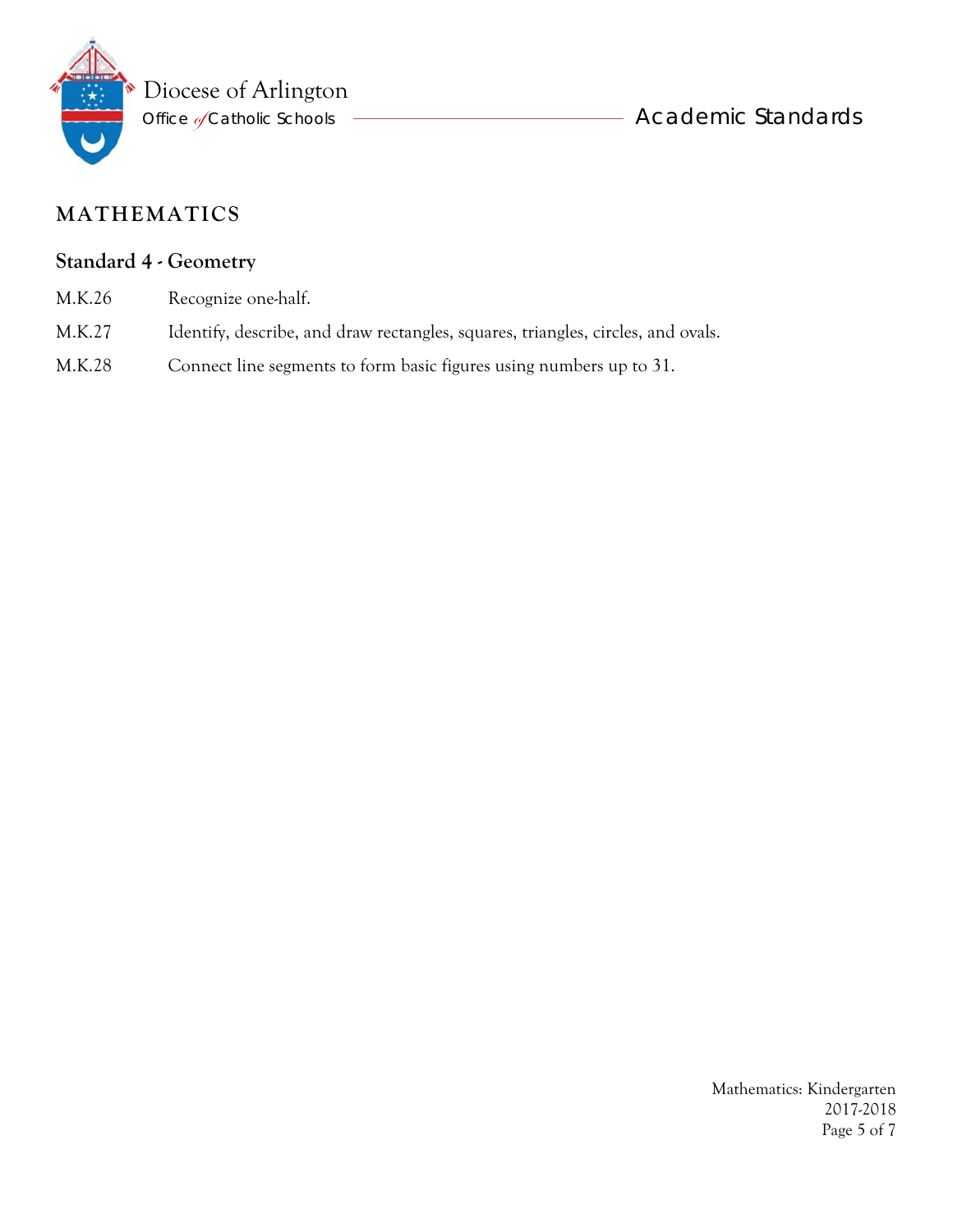

### **Standard 5 - Data Analysis and Probability**

- M.K.29 Relate physical materials, pictures, and diagrams to mathematical ideas.
- M.K.30 Compare sets of objects (more, fewer, and equal).
- M.K.31 Understand and use the concept of estimation.
- M.K.32 Select a reasonable magnitude given a 1-digit numeral, a 2 digit numeral, and a 3-digit numeral (e.g. 5, 50, and 500) and explain reasonableness of choice.
- M.K.33 Collect, organize, and describe data by counting and tallying.
- M.K.34 Read and interpret displays of data (bar graphs, pictographs and tables).
- M.K.35 Understand the concept of chance (i.e. by investigating and describing the result of dropping a two-colored counter or using a multi-colored spinner).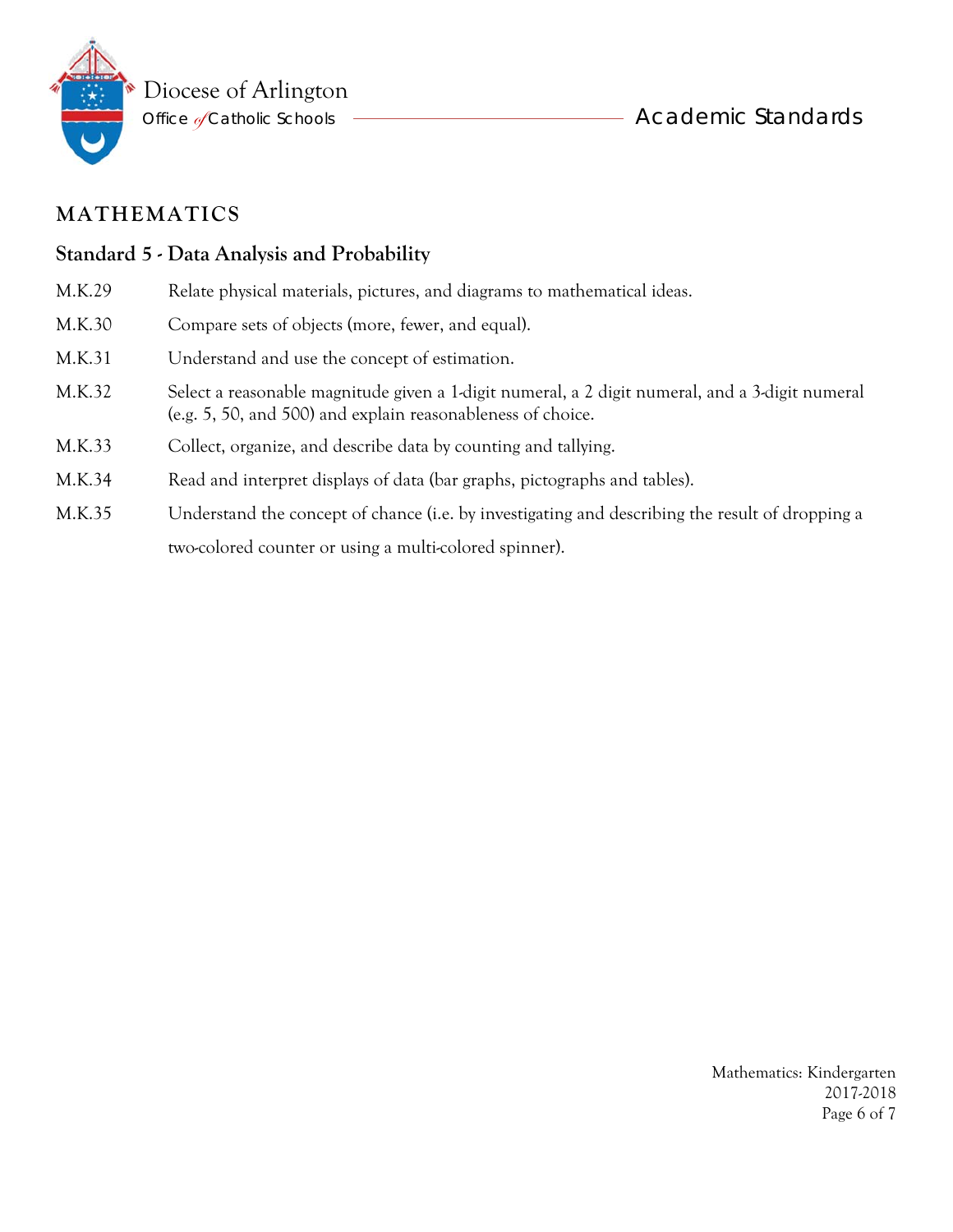

### **Standard 6 - Patterns, Functions and Algebra**

- M.K.36 Sort and classify objects according to similar attributes (size, shape, color).
- M.K.37 Identify, describe, and extend a repeating relationship (pattern) found in common objects, sounds, and movements.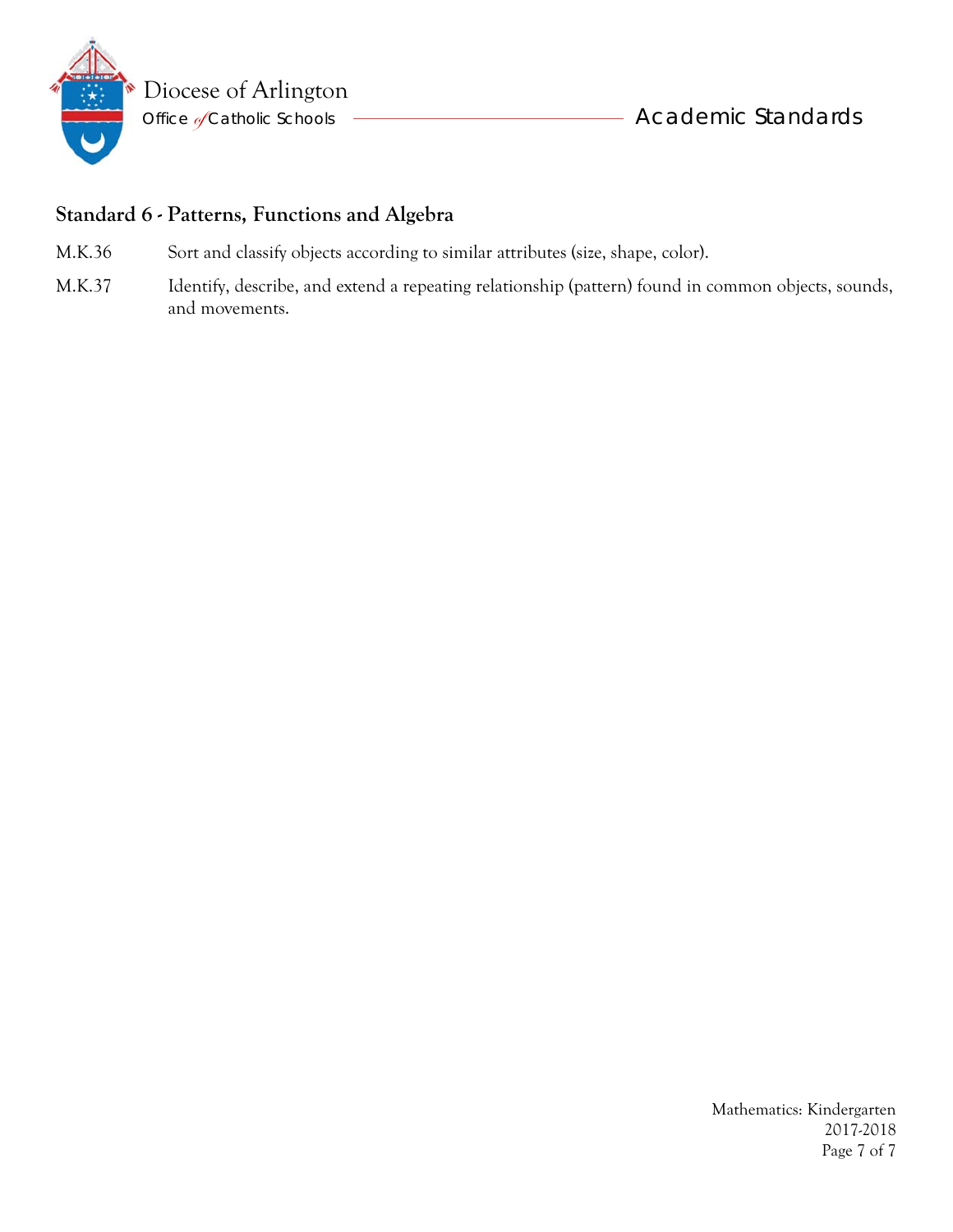

### **MATHEMATICS** FIRST GRADE

#### *Overview*

The first grade math curriculum is based on skills introduced in kindergarten, which will spiral to the second grade. Emphasis is placed on the following skills:

- Counting, sorting, and comparing sets of up to 100 objects;
- Recognizing and describing simple repeating and growing patterns;
- Drawing, sorting and describing certain two-dimensional figures;
- Applying the basic addition facts through the fives table;
- Applying the corresponding subtraction facts;
- Using non standard units to measure;
- Organizing and interpreting data;
- Recognizing fractions.

### MASTERY OF SKILLS

Students will develop introductory mathematical skills through manipulatives, exploratory, and teacher directed learning.

- Developing the concept of number by counting;
- Combining sorting and comparing sets of objects;
- Recognizing and describing simple repeating patterns;
- Recognizing shapes and sizes of figures and objects;
- Investigating nonstandard measurement, collecting data, and creating graphs

 Mathematics: First Grade 2017-2018 Page 1 of 7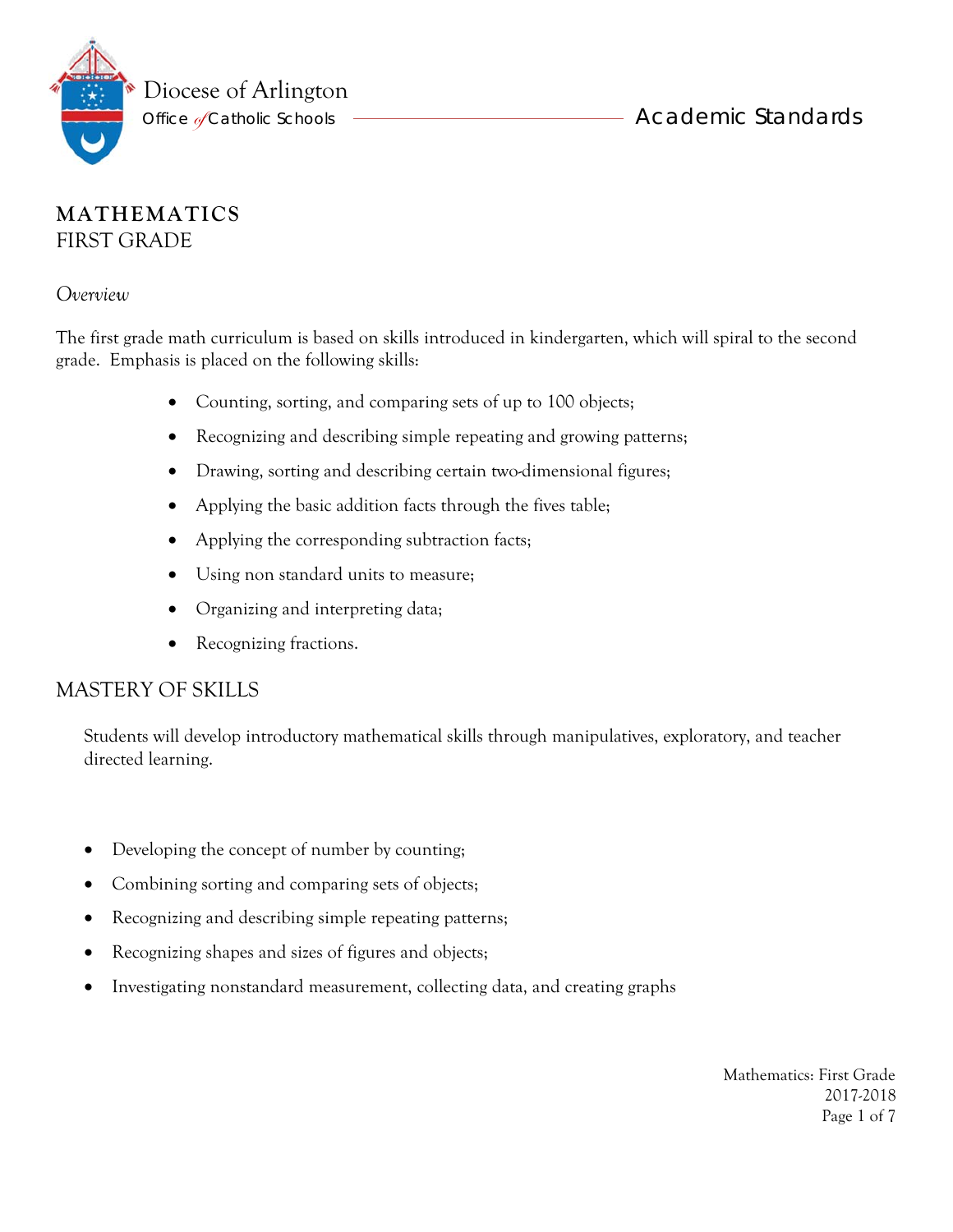

### **MATHEMATICS** APPLICATION OF SKILLS

#### **Standard 1 – Number Sense**

M.1.1 Apply the following strategies to solve real-life problems:

- a. Trial and error;
- b. Lists and tables;
- c. Diagrams;
- d. Patterns;
- e. Role playing;
- f. Guess and test;
- g. Use manipulatives;
- h. Simplify the problem;
- i. Write and equation/number sentence.
- M.1.2 Explain and justify answers.
- M.1.3 Problem solve in each math area as well as other curriculum areas.
- M.1.4 Create his/her own problems from every-day situations
- M.1.5 Relate physical materials, pictures, and diagrams to mathematical ideas.
- M.1.6 Express mathematical ideas orally and in writing, using proper vocabulary terms.
- M.1.7 Relate every-day language to mathematical language and symbols.
- M.1.8 Recognize and write numerals 0 through 100.
- M.1.9 Identify number words from zero to twenty.
- M.1.10 Count by 2s, 5s, and 10s to 100.
- M.1.11 Compare numbers using great than, less than, equal to.
- M.1.12 Identify equivalent and non-equivalent sets.
- M.1.13 Count objects in a set containing between ten and one hundred objects and name the corresponding numeral.
- M.1.14 Identify numbers before, after, and between, to 100.
- M.1.15 Recognize zero quantity and use in number sentences, (ex. 3+0=3).
- M.1.16 Group concrete objects by ones and tens to develop the ideas of place value.
- M.1.17 Recognize place value through hundreds.

Mathematics: First Grade 2017-2018 Page 2 of 7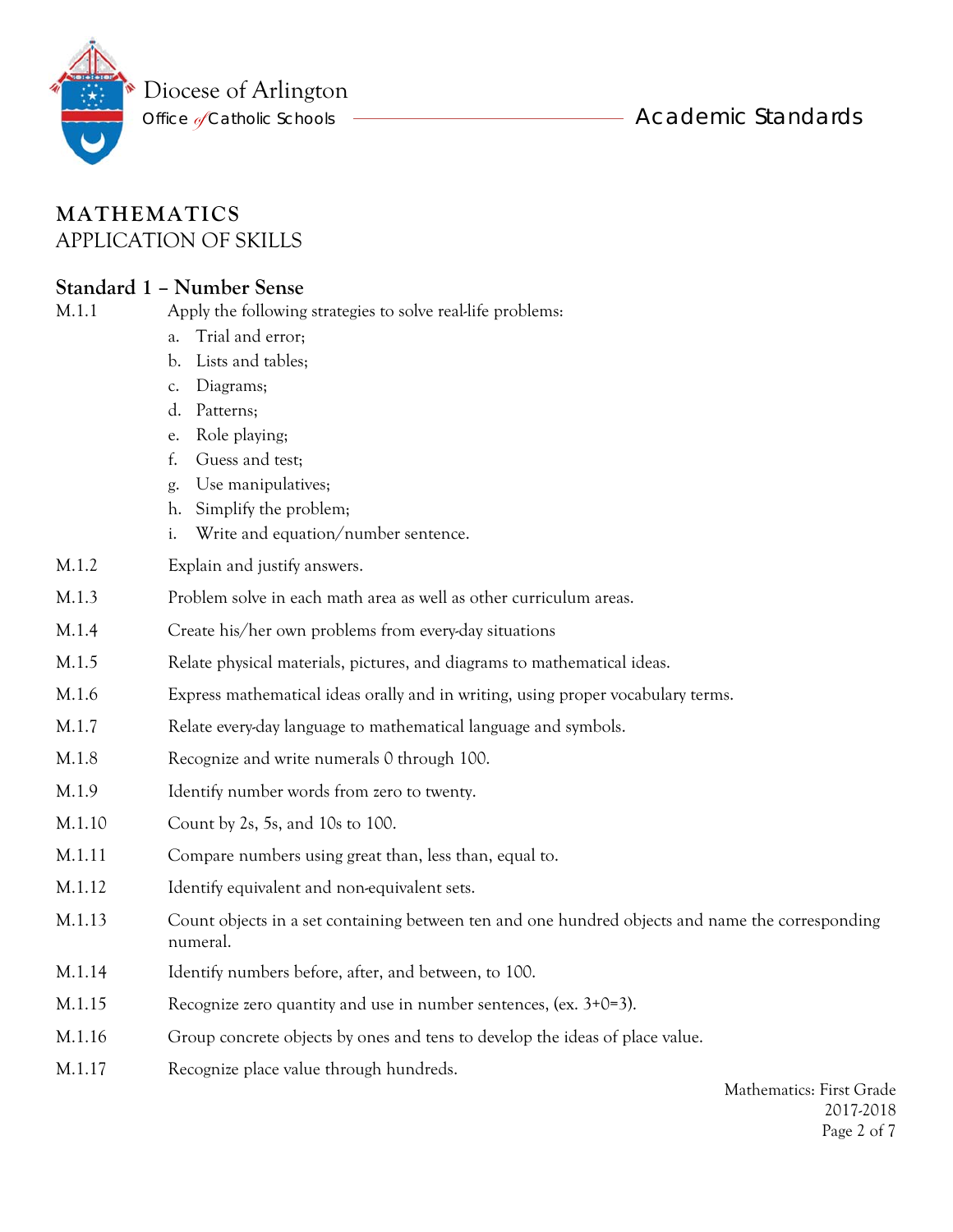

#### **Standard 2 - Computation and Fluency**

- M.1.18 Understand the use of the calculator and computer for appropriate activities.
- M.1.19 Count a group of pennies, nickels, dimes, and quarters with total value of \$1.00 or less.
- M.1.20 Understand the basic relationship between addition and subtraction.
- M.1.21 Master basic facts, sums to 12 or less, and the corresponding subtraction facts.
- M.1.22 Use manipulatives to show addition and subtraction problems through 10.
- M.1.23 Use horizontal and vertical notation.
- M.1.24 Rename numbers by addition or subtraction.
- M.1.25 Understand the concept of missing numerals in addition and subtraction problems having sums or differences no greater than 9.
- M.1.26 Solve one-step story and picture problems using basic addition and subtraction facts.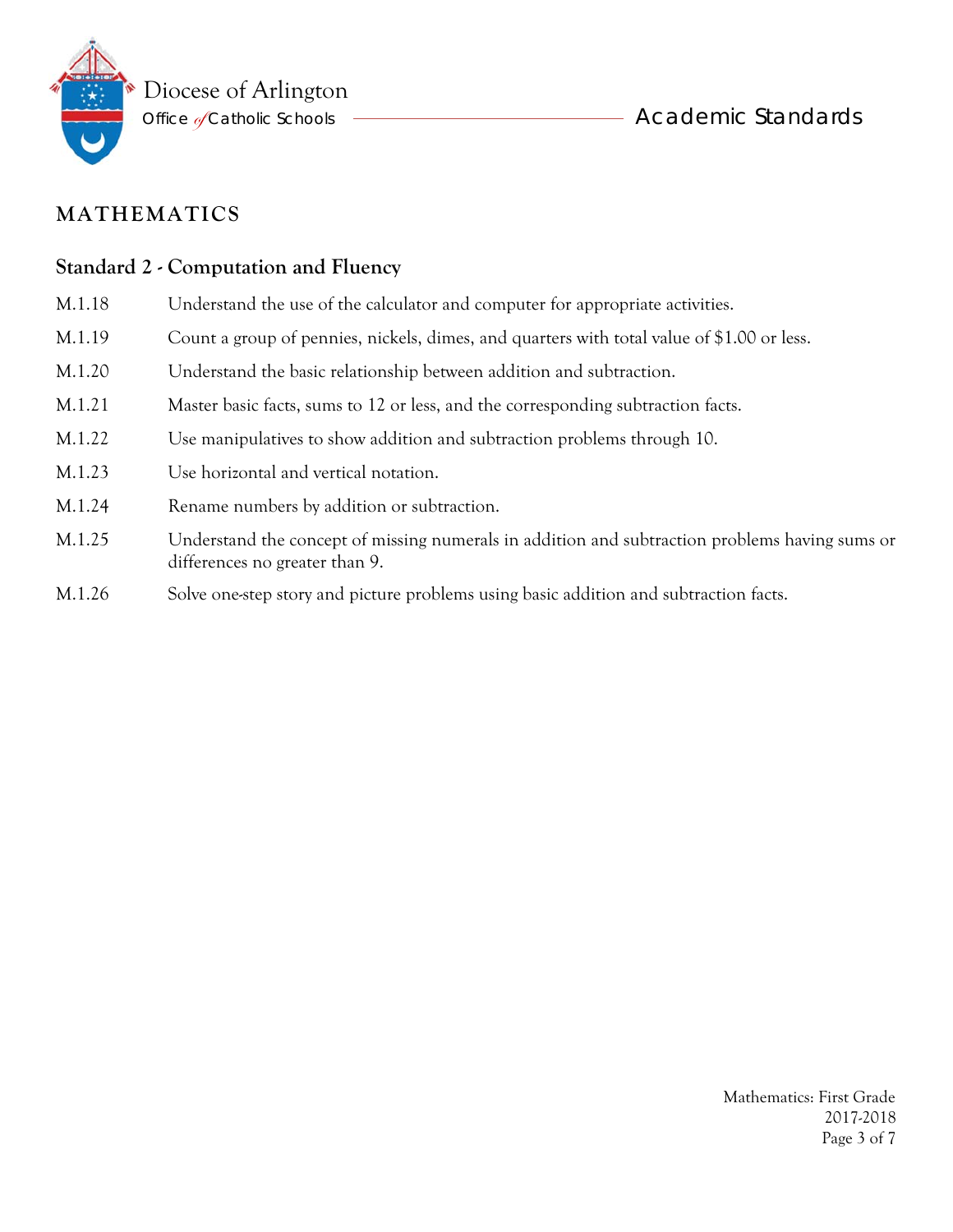

#### **Standard 3 - Measurement**

- M.1.27 Describe the proximity of objects in space (near, far close by, below, up, down, beside, next to).
- M.1.28 Tell time by hour, half hour, using analog or digital clock.
- M.1.29 Identify days, weeks, months on calendar.
- M.1.30 Identify number of pennies equivalent to a nickel, a dime, and a quarter.
- M.1.31 Count collections of coins up to \$1.00 and compare value.
- M.1.32 Use standard and nonstandard units to measure length.
- M.1.33 Use standard and nonstandard units to measure weight.
- M.1.34 Measure temperature in degrees Fahrenheit.
- M.1.35 Measure length to the nearest in and nearest centimeter; and measure volume capacity to the nearest pint, quart, liter.
- M.1.36 Compare the volume capacities of two given containers by using concrete materials (e.g. jelly beans, sand, water, rice).
- M.1.37 Compare the weight of two objects using a balance scale.

 Mathematics: First Grade 2017-2018 Page 4 of 7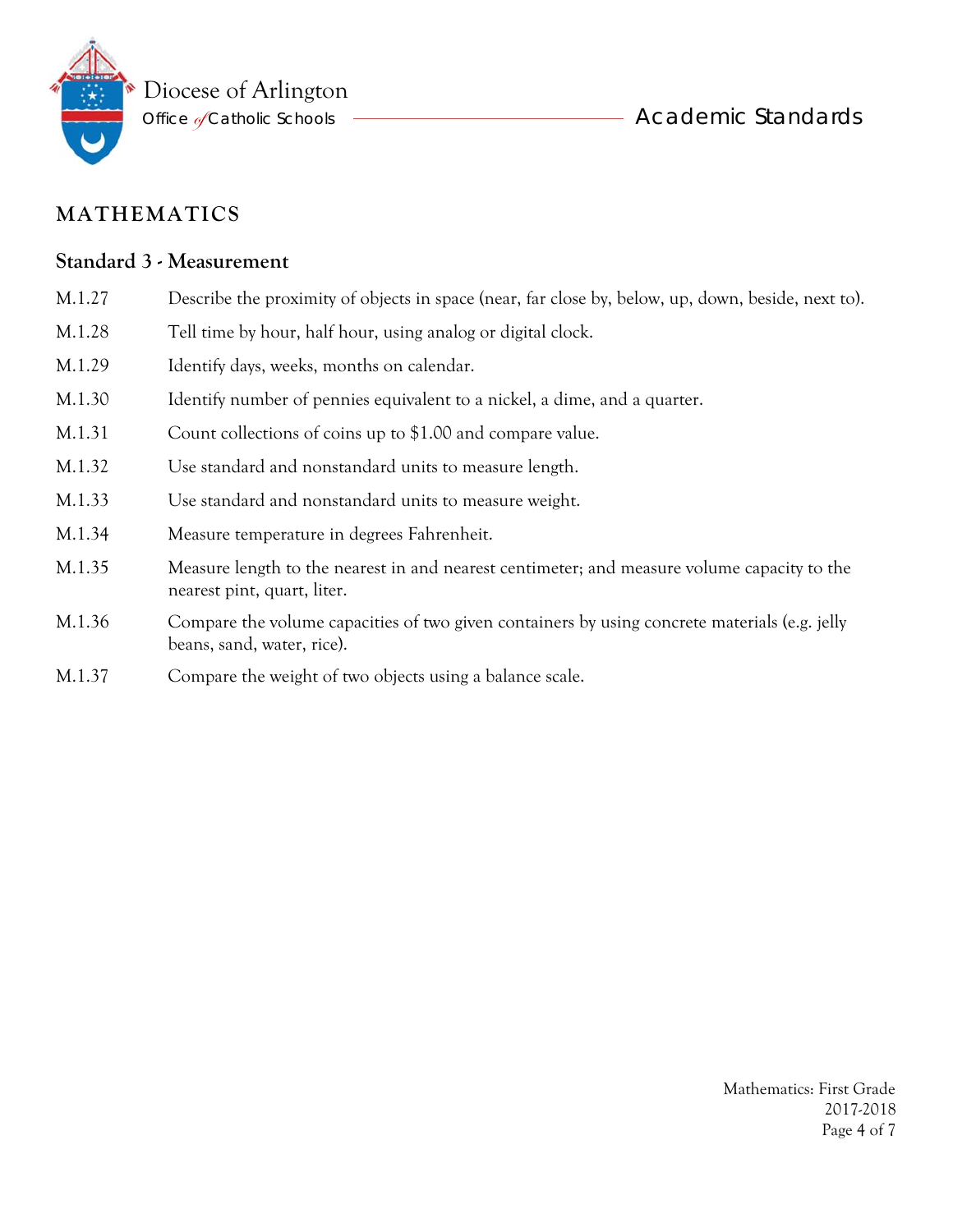

#### **Standard 4 - Geometry**

- M.1.38 Identify and represent concepts of one-fourth, one-third, and one half, using appropriate materials or a drawing.
- M.1.39 Identify and describe triangles, squares, rectangles, and circles according to number of sides, sides with the same length, corners, and square corners.
- M.1.40 Identify and describe objects in the environment that depict geometric figures (triangle, rectangle, square and circle)
- M.1.41 Identify geometric solids (pyramid, sphere, cone, cylinder, cube, rectangular solid).
- M.1.42 Recognize symmetry in two-dimensional objects.
- M.1.43 Connect line segments to form basic figures using numbers up to 100.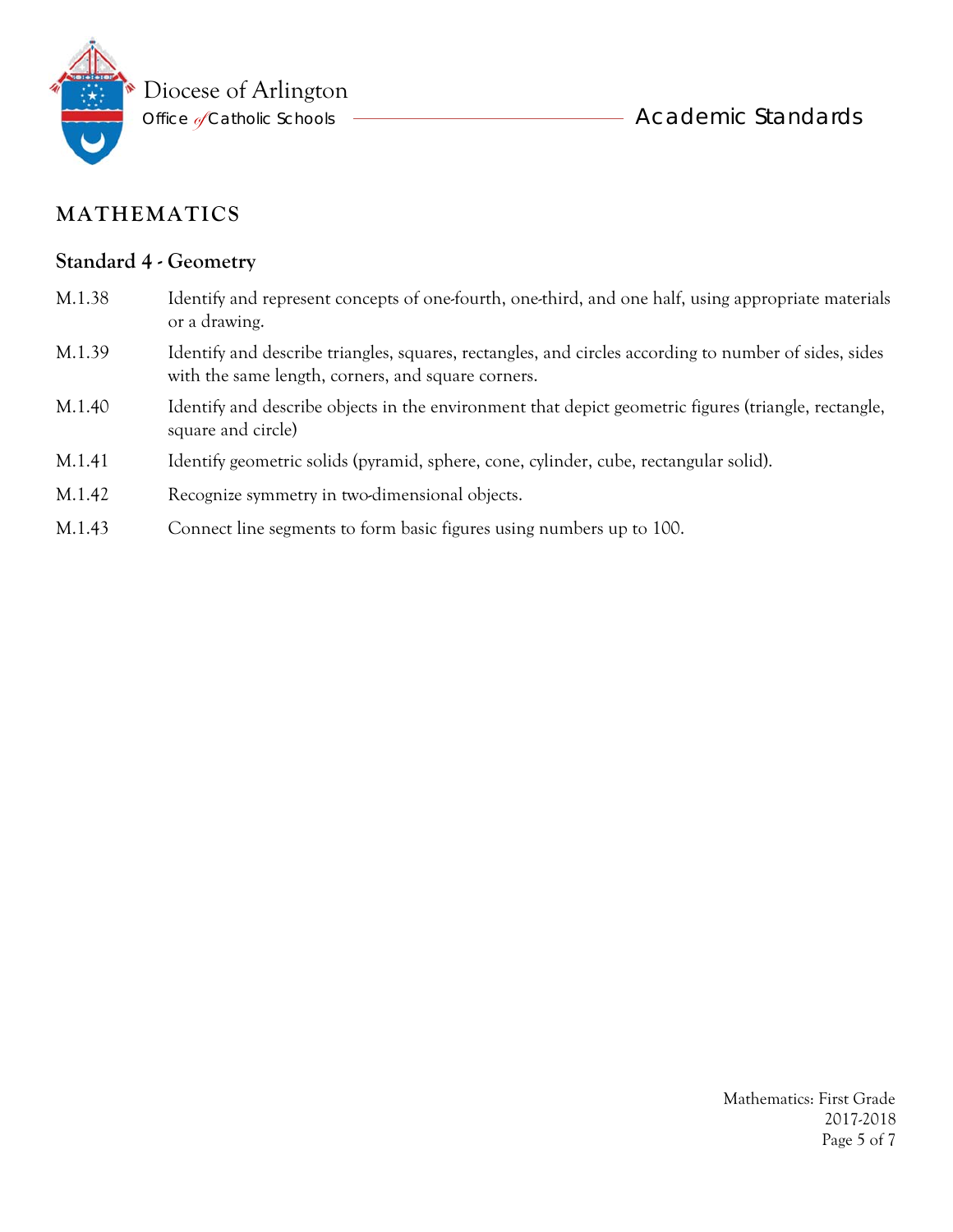

### **Standard 5 - Data Analysis and Probability**

- M.1.44 Use estimation with quantities, measurement, and problem solving.
- M.1.45 Investigate, identify, and describe various forms of data collection in real world (e.g. recording daily temperature, lunch count, attendance, favorite foods).
- M.1.46 Create and interpret line graphs, bar graphs, pictographs.
- M.1.47 Interpret information displayed in a picture or object graph using vocabulary: more, less, fewer, greater than, less than.
- M.1.48 Understand the concept of chance at a rudimentary level.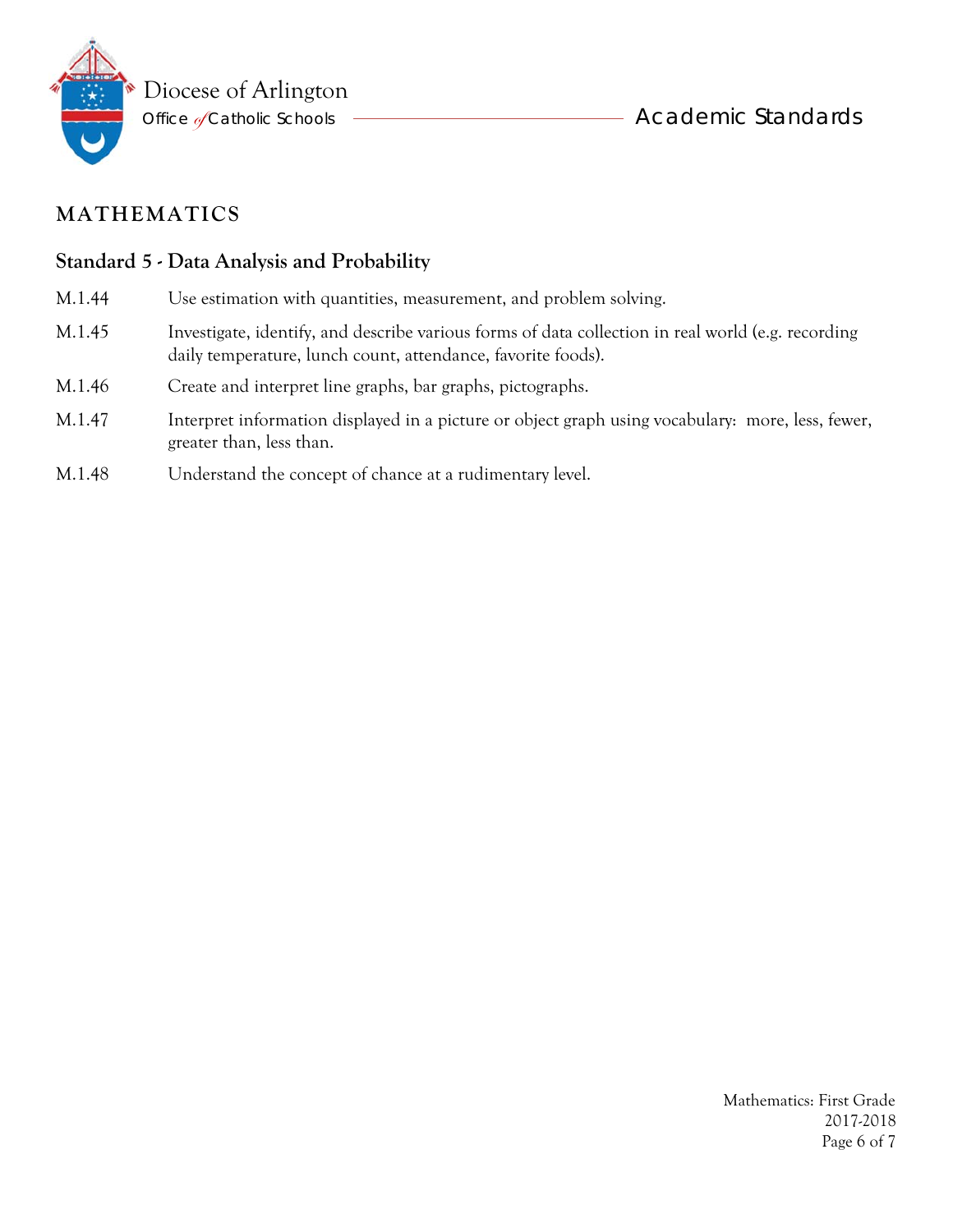

#### **Standard 6 - Patterns, Functions and Algebra**

- M.1.49 Sort and classify concrete objects according to one or more attributes, including color, size, shape, and thickness.
- M.1.50 Recognize, describe, extend, and create various patterns, including rhythmic, color, shape and numeric, using concrete materials.

 Mathematics: First Grade 2017-2018 Page 7 of 7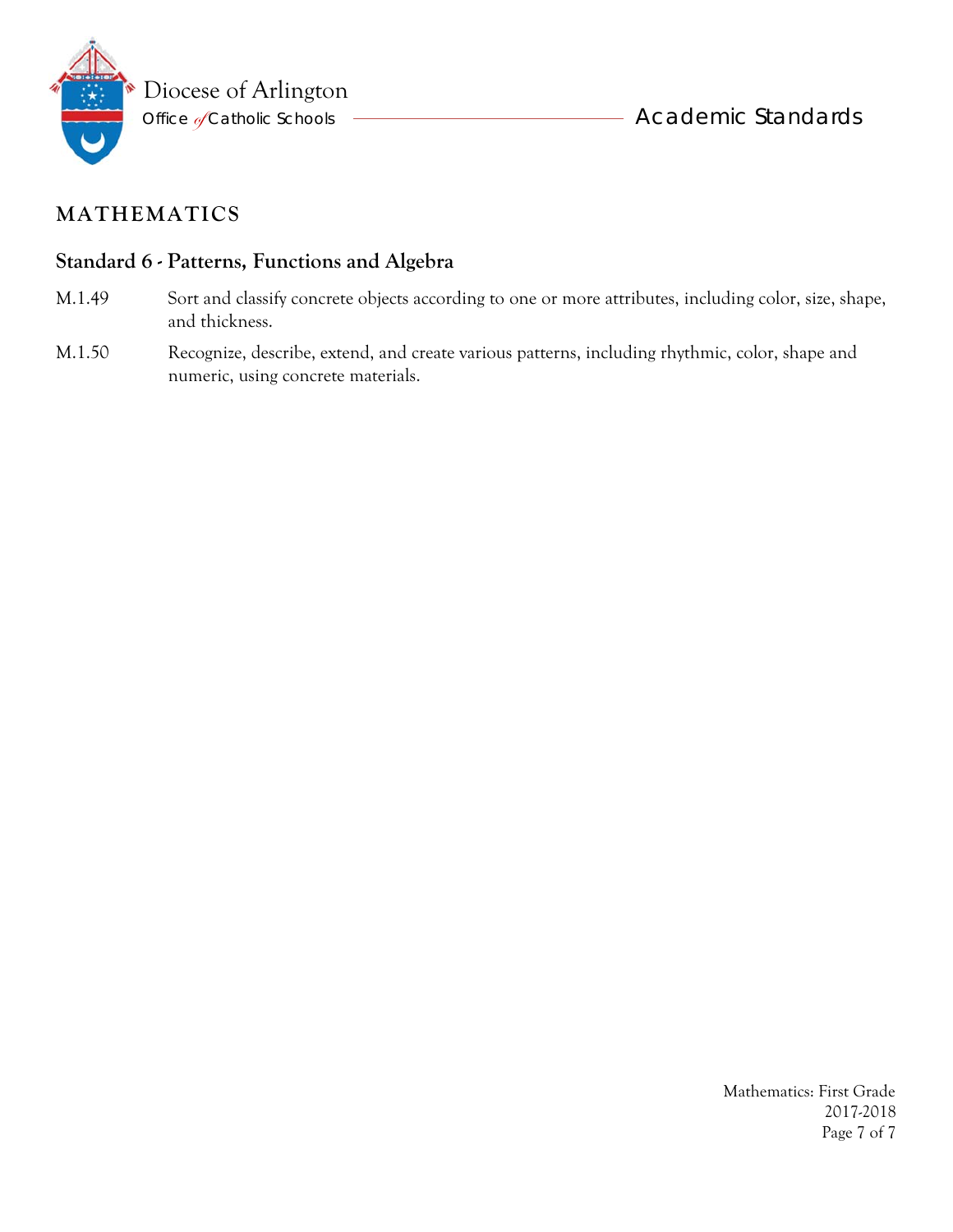

# **MATHEMATICS** Second Grade

*Overview* 

Emphasis is placed on the following skills:

- Extending the study of number and spatial sense to include three-digit numbers and three dimensional figures;
- Continuing to learn, use, and gain proficiency in the basic addition facts through 20 and the corresponding subtraction facts;
- Using standard U.S. customary and metric units of measurement;
- Predicting and using simple probability;
- Creating and interpreting picture and bar graphs;
- Working with a variety of patterns;
- Developing knowledge of equality by identifying missing numbers in addition and subtraction facts.

#### MASTERY OF SKILLS

- Applying the basic addition facts through the fives table;
- Applying the corresponding subtraction facts;
- Counting, sorting, and comparing sets of up to 100 objects;
- Recognizing and describing simple repeating and growing patterns;

Mathematics: Second Grade 2017-2018 Page 1 of 7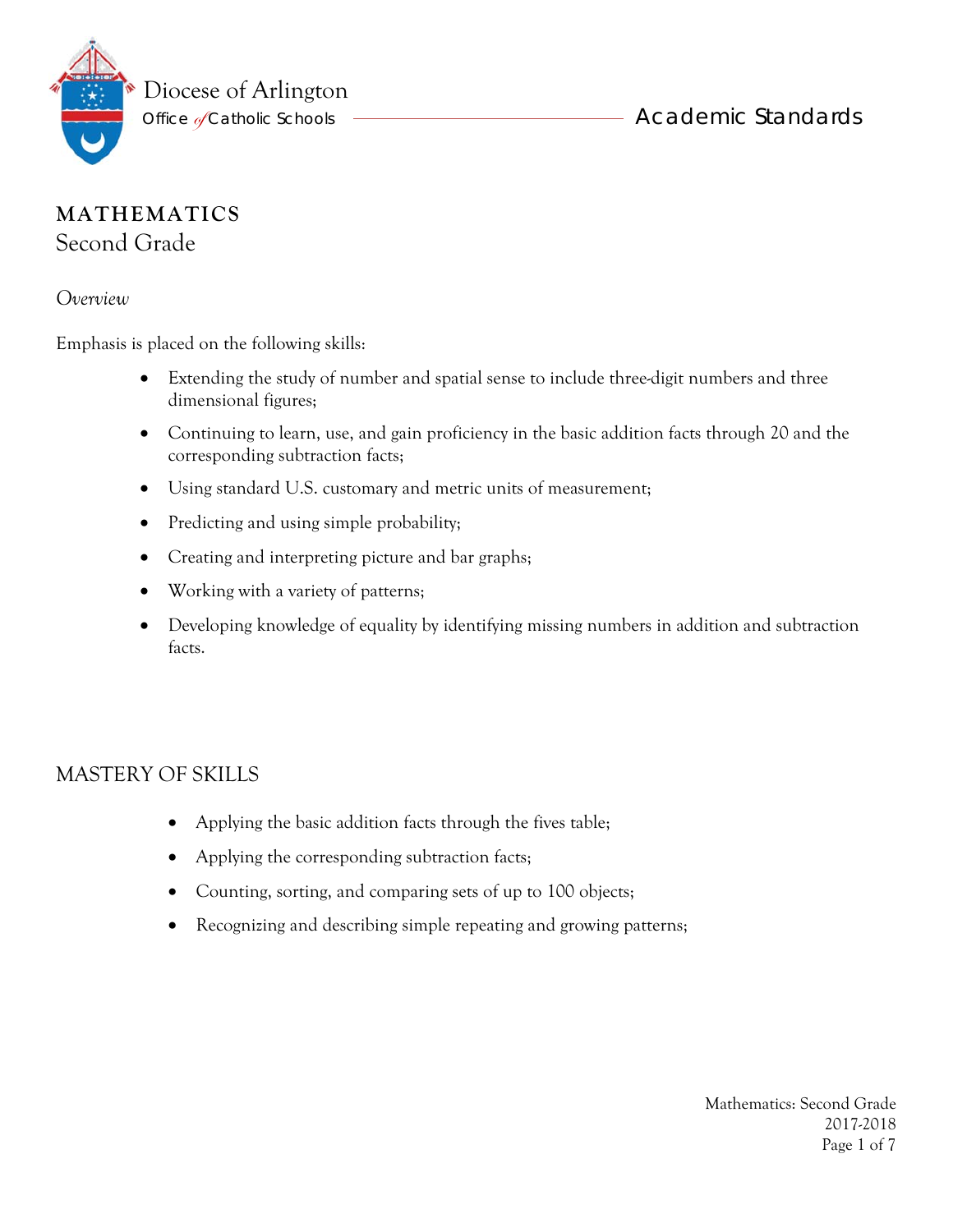

Application of skills

#### **Standard 1 – Number Sense and Estimation**

M.2.1 Apply the following strategies to solve real-life problems:

- a. Trial and error;
- b. List or tables;
- c. Diagrams;
- d. Patterns;
- e. Role playing;
- f. Guess and test;
- g. Use manipulatives;
- h. Simplify the problem;
- i. Write an equation.
- M.2.2 Explain and justify answers.
- M.2.3 Use technology for appropriate activities.
- M.2.4 Problem solve in each math area as well as in other curriculum areas.
- M.2.5 Create his/her own problems from every-day situations.
- M.2.6 Express mathematical ideas orally and in writing, using proper vocabulary terms.
- M.2.7 Relate every-day language to mathematical language and symbols.
- M.2.8 Read, write, and understand the magnitude of numbers through 1,000.
- M.2.9 Skip count by 2s, 3s, 4s, 5s, and 10s up to 100.
- M.2.10 Read and understand the meaning of ordinal numbers to 50
- M.2.11 Compare two whole numbers using symbols (">", "<", "="), and words ("greater than", "less than", or "equal to").
- M.2.12 Identify part of a set and/or region that represents  $\frac{1}{2}$ ,  $\frac{1}{3}$ ,  $\frac{1}{5}$ ,  $\frac{1}{8}$ ,  $\frac{1}{10}$ , and write the corresponding fraction. divide shapes into fractional parts  $(\frac{1}{2}, \frac{1}{3}, \frac{1}{4}, \frac{1}{5}, \frac{1}{8}, \frac{1}{10})$ .
- M.2.13 Identify the place value of each digit in a 3-digit numeral, using numeration models.
- M.2.14 Recognize odd and even numbers.
- M.2.15 Estimate the sum or difference of two whole numbers, each 999 or less.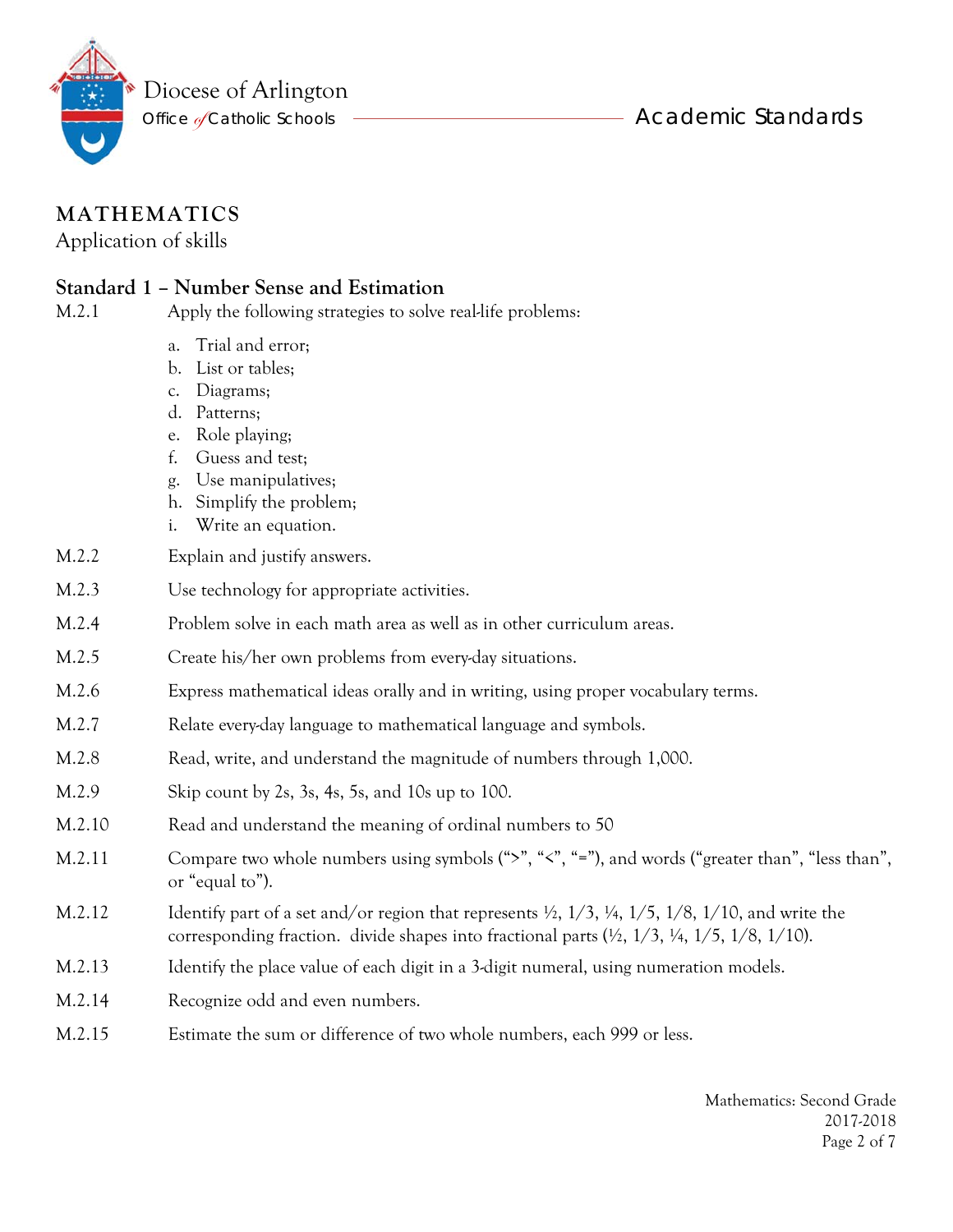

#### **Standard 2 - Computation and Fluency**

- M.2.16 Master basic addition facts, sums to 20 or less, and the corresponding subtraction facts. M.2.17 Add and subtract multiples of 100. M.2.18 Solve addition and subtraction problems using data from simple charts and picture graphs. Problems will require a one-step solution. M.2.19 Be given a simple addition or subtraction fact, recognize and describe the inverse relationship between addition and subtraction (e.g.:  $3 + (-7, -7)$  + 3 = 7; 7 - 3 =  $(-7, -7)$  = 3) to check addition and subtraction problems. M.2.20 Solve addition equations up to three two digit numbers.
- M.2.21 Find the sum and difference of two whole numbers, each 999 or less, using various methods of calculation (mental computation, concrete materials, and paper and pencil). Problems involve both regrouping and no regrouping.
- M.2.22 Understand and apply zero property of addition.
- M.2.23 Show multiplication by joining equivalent sets.
- M.2.24 Relate addition to multiplication, and subtraction to division.
- M.2.25 Multiply by 2, 3, 4, and 5, products to 25.
- M.2.26 Complete a sequence of ten or fewer consecutive whole numbers, 0 through 999 counting both forwards and backwards
- M.2.27 Solve problems by completing a numerical sentence involving the basic facts for addition and subtraction. Examples include:  $3 + \underline{\ }$  = 7; or 9  $\angle$  = 2. Students will create story problems using the numerical sentences.

Mathematics: Second Grade 2017-2018 Page 3 of 7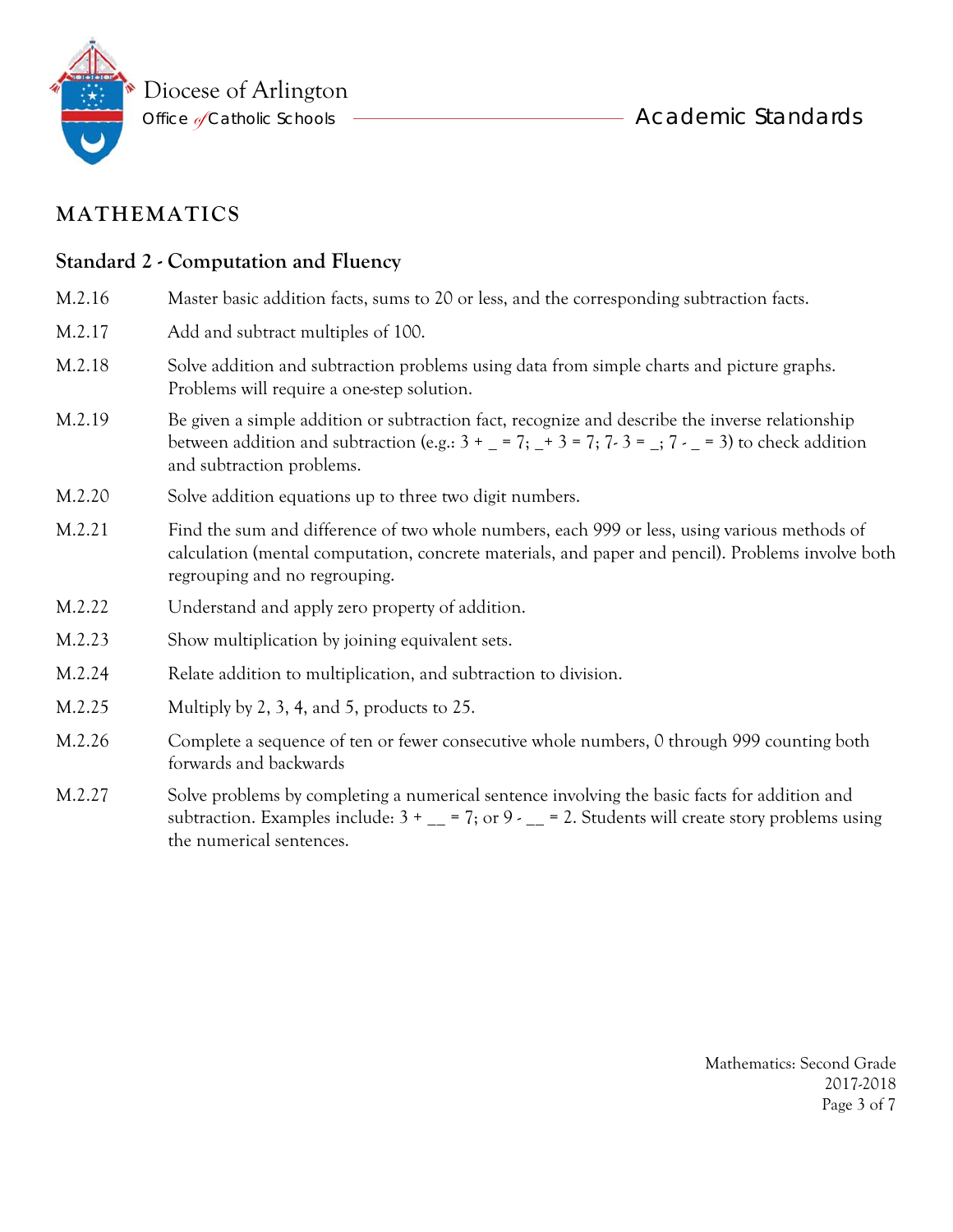

# **Standard 3 – Measurement, Money, and Time**  M.2.28 Tell time to five minute intervals and the quarter hour using analog and digital clocks. M.2.29 Recognize and explain elapsed time. M.2.30 Count, compare, and make change, using a collection of coins and one-dollar M.2.31 Identify the correct usage of the cent symbol  $(\mathfrak{C})$ , dollar symbol  $(\mathfrak{F})$ , and decimal point. M.2.32 Determine past and future days of the week and identify specific dates on a calendar. M.2.33 Estimate and then use a ruler to make linear measurements to the nearest centimeter, meter, inch, and foot, including the distance around a polygon (determine perimeter). M.2.34 Estimate and then determine weight of familiar objects in pounds, using a scale, and will estimate and then determine mass of familiar objects in grams and kilograms, using a balance. M.2.35 Estimate and count the number of cubes in a rectangular box (determine volume). M.2.36 Use actual measuring devices to compare metric and U. S. customary units (cups, pints, quarts, gallons, and liters) for measuring liquid volume, using the concepts of more, less, and equivalent. M.2.37 Measure temperature in degrees Fahrenheit and degrees Celsius.

M.2.38 Use grid paper to estimate, and then count, the number of square units needed to cover a given surface (determine area).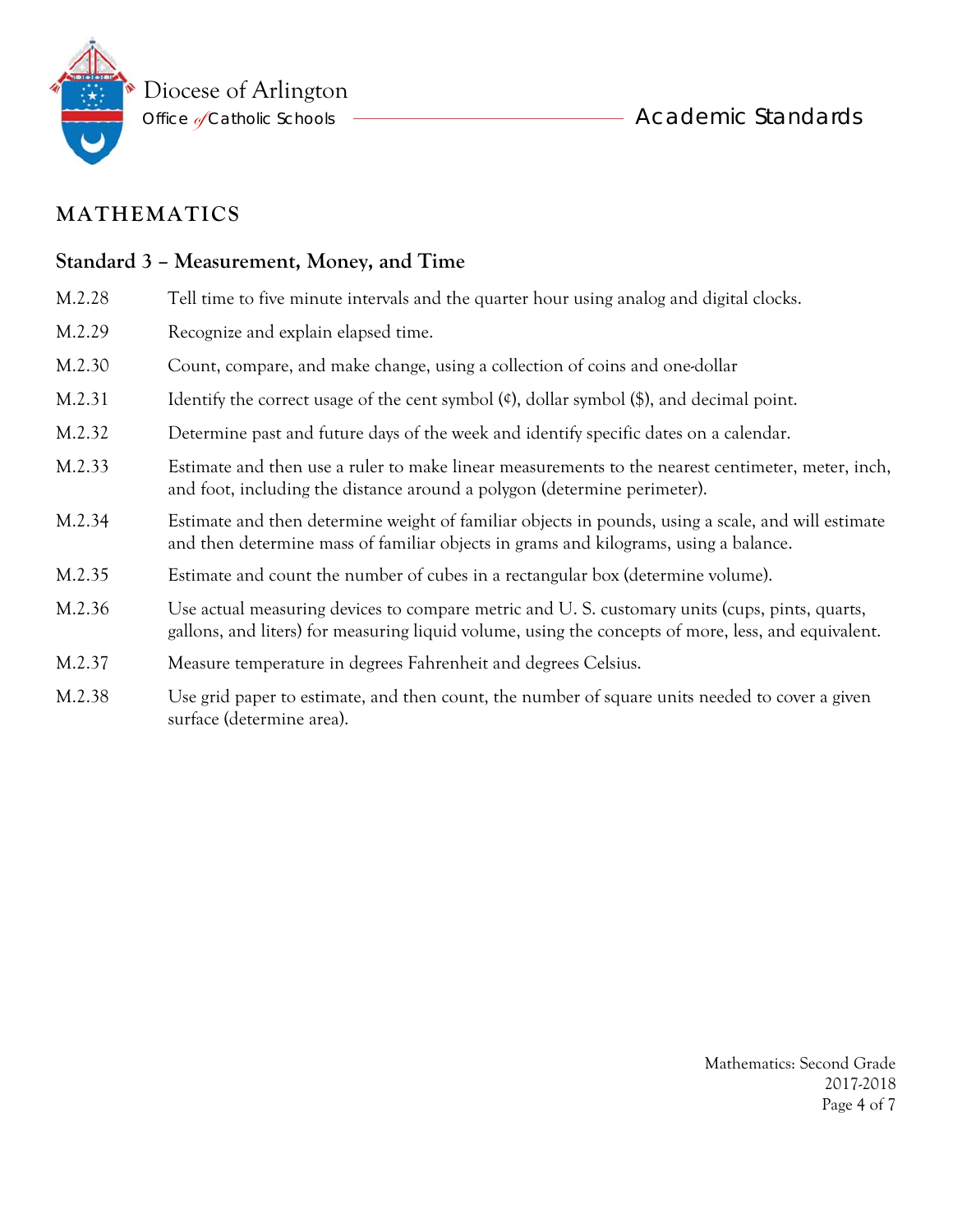

#### **Standard 4 - Geometry**

- M.2.39 Relate physical materials, pictures, and diagrams to mathematical ideas.
- M.2.40 Identify and describe a cube, rectangular solid, sphere, cylinder, pyramid, and cone, according to the number and shape of faces, edges, bases, and corners by using models and/or geoboards.
- M.2.41 Compare and contrast plane and solid geometric shapes (circle/sphere, square/cube, triangle/pyramid, and rectangle/rectangular solid) by using models and/or geoboards.
- M.2.42 Identify and create symmetrical figures, using various concrete materials.
- M.2.43 Demonstrate, using concrete models, how an object can slide, flip, or turn.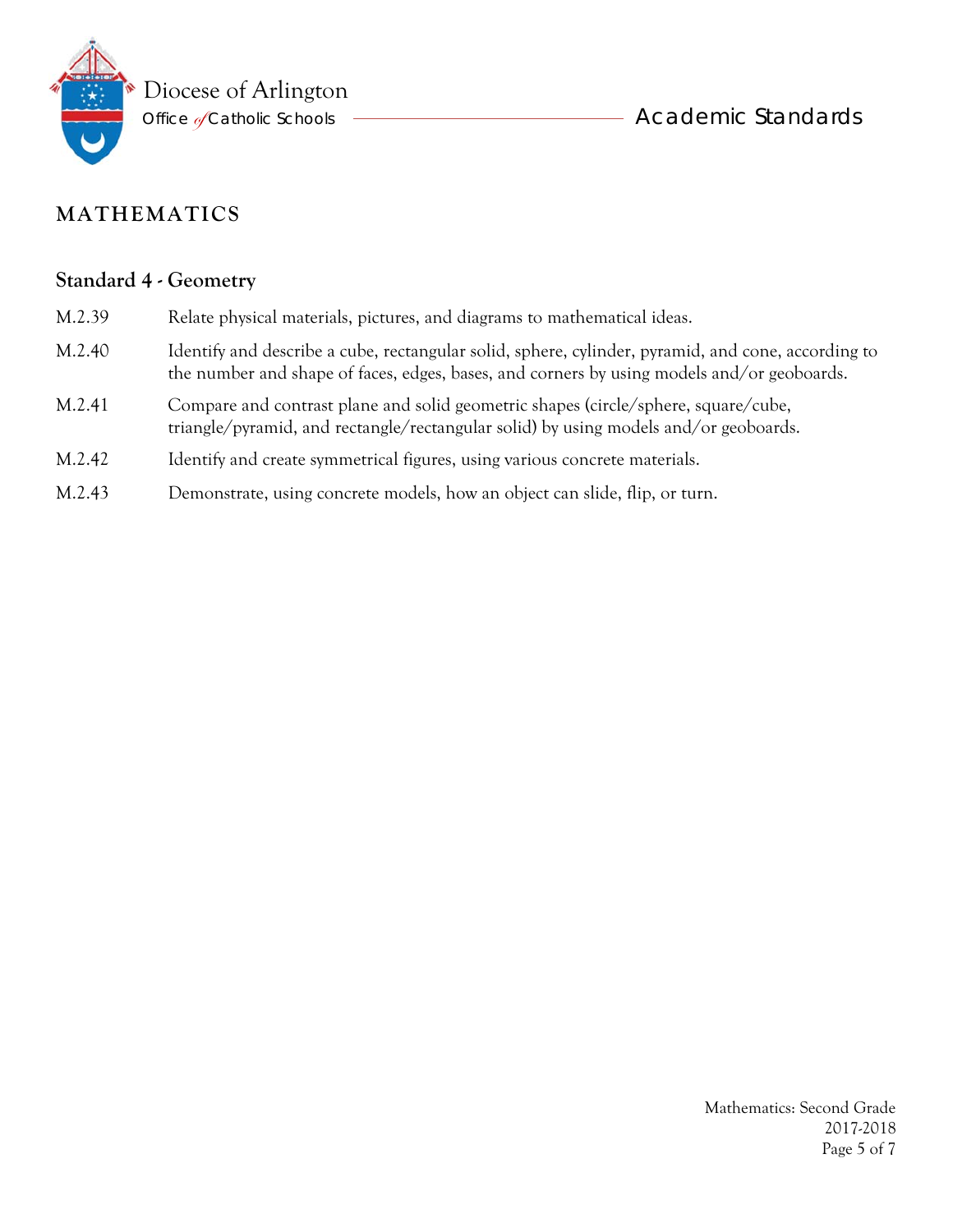

### **Standard 5 - Data Analysis and Probability**

- M.2.44 Read, construct, and interpret displays of data (bar graphs, pictographs, line graphs and tables).
- M.2.45 Explore and record concepts of chance using spinners and colored tiles/cubes, and use the data to predict which of two events is more likely to occur if the experiment is repeated.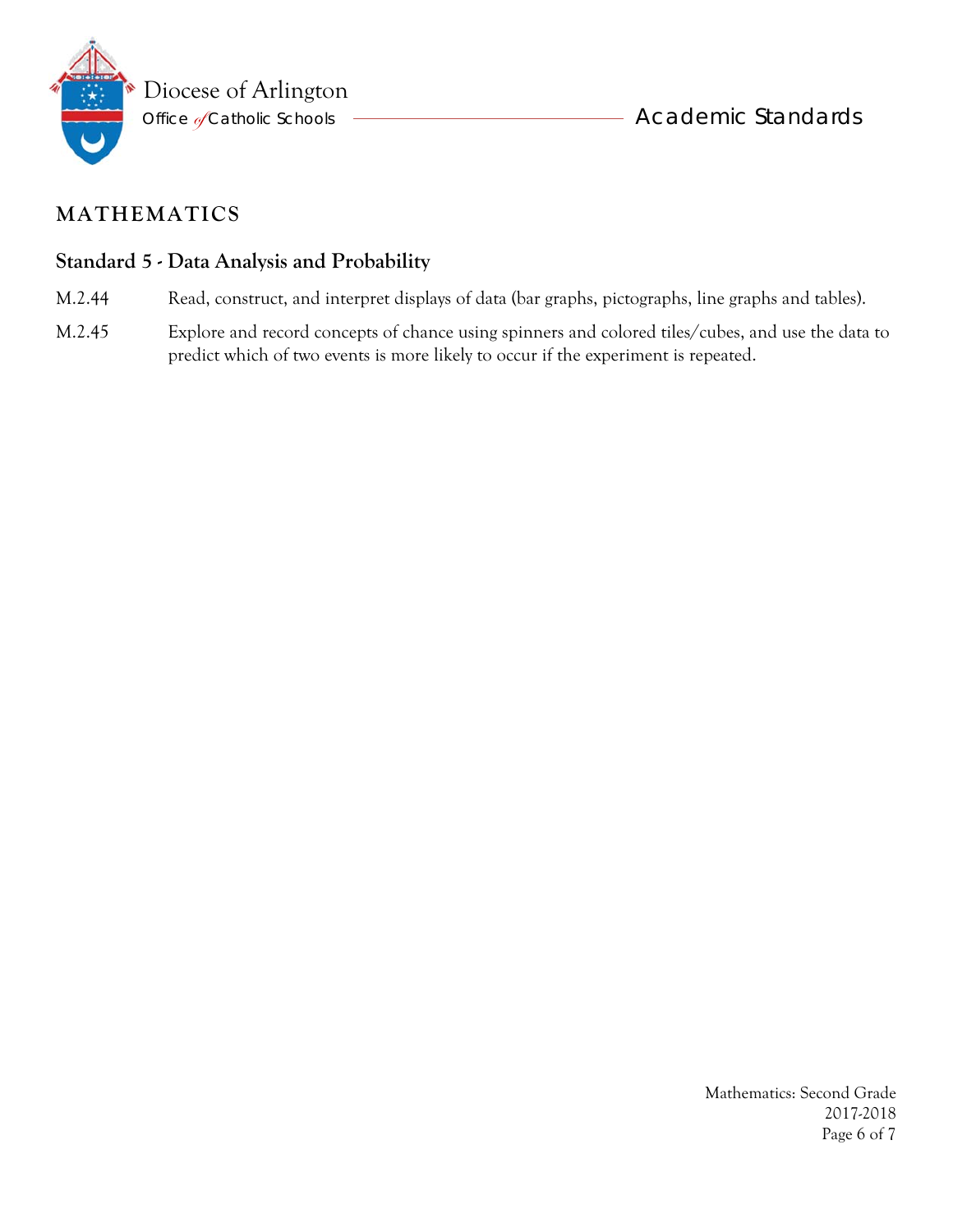

### **Standard 6 - Patterns, Functions and Algebra**

- M.2.46 Recognize number patterns in sequence.
- M. 2.47 Identify, create, and extend a wide variety of patterns, using symbols and objects.

Mathematics: Second Grade 2017-2018 Page 7 of 7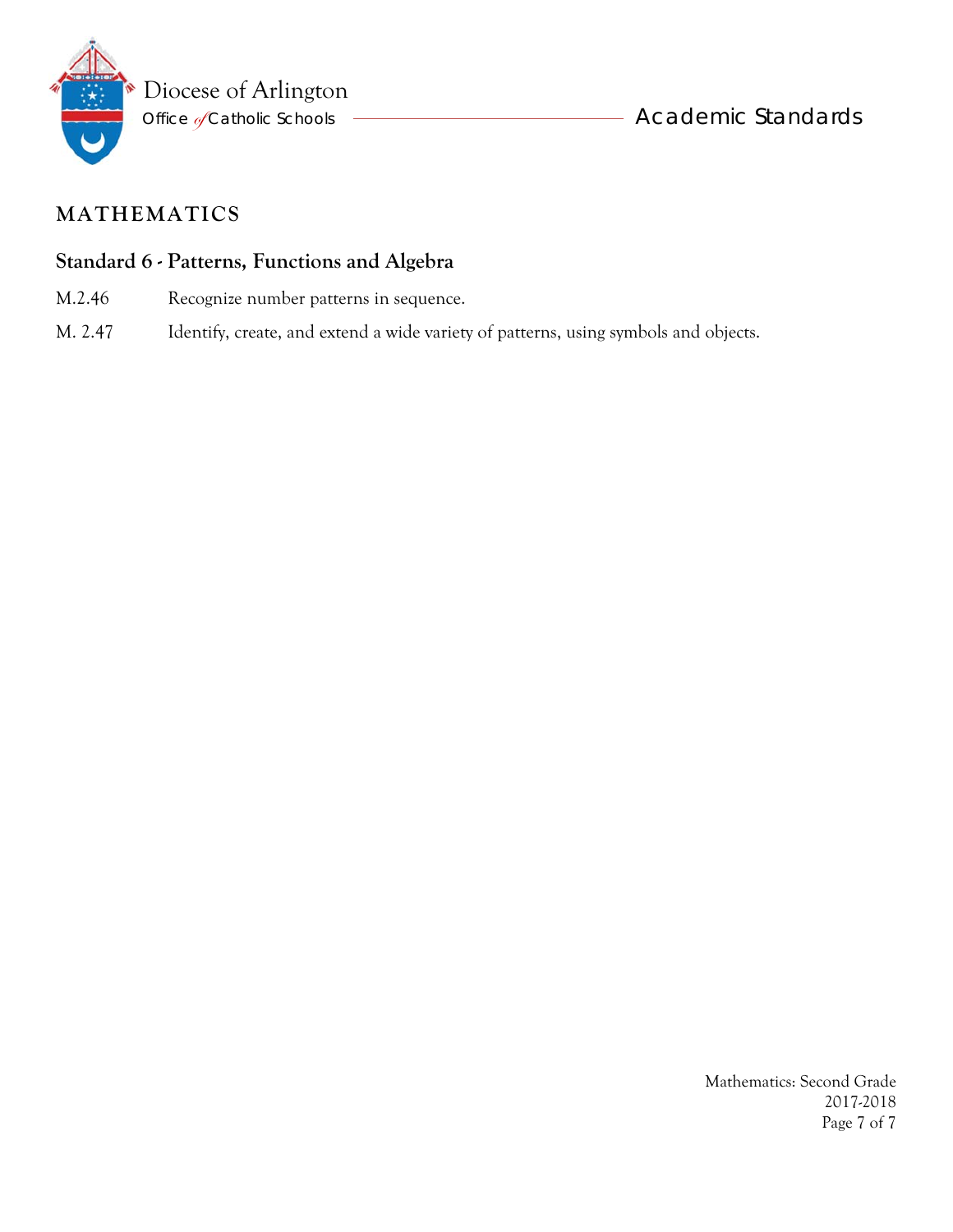



### **MATHEMATICS** THIRD GRADE

*Overview* 

The third grade math curriculum encompasses several essential foundation-building skills that are prerequisite to the fourth grade curriculum. Students entering third grade are expected to have mastered basic addition and subtraction facts, as well as addition and subtraction with regrouping. Rising third graders should grasp the basic concept of multiplication and division. Emphasis is based on the following skills:

- Read and write decimals expressed as tenths and hundredths:
- Compare two fractions with like or unlike denominators using concrete materials;
- Master multiplication and division facts for products and dividends through 144, and recognize the correct operational signs for each operation;
- Multiply three single-digit factors with products up to 144;
- Multiply 1, 2, 3, and 4-digit factors by 1-digit factors, with and without regrouping;
- Compute long division problems with 1-digit divisors;
- Add and subtract proper fractions with like denominators of 10 or less;
- Add and subtract decimals expressed as tenths;
- Use circle graphs and Venn diagrams in addition to pictographs, bar graphs, and line graphs to collect, organize, read, and interpret data;
- Identify, draw and label points, lines, line segments, angles, and diagonals, using a ruler or straight edge.

### MASTERY OF SKILLS

- Students will master basic math facts, addition and subtraction to 20
- Students will master time to the half hour, quarter hour and five minute intervals using analog and digital clocks.

 Mathematics: Third Grade 2017-2018 Page 1 of 7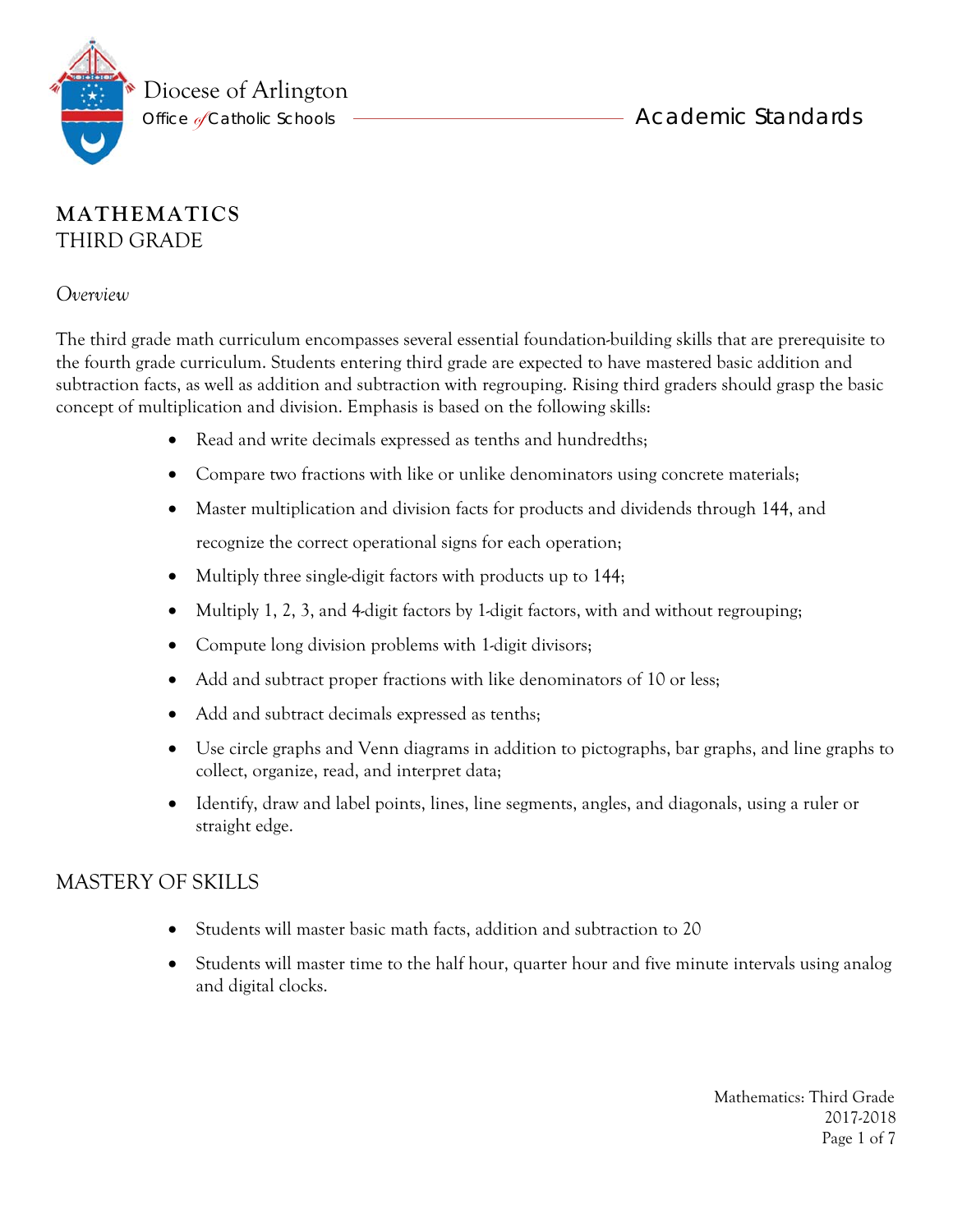

### APPLICATION OF SKILLS

#### **Standard 1 – Number Sense and Estimation**

- M.3.1 Problem solve in each math area as well as in other curriculum areas. M.3.2 Create his/her own problems from every-day situations M.3.3 Relate physical materials, pictures, and diagrams to mathematical ideas. M.3.4 Express mathematical ideas orally and in writing, using proper vocabulary terms. M.3.5 Read and write 6-digit numerals and identify the place value of each digit. M.3.6 Round 2 and 3-digit numbers to the nearest ten, and round 3-digit numbers to the nearest hundred and nearest thousand. M.3.7 Compare whole numbers through hundred thousand utilizing symbols ">", "<", "="and words "greater than", "less than," and "equal to."
- M.3.8 Recognize and use the inverse relationships of addition/subtraction and multiplication/division to complete basic fact sentences.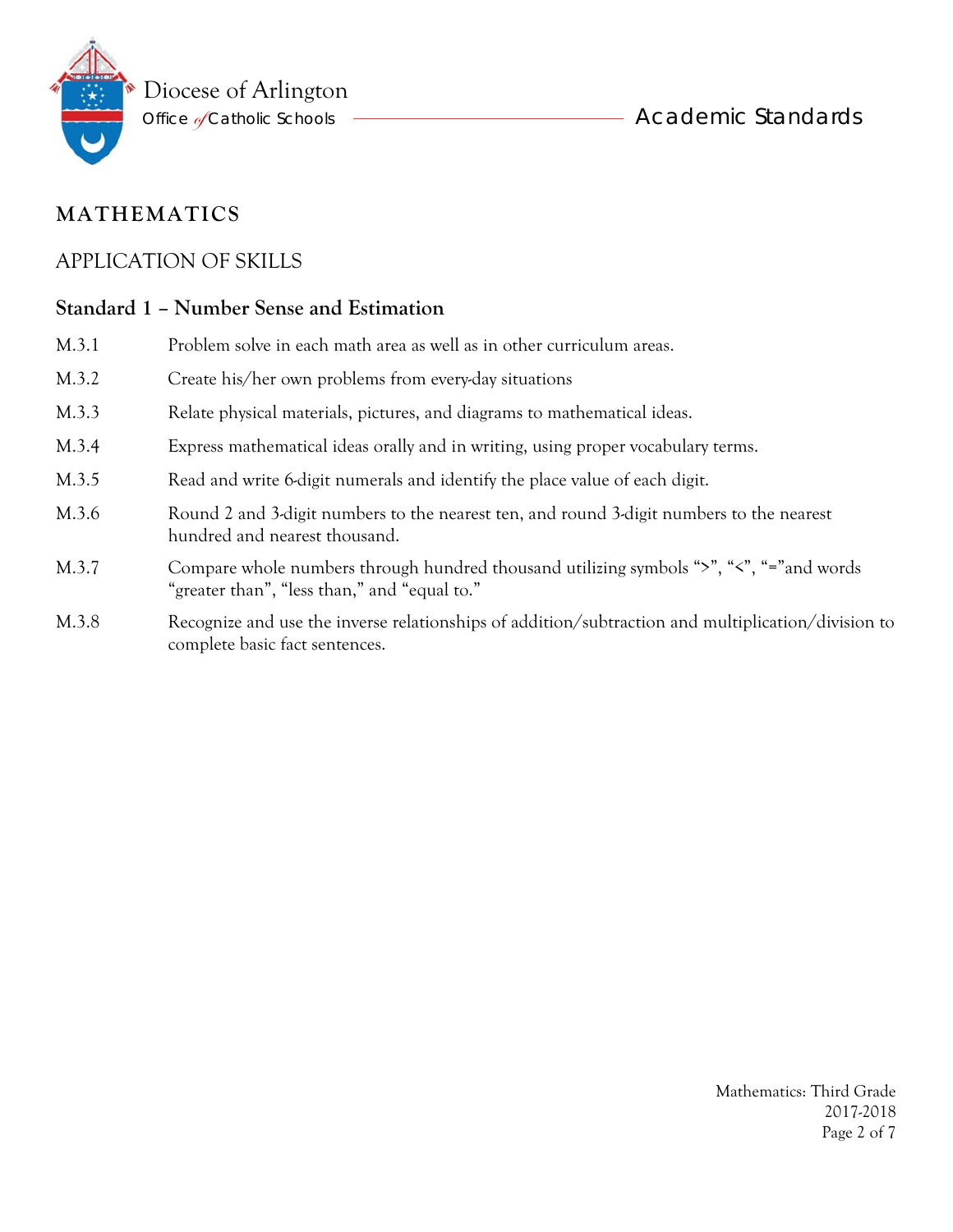

### **Standard 2 - Computation and Fluency**

- M.3.9 Use estimation strategies by rounding to nearest ten, hundred, and thousand for all four operations.
- M.3.10 Use 0 as a placeholder.
- M.3.11 Find the sums and differences of two whole numbers (9,999orless), with and without regrouping, using paper and pencil, estimation, and mental computation. Technology is to be used, at times, to check answers.
- M.3.12 Solve addition equations with three or more addends.
- M.3.13 Use word clues to determine which of the four operations to use in problem solving
- M.3.14 Solve one and two step word problems.
- M.3.15 Determine, by counting, the value of a group of bills and coins up to five dollars, compare the value of coins and bills, and make change.
- M.3.16 Express monetary values using cent  $(\mathfrak{e})$ , dollar  $(\mathfrak{h})$ , and decimal points.
- M.3.17 Use mental computation and for all four operations.
- M.3.18 Identify and investigate the identity and the commutative properties for addition and multiplication.
- M.3.19 Master multiplication and related division facts for products and dividends through 144.
- M.3.20 Define and use the terms: factor; product; dividend; divisor; and quotient.
- M.3.21 Multiply three1-digit numbers, with products up to 144.
- M.3.22 Multiply 1, 2, 3, and 4-digit factors by1-digit factors, with and without regrouping.
- M.3.23 Divide 1, 2, 3, and 4-digit dividends by1-digit divisors, with and without remainders.
- M.3.24 Read, identify and write fractions and mixed numbers.
- M.3.25 Express a whole number as a fraction.
- M.3.26 Compare the numerical value of two fractions having like and unlike denominators, using concrete materials.
- M.3.27 Add and subtract with proper fractions having like denominators of 12 or less, using concrete materials, and paper and pencil.
- M.3.28 Read and write decimals expressed as tenths and hundredths using concrete materials.
- M.3.29 Add and subtract with decimals expressed as tenths, using concrete materials and paper and pencil.

Mathematics: Third Grade 2017-2018 Page 3 of 7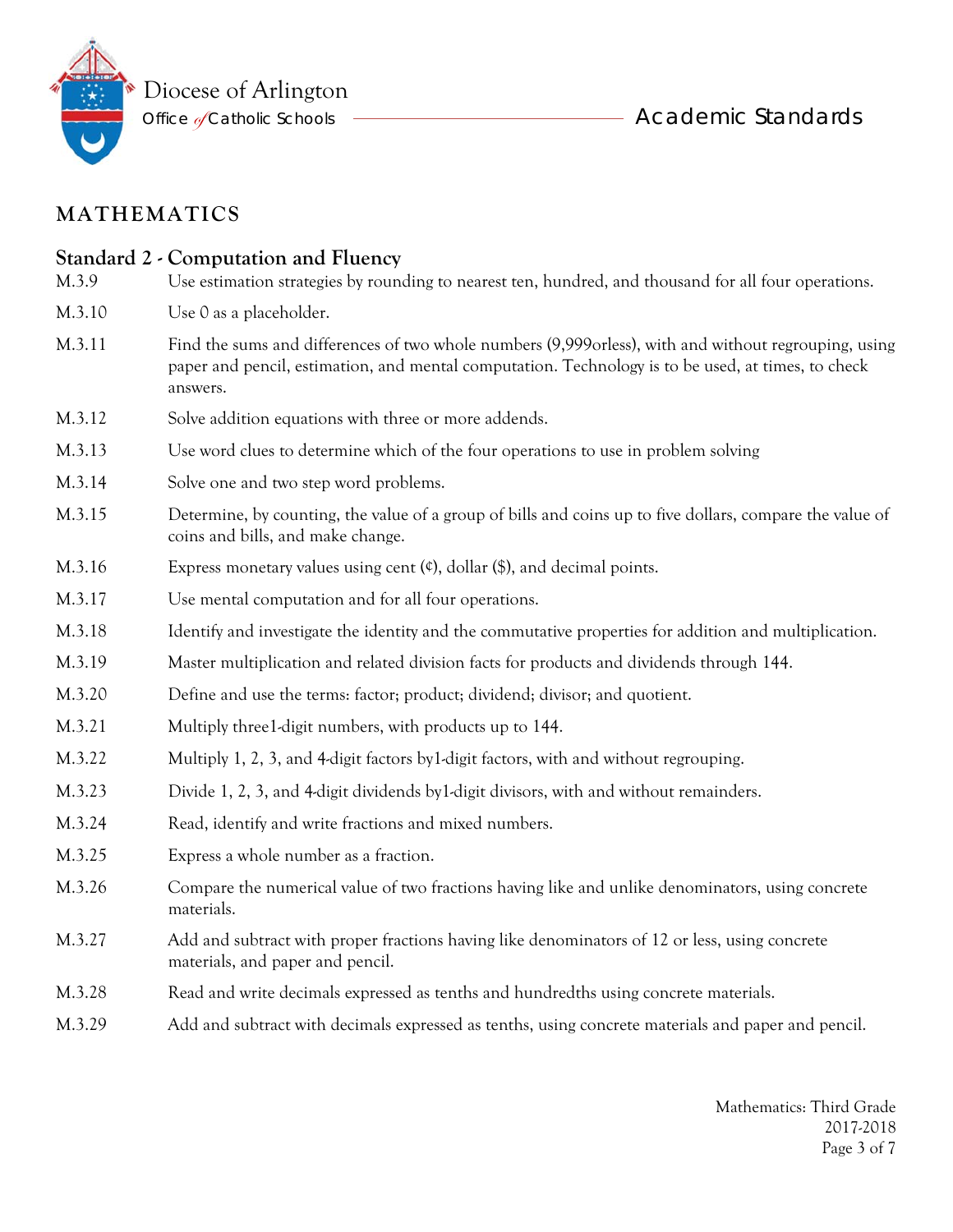

#### **Standard 3 – Measurement**

- M.3.30 Tell time to one-minute intervals using both analog and digital clocks.
- M.3.31 Identify equivalent periods of time, including relationships among days, weeks, months, and years, as well as between minutes, hours, and fractions of an hour.
- M.3.32 Calculate elapsed time, expressed in hours and minutes.
- M.3.33 Use estimation for quantities and measurement.

#### M.3.34 Measure:

- a. Length  $\frac{1}{2}$  inch, inches, feet, yards, centimeters, and meters);
- b. Capacity (cups, pints, quarts, gallons, and liters);
- c. Weight (ounces, pounds);
- d. Mass (grams and kilograms); and
- e. Temperature (degrees Fahrenheit and degrees Celsius).
- M.3.35 Order (least to greatest and greatest to least) customary and metric units for length, capacity, volume, and weight.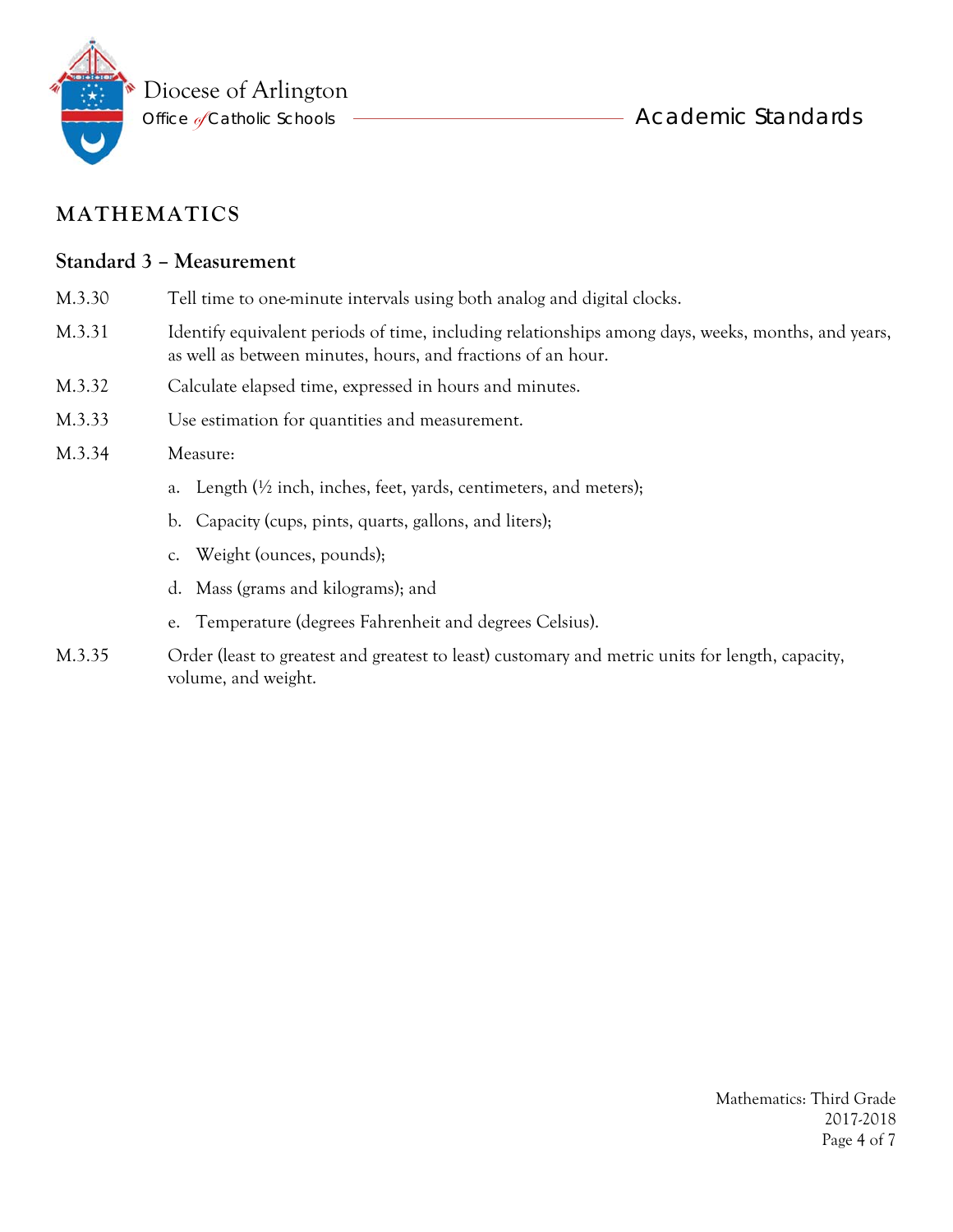

#### **Standard 4 - Geometry**

- M.3.36 Identify and describe congruent and symmetrical two-dimensional figures, using tracing procedures when given appropriate drawings or models .
- M.3.37 Use concrete materials to predict and describe the results of sliding, flipping, and turning twodimensional objects.
- M.3.38 Recognize and describe plane and solid geometric figures (square, rectangle, triangle, cube, rectangular solid, cone, sphere, and cylinder), using identifying properties (number of corners, square corners, number and shape of faces, number of edges and vertices.
- M.3.39 Identify, draw, and label points, lines, line segments, angles, rays and diagonals, using a ruler or straightedge.
- M.3.40 Find the perimeter of regular polygons and area of rectangles and squares.
- M.3.41 Find the volume of rectangular prisms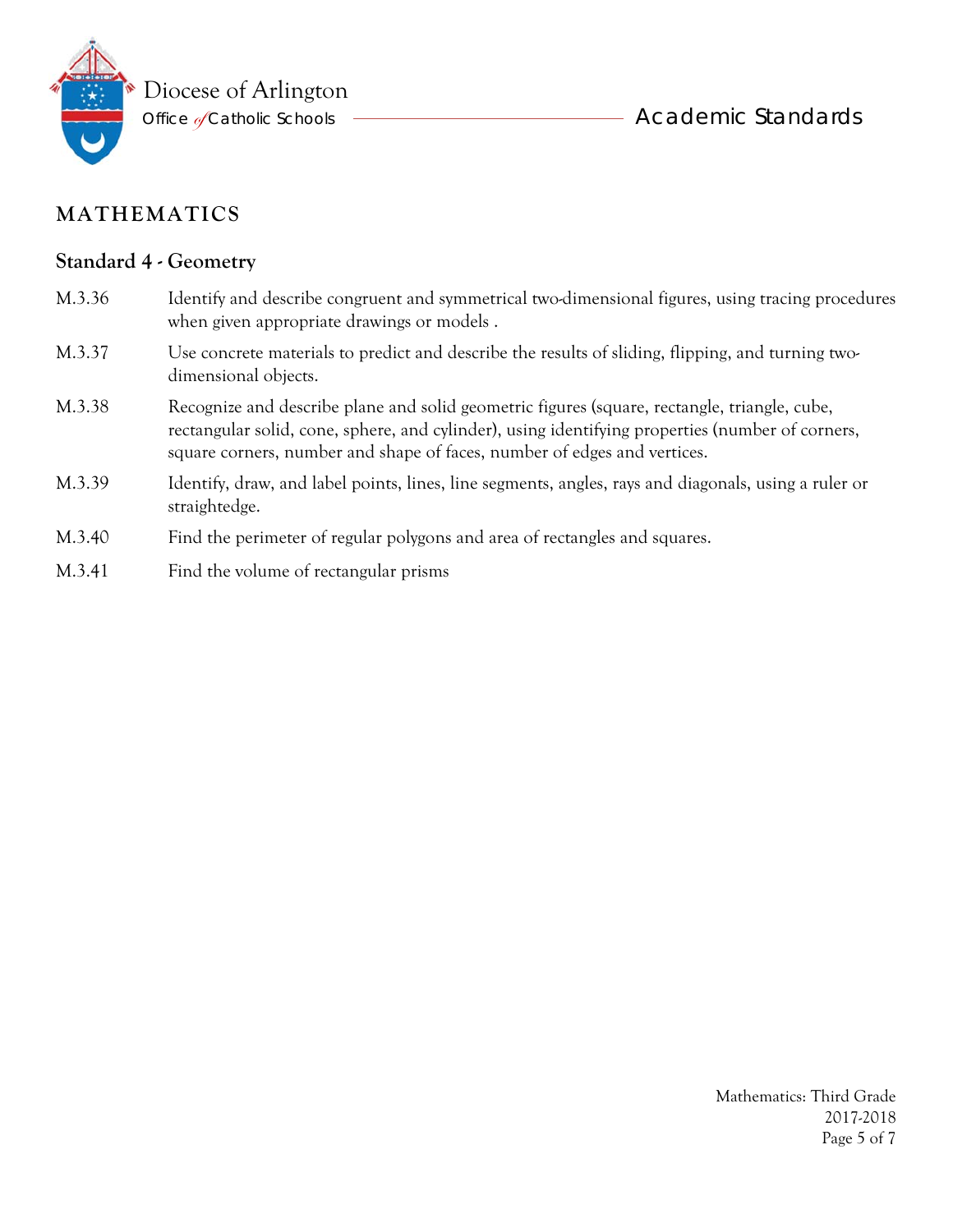

### **Standard 5 - Data Analysis and Probability**

M.3.42 Construct, collect, organize, read, and interpret data represented on:

- a. pictographs;
- b. bar graphs
- c. line graphs
- d. tables
- e. circle graphs
- f. Venn diagrams
- g. Coordinate grids (ordered pairs)
- M.3.43 Investigate and explore the concept of probability as chance, listing possible outcomes of a given situation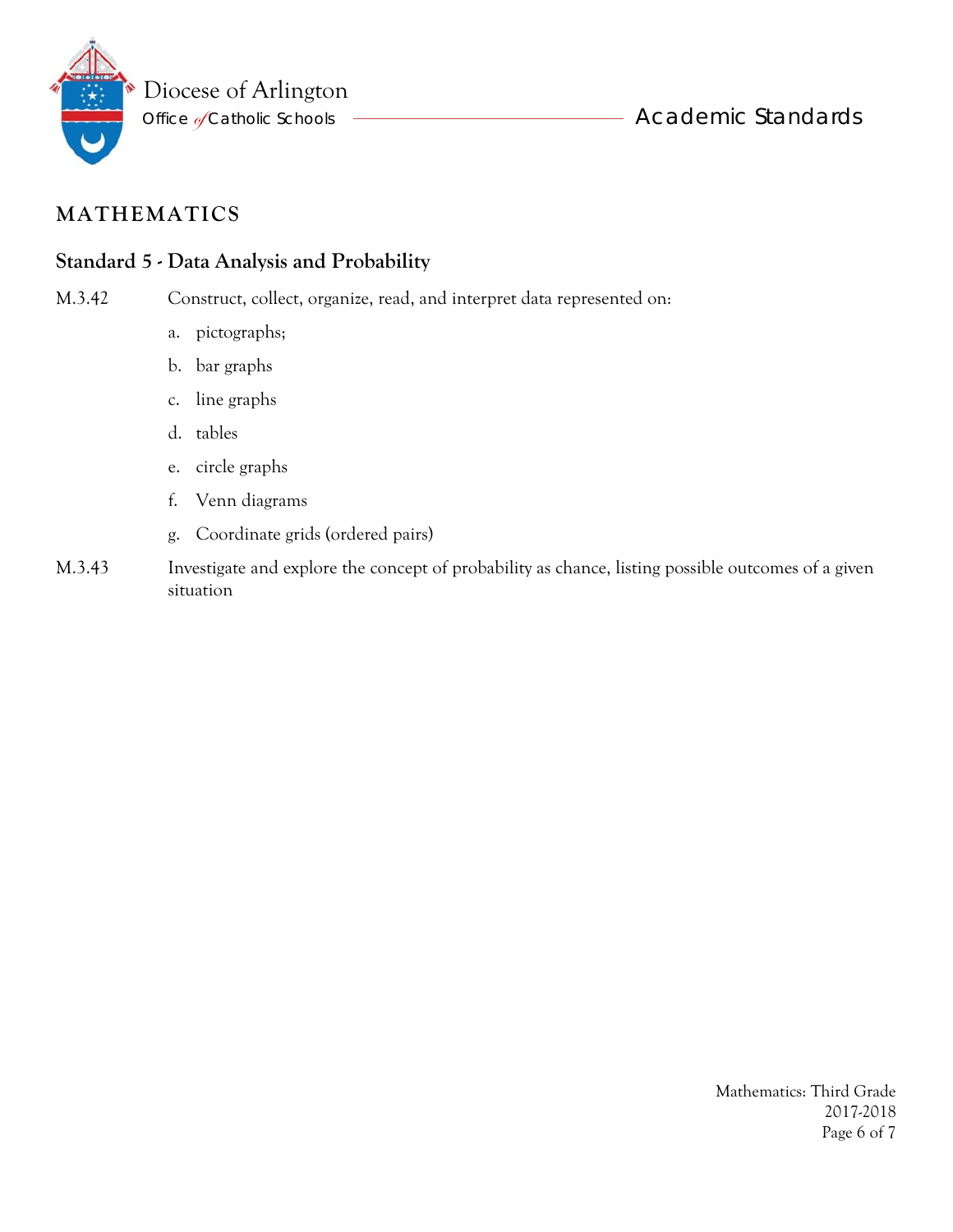

#### **Standard 6 - Patterns, Functions and Algebra**

- M.3.44 Identify and locate missing whole numbers and fractional parts on a number line.
- M.3.45 Recognize, describe, and extend patterns formed using concrete materials, tables, and pictures.
- M.3.46 Analyze a given pattern formed using concrete objects and pictures, and then create a pattern with the same attributes.
- M.3.47 Explore and predict number patterns.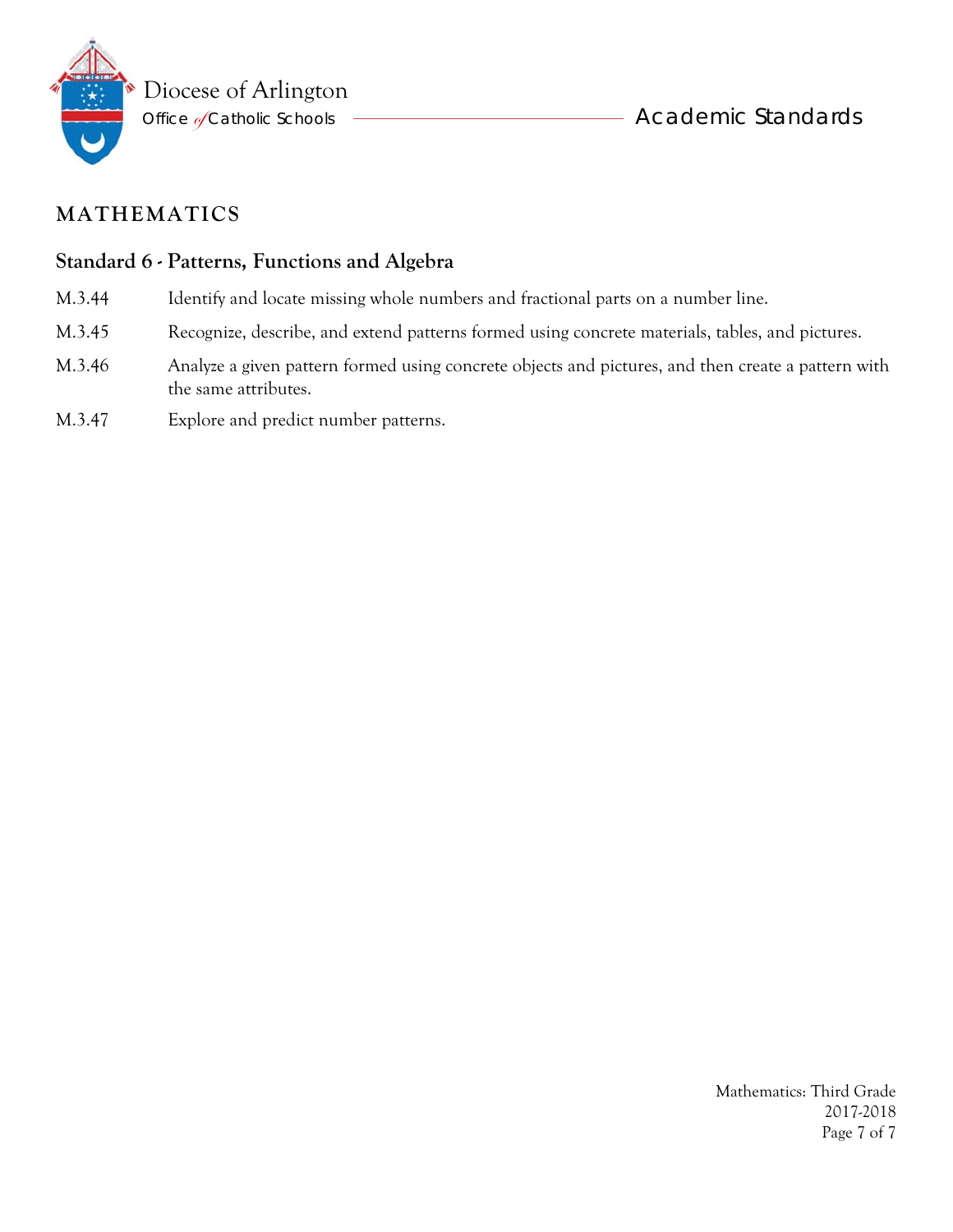

#### **MATHEMATICS** FOURTH GRADE

*Overview* 

Emphasis is placed on the following skills:

- Multiply 2 and 3 digit factors
- Divide by 2 digit divisors
- $\bullet$  Using rules of divisibility by 2, 3,4,5, 6, 9 and 10
- Estimate by rounding and using compatible numbers
- Adding, Subtracting with both like and unlike denominators
- Compute simple averages, add and subtract decimals
- Converting units within a measurement system

### MASTERY OF SKILLS

- Mastering multiplication and division facts for products and dividends through 144
- Find the sums and differences of two whole numbers (9,999 or less), with and without regrouping.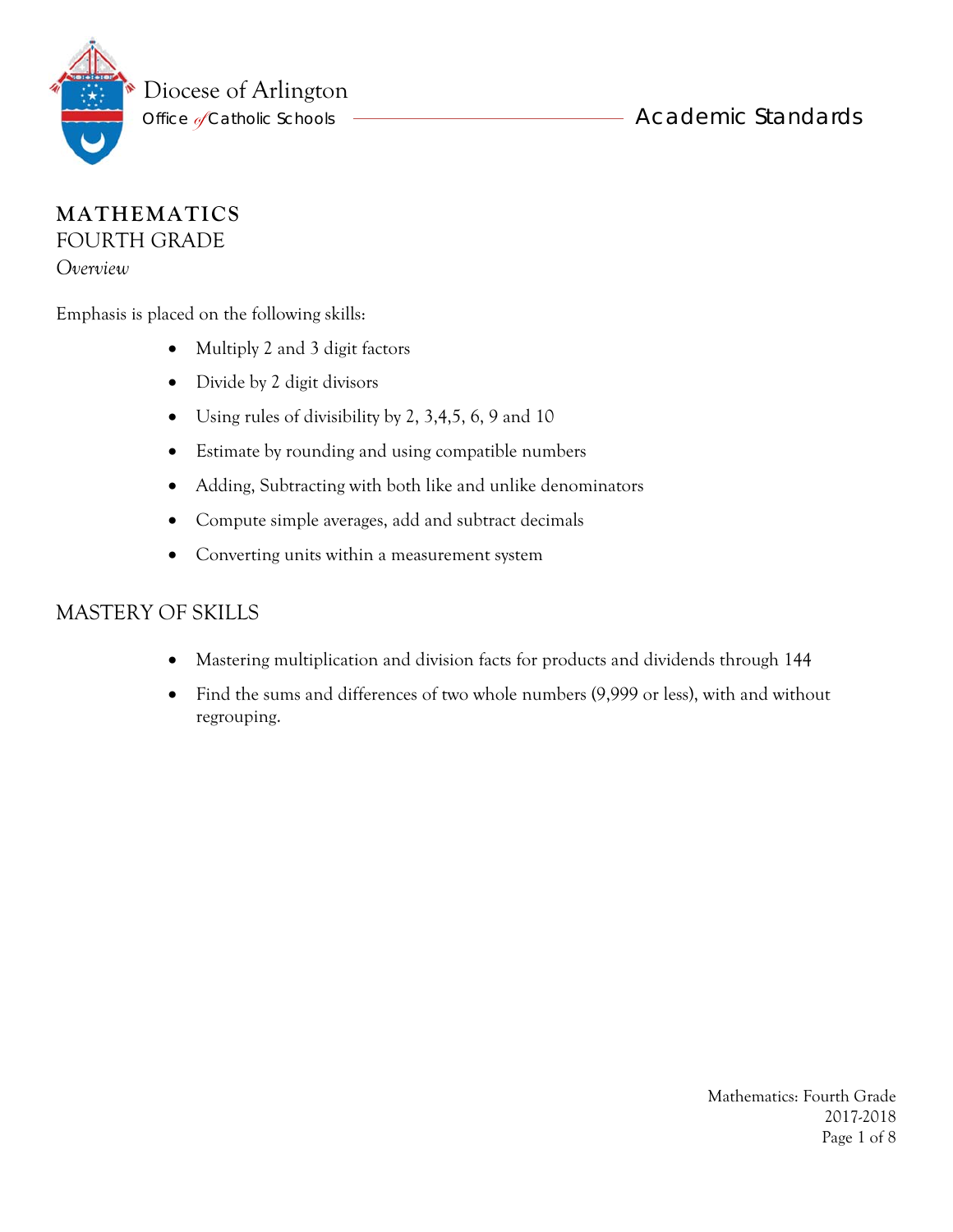

### APPLICATION OF SKILLS

### **Standard 1 – Number Sense and Estimation**

M.4.1 Apply the following strategies to solve real-life problems:

- a. Trial and error
- b. Lists or tables
- c. Diagrams
- d. Patterns
- e. Role playing
- f. Guess and test
- g. Use manipulatives
- h. Simplify the problem
- i. Write an equation
- j. Work backwards.
- M.4.2 Explain and justify answers.
- M.4.3 Understand the use of the calculator and computer for appropriate problem- solving activities.
- M.4.4 Problem solve in each math area as well as in other curriculum areas.
- M.4.5 Create his/her own problems from everyday situations.
- M.4.6 Relate physical materials, pictures, and diagrams to mathematical ideas.
- M.4.7 Express mathematical ideas orally and in writing using proper vocabulary terms.
- M.4.8 Relate every-day language to mathematical language and symbols
- M.4.9 Expand number and operation sense, including an understanding of place value through millions, and read and write numbers through millions in standard and expanded form.
- M.4.10 Round whole numbers expressed through millions to the nearest thousand, ten thousand, and hundred thousand.
- M.4.11 Compare whole numbers, expressed through millions.
- M.4.12 Develop an awareness of the relative size of fractions having denominators of 12 or less.
- M.4.13 Recognize, identify, and represent equivalent fractions.
- M.4.14 Relate fractions to decimals using concrete objects.

Mathematics: Fourth Grade 2017-2018 Page 2 of 8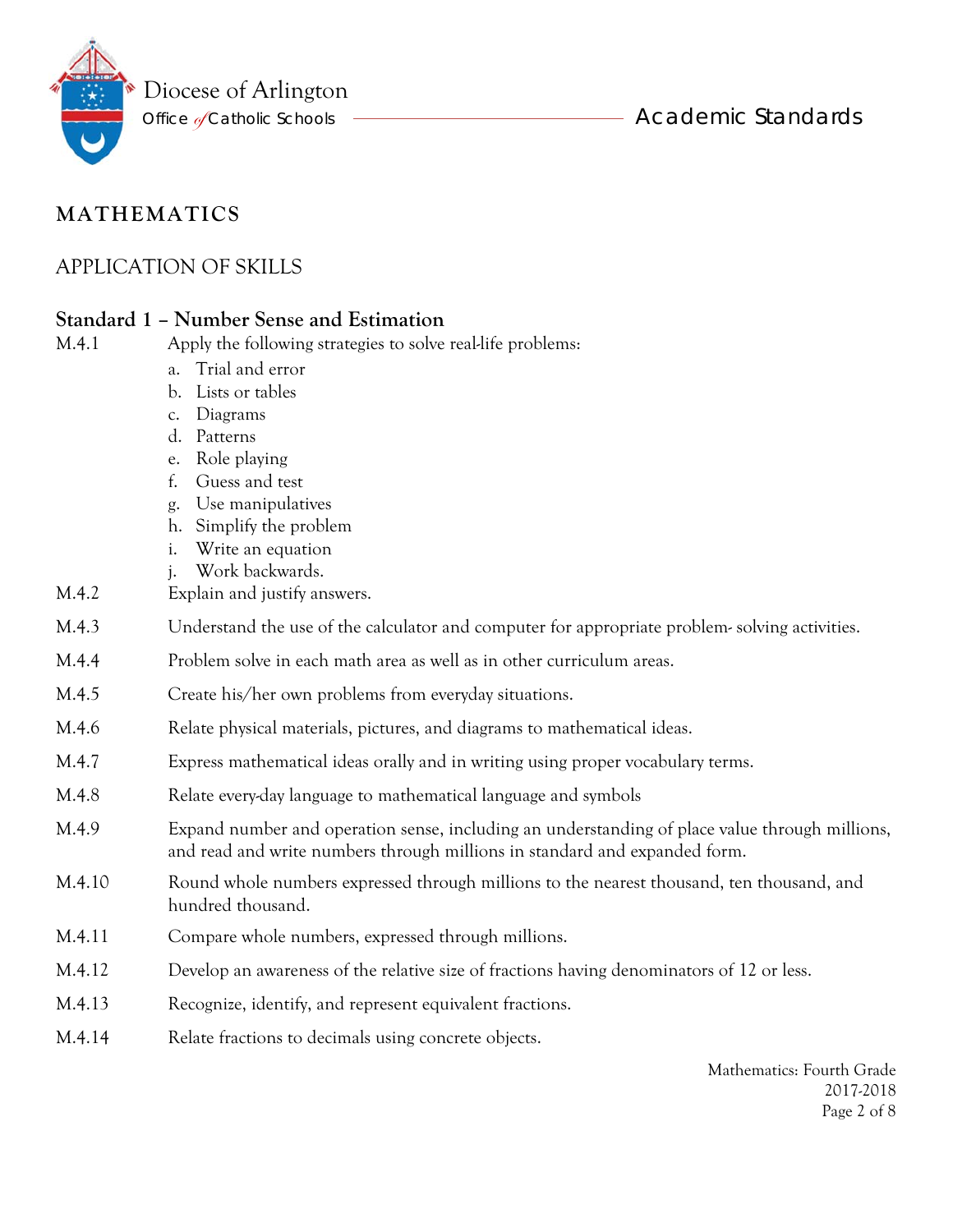

 $\bullet$  Diocese of Arlington

Office Éy Catholic Schools Academic Standards

| M.4.15 | Read, write, represent, identify, compare and order decimals expressed through                |
|--------|-----------------------------------------------------------------------------------------------|
| M.4.16 | Thousandths and round them to the nearest whole number, nearest tenth, and nearest hundredth. |
| M.4.17 | Explore estimation strategies, and use them in all four operations.                           |
| M.4.18 | Develop a range of good estimates which determine the reasonableness of results.              |
| M.4.19 | Use estimation with quantities, measurement, computation, and problem solving.                |
|        |                                                                                               |

M.4.20 Make mental computations and use estimation in all four operations

Mathematics: Fourth Grade 2017-2018 Page 3 of 8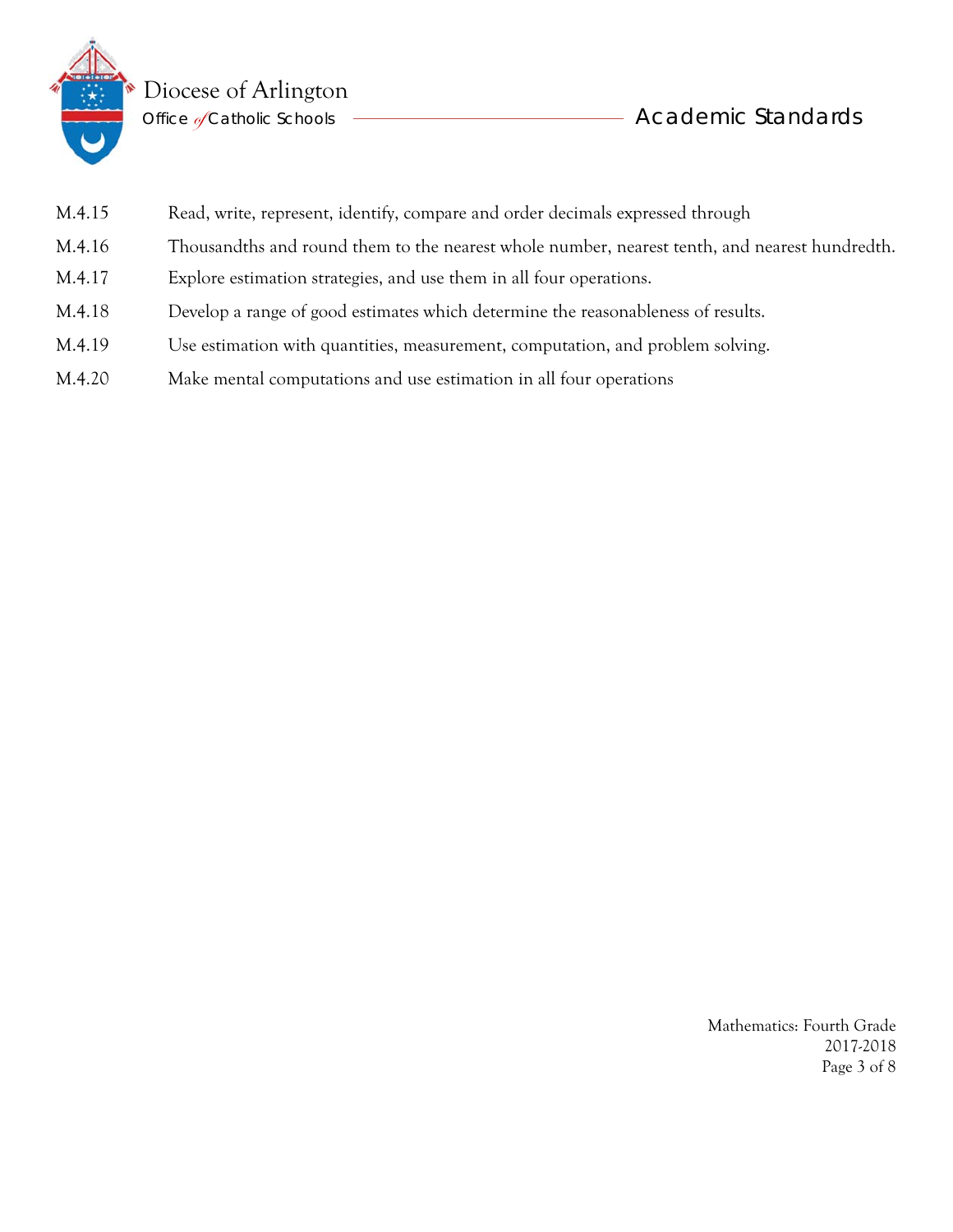

| <b>Standard 2 - Computation and Fluency</b> |                                                                                                                                                                   |  |
|---------------------------------------------|-------------------------------------------------------------------------------------------------------------------------------------------------------------------|--|
| M.4.21                                      | Understand how basic arithmetic operations are related to one another.                                                                                            |  |
| M.4.22                                      | Recognize and use properties of an operation (commutative, associative, zero, identity).                                                                          |  |
| M.4.23                                      | Understand and correctly use the terms: prime, composite, factor, and multiple.                                                                                   |  |
| M.4.24                                      | Use rules of divisibility by 2, 3, 5, and 10.                                                                                                                     |  |
| M.4.25                                      | Use 0 as a placeholder.                                                                                                                                           |  |
| M.4.26                                      | Read and write roman numerals through 3,000 using symbols: I, V, X, L, C, D, M.                                                                                   |  |
| M.4.27                                      | Maintain and expand skills of addition and subtraction to include adding and subtracting 5 and 6-<br>digit numbers, with and without regrouping.                  |  |
| M.4.28                                      | Maintain mastery of basic multiplication and division facts and the ability to multiply 3 and 4-digit<br>numbers by 1-digit numbers, with and without regrouping. |  |
| M.4.29                                      | Multiply 3-digit numbers by 2-digit numbers, with and without regrouping.                                                                                         |  |
| M.4.30                                      | Multiply 3-digit numbers by 3-digit numbers.                                                                                                                      |  |
| M.4.31                                      | Multiply and divide by 10, 100, and 1,000, mentally                                                                                                               |  |
| M.4.32                                      | Divide 2, 3, and 4-digit dividends by 2-digit divisors.                                                                                                           |  |
| M.4.33                                      | Divide by 2 and 3-digit divisors, with 0 in the quotients.                                                                                                        |  |
| M.4.34                                      | Add, subtract, multiply, and divide dollars and cents.                                                                                                            |  |
| M.4.35                                      | Find the greatest common factor, least common multiple, and least common denominator.                                                                             |  |
| M.4.36                                      | Add and subtract fractions and mixed numbers with like and unlike denominators of 12 or less<br>and 100                                                           |  |
| M.4.37                                      | Add and subtract decimals through thousandths and express in simplest form.                                                                                       |  |
| M.4.38                                      | Multiply and divide fractions by a whole number and express in simplest form.                                                                                     |  |

- M.4.39 Create and solve story problems using computation in all operations.
- M.4.40 Identify the division statement that represents a fraction.

Mathematics: Fourth Grade 2017-2018 Page 4 of 8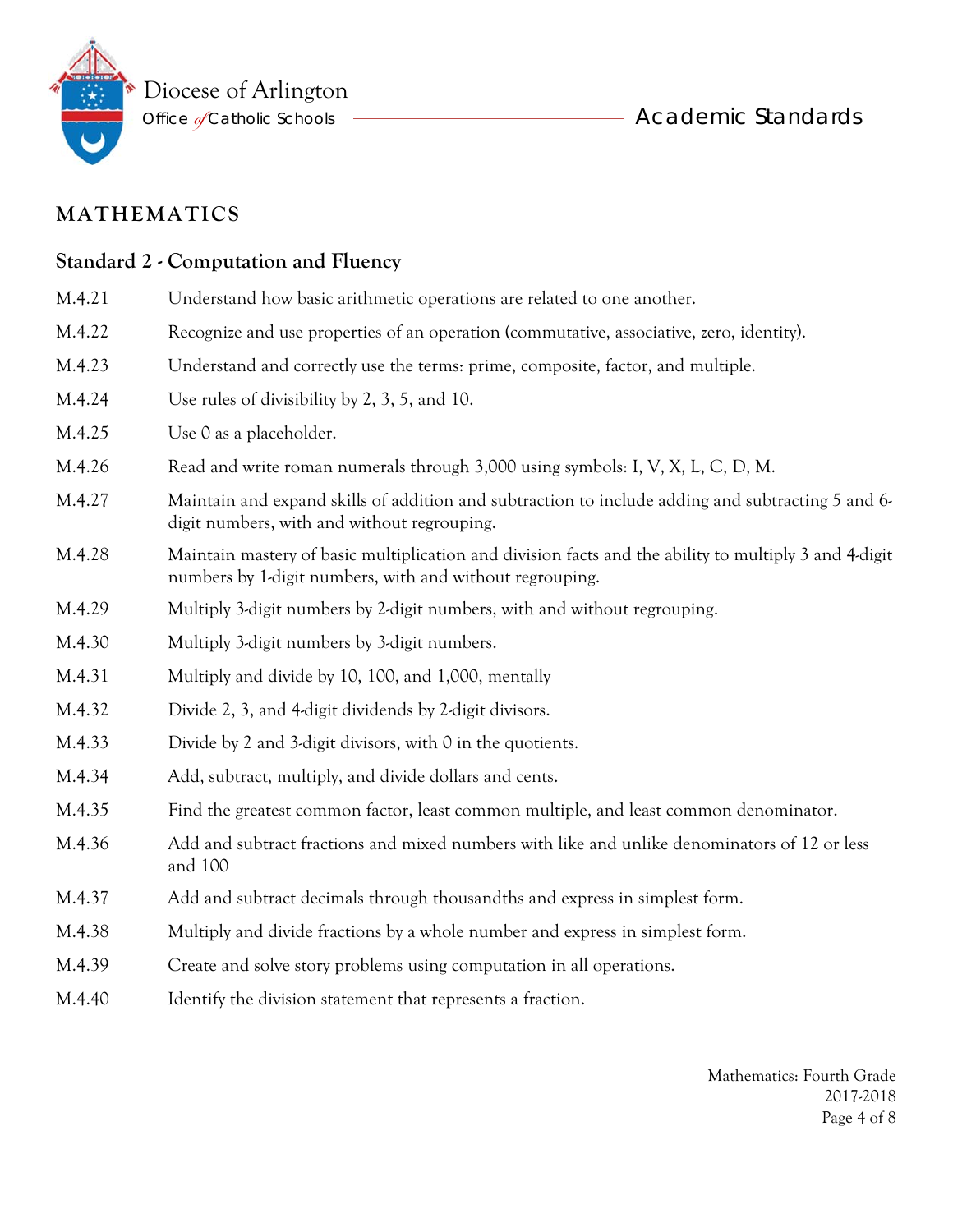

#### **Standard 3 – Measurement**

- M.4.41 Measure, using customary and metric units
	- a. Length (1/8, ¼, ½ inches; feet; yards; millimeters; centimeters; meters; and kilometers
	- b. Volume (cups, pints, quarts, gallons, milliliters, and liters)
	- c. Weight (ounces, pounds, and tons)
	- d. Mass (grams and kilograms)
	- e. Temperature (degrees Fahrenheit and degrees Celsius)
- M.4.42 Convert units within a measurement system (either customary or metric).
- M.4.43 Make general comparisons between customary and metric measurements.
- M.4.44 Use measurement to explore and describe the environment
- M.4.45 Determine and use elapsed time to solve problems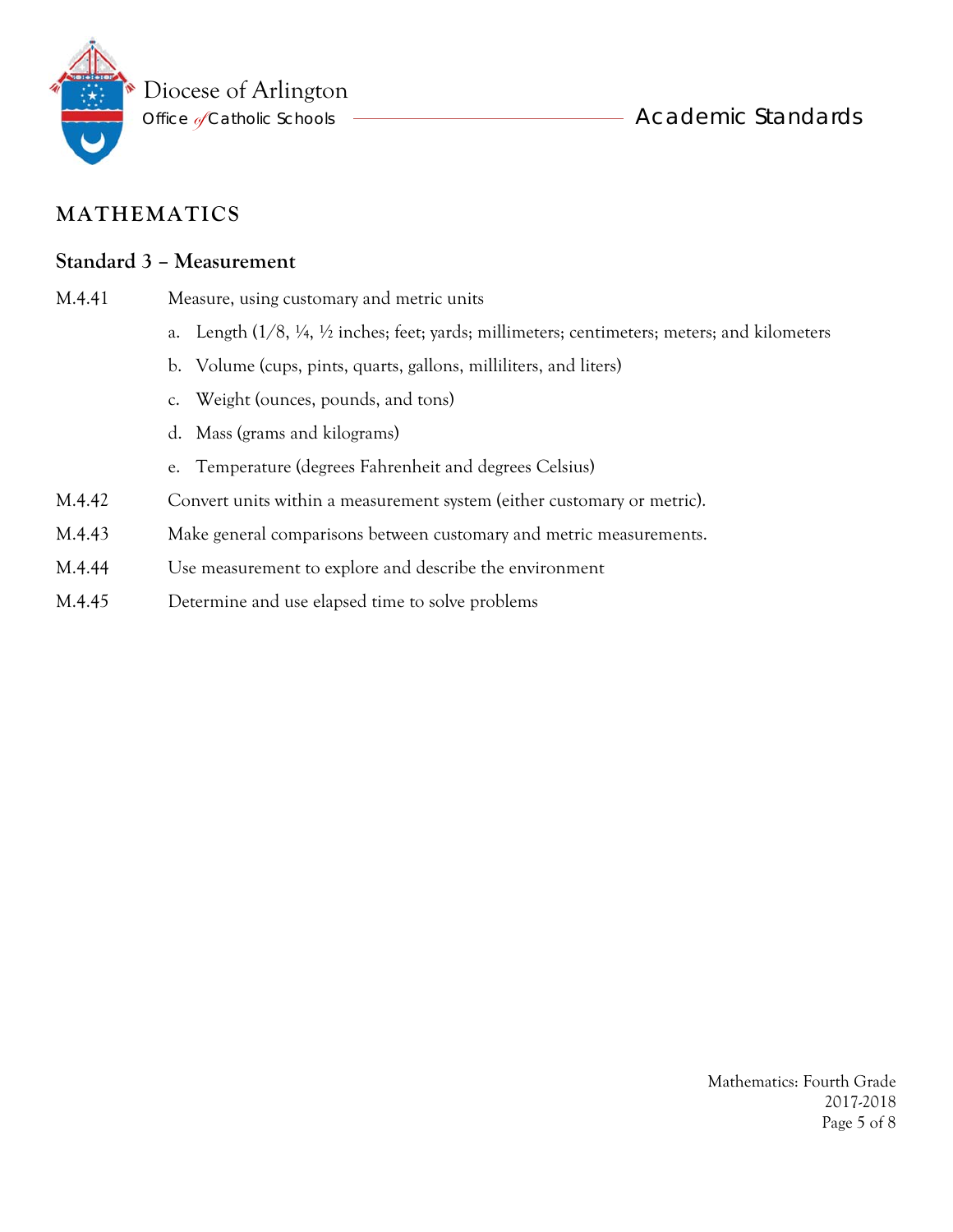

**Change Exercise Exercise Exercise Exercise Academic Standards** 

# **MATHEMATICS**

# **Standard 4 - Geometry**

| M.4.46 | Recognize and identify three-dimensional figures, including prisms, pyramids, cylinders, cones,<br>spheres, rectangular prisms, triangular prisms, and cubes.  |
|--------|----------------------------------------------------------------------------------------------------------------------------------------------------------------|
| M.4.47 | Find the perimeter and area of polygons, using standard formulas.                                                                                              |
| M.4.48 | Identify and describe the relationship between and among plane, line, line segment, point, ray,<br>circle and angles including end points and vertices.        |
| M.4.49 | Identify that angles are measured in degrees. There are up to 360 degrees in an angle. A degree is<br>1/360 of a complete rotation of a full circle.           |
| M.4.50 | Identify that there are 360 degrees in a circle.                                                                                                               |
| M.4.51 | Estimate angle measures using 45 degrees and 180 degrees as referents, and use protractors to<br>measure given angle(s).                                       |
| M.4.52 | Use concrete materials to predict and describe the results of sliding (translation), flipping<br>(reflection), and turning (rotation) two-dimensional objects. |
| M.4.53 | Recognize and identify intersecting, parallel, and perpendicular lines.                                                                                        |
| M.4.54 | Recognize properties of quadrilaterals and regular polygons.                                                                                                   |
| M.4.55 | Define polygons and identify polygons with 10 and fewer sides.                                                                                                 |
| M.4.56 | Recognize congruent and symmetrical figures.                                                                                                                   |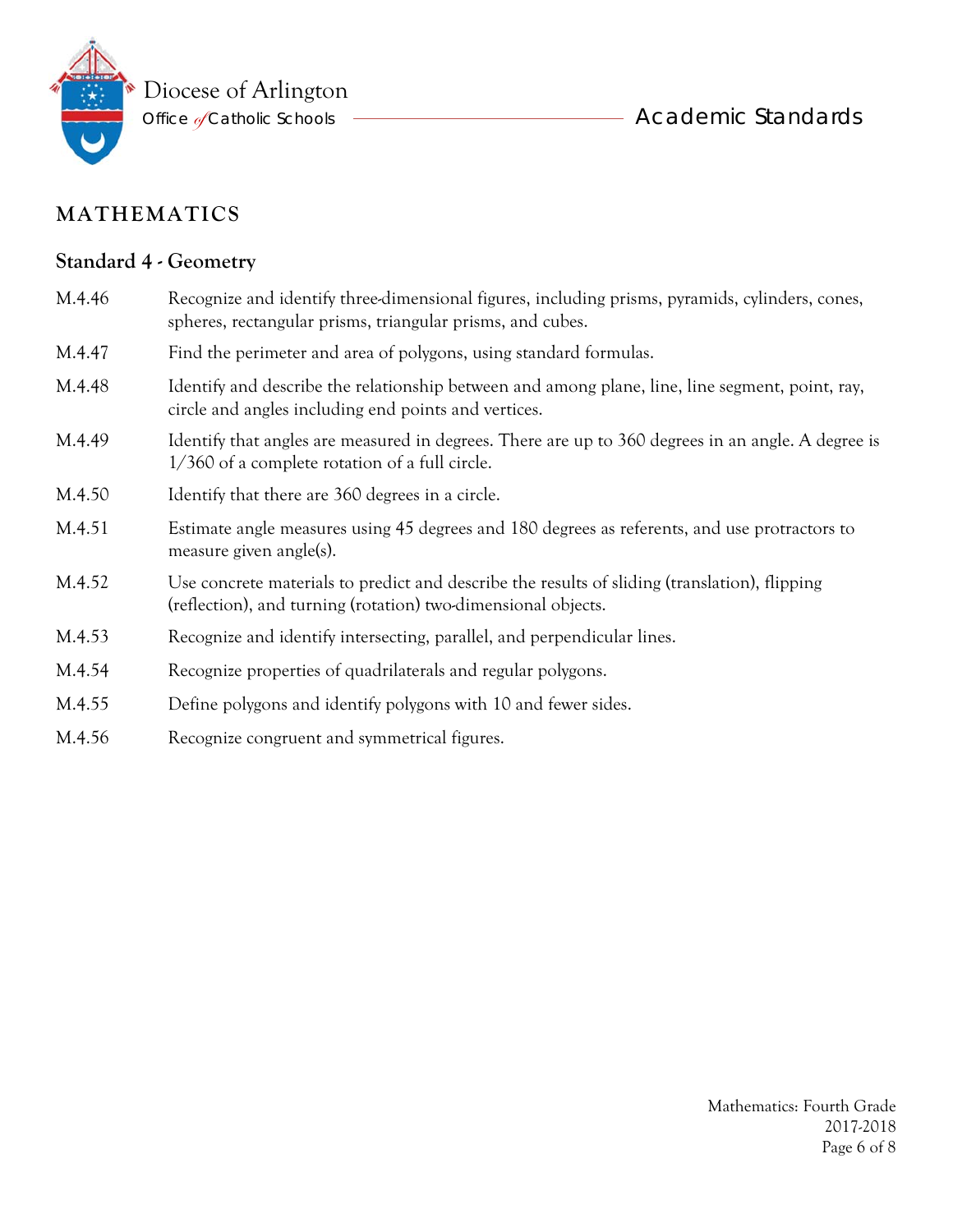

### **Standard 5 - Data Analysis and Probability**

M.4.57 Construct, collect, organize, read, and interpret data represented on:

- a. pictographs;
- b. bar graphs
- c. line graphs
- d. tables
- e. circle graphs
- f. Venn diagrams
- g. Coordinate grids (ordered pairs)
- M.4.58 Investigate and explore the concept of probability as chance, listing possible outcomes of a given situation. **More emphasis on probability.**
- M.4.59 Compute simple averages including mean, median, mode and range

Mathematics: Fourth Grade 2017-2018 Page 7 of 8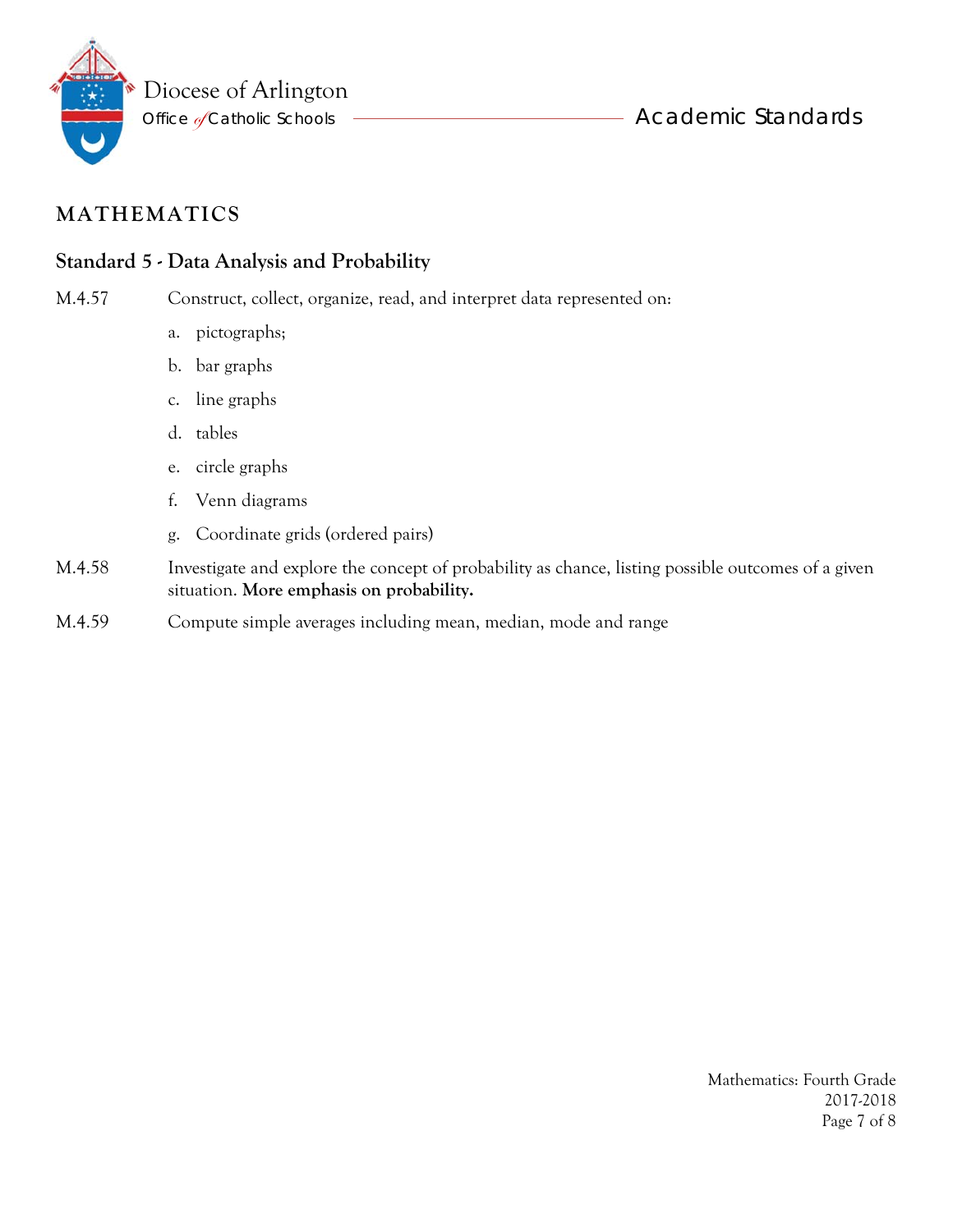

### **Standard 6 - Patterns, Functions and Algebra**

- M.4.60 Recognize, describe, and extend a given pattern, using concrete materials and tables.
- M.4.61 Understand the concept of a variable and solve a simple equation using a variable to represent a missing number in the equation
- M.4.62 Solve problems involving pattern identification and completion of patterns.

Mathematics: Fourth Grade 2017-2018 Page 8 of 8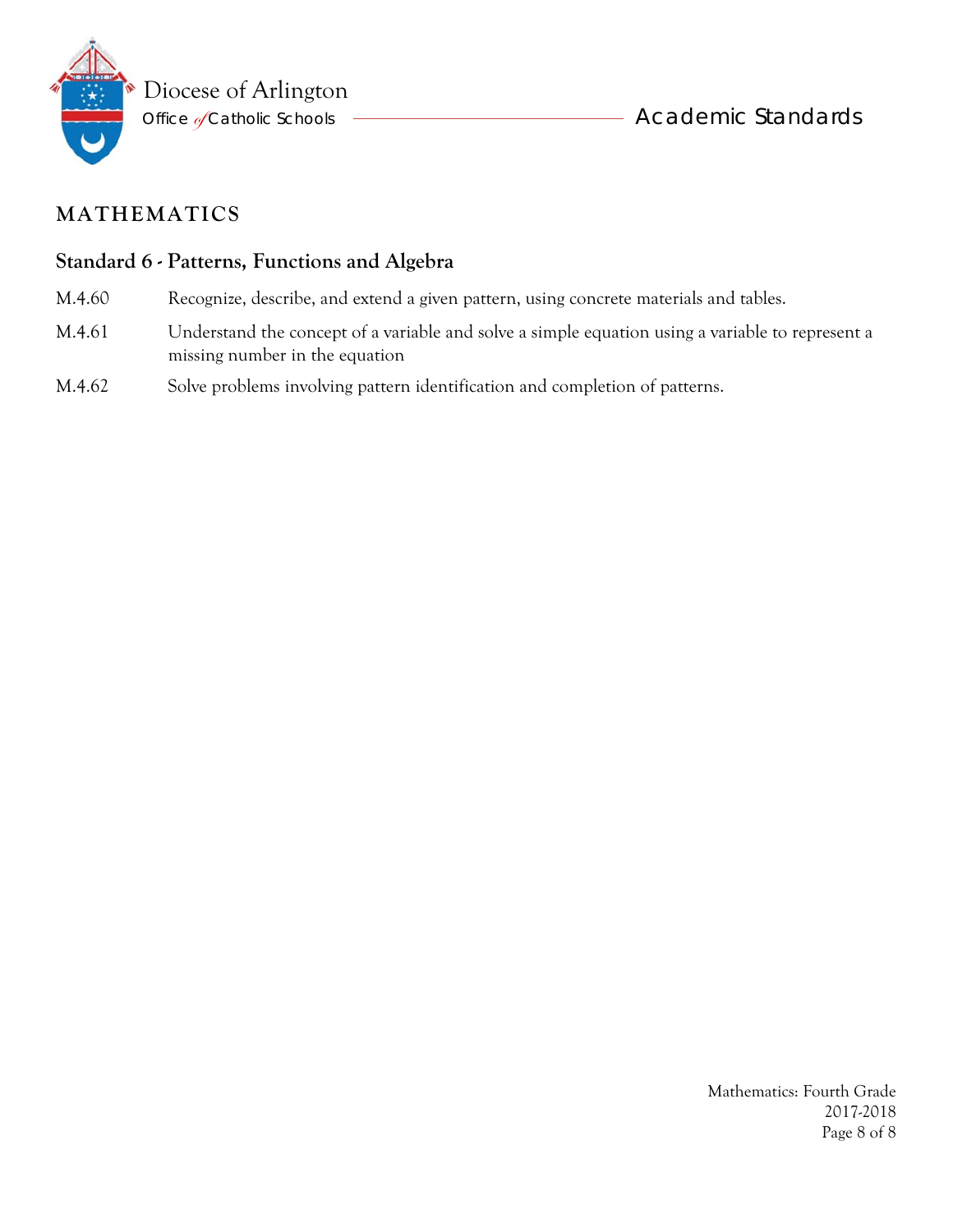



### **MATHEMATICS** FIFTH GRADE

*Overview* 

The fifth grade Math curriculum is based on the skills introduced and mastered in Kindergarten through fourth grades, which spiral to the fifth grade level. Rising fifth graders should have mastered: 1) Addition/Subtraction of whole numbers, decimals and fractions; Multiplication of three-digit whole numbers and decimals x whole numbers. Emphasis is placed on the following skills:

- Add, subtract, multiply and divide whole numbers with place values to the ten thousands (divisors to the hundreds);
- Add, subtract, multiply and divide decimals with place values to the thousandths;
- Add, subtract, multiply and divide fractions and mixed numbers, expressing answers in simplest form;
- Multiplying and dividing mentally by 10, 100, and 1,000
- Compare and convert among fractions, decimals, and percents;
- Multiplying two decimals to the thousandths place;
- Find and use the mean, median, mode and range of a given set of numbers;

#### MASTERY OF SKILLS

- Add, subtract, multiply and divide whole numbers with place values to the ten thousandths (divisors to the hundreds)
- Add, subtract fractions with unlike denominators
- Add, subtract decimals

Mathematics: Fifth Grade 2017-2018 Page 1 of 7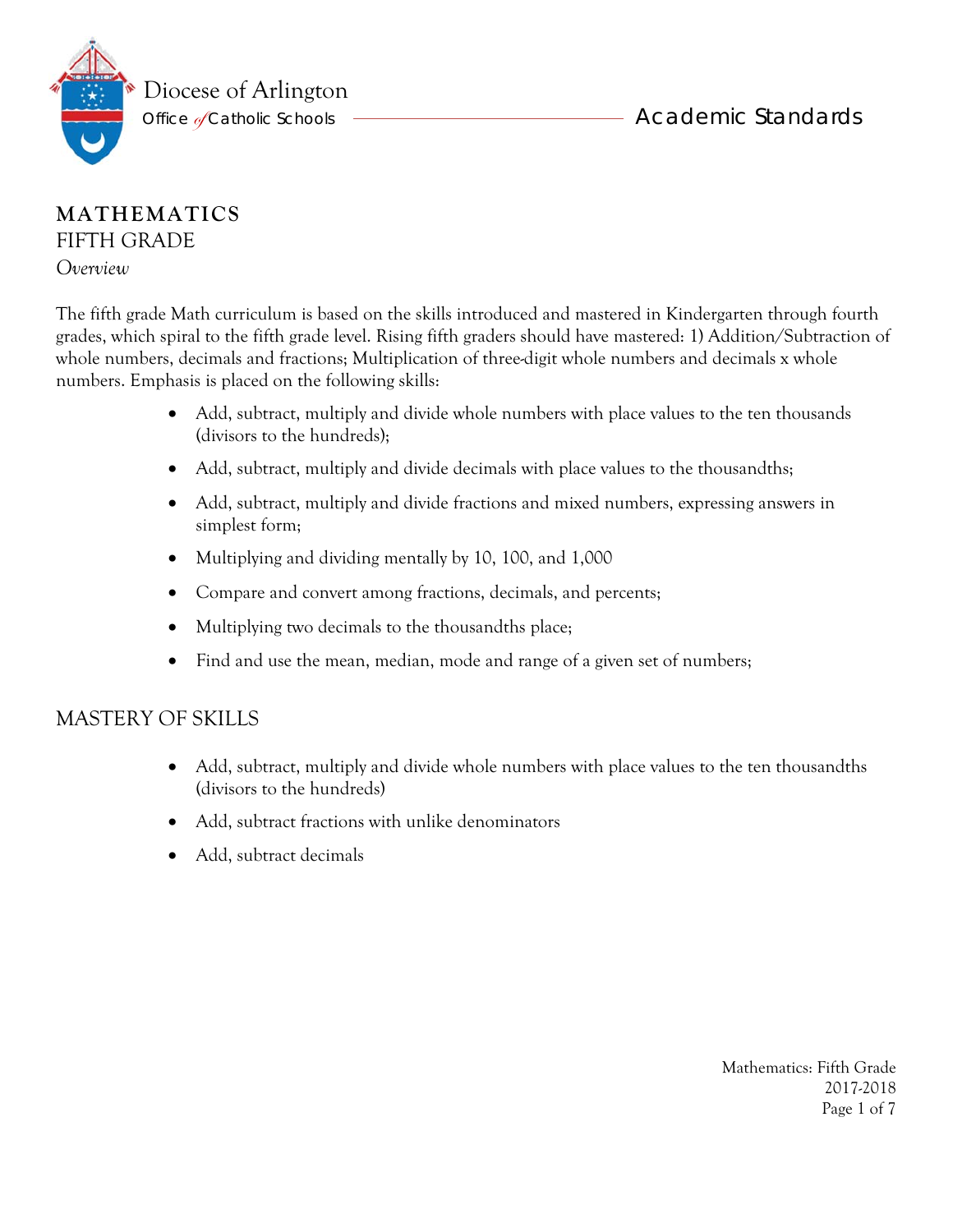Diocese of Arlington

Office *d*Catholic Schools ——————————————————— Academic Standards

### **MATHEMATICS** APPLICATION OF SKILLS

#### **Standard 1 – Number Sense and Estimation**

M.5.1 Apply the following strategies to solve problems, including multi-step, non- routine, and real-life problems:

- a. Trial and error;
- b. Lists or tables;
- c. Diagrams;
- d. Pattern
- e. Act it out;
- f. Guess and test;
- g. Use manipulatives;
- h. Simplify the problem;
- i. Write an equation;
- j. Work backwards.
- M.5.2 Verify that a solution is reasonable with respect to the original problem situation.
- M.5.2 Understand the use of technology for appropriate problem- solving activities.
- M.5.4 Use mathematics to draw conclusions from concrete situations and to justify mathematical arguments.
- M.5.5 Express mathematical ideas in oral, written, pictorial, graphic, and symbolic forms.
- M.5.6 Understand the magnitude of whole numbers through millions (reading and writing in word, standard and expanded form).
- M.5.7 Apply the following properties when working with addition and multiplication: commutative; associative; zero; identity; and distributive.
- M.5.8 Round whole numbers to the nearest million, and decimals to the nearest thousandth.
- M.5.9 Read, write, and identify the place values of decimals, through ten-thousandths.
- M.5.10 Compare whole numbers, fractions, decimals, and (percents) "E".
- M.5.11 Use 0 as a placeholder in decimals.
- M.5.12 Reading and locating negative integers on a number line
- M.5.13 Understanding negative integers through familiar applications such as temperatures below zero, yards lost and gained in football, etc.

 Mathematics: Fifth Grade 2017-2018 Page 2 of 7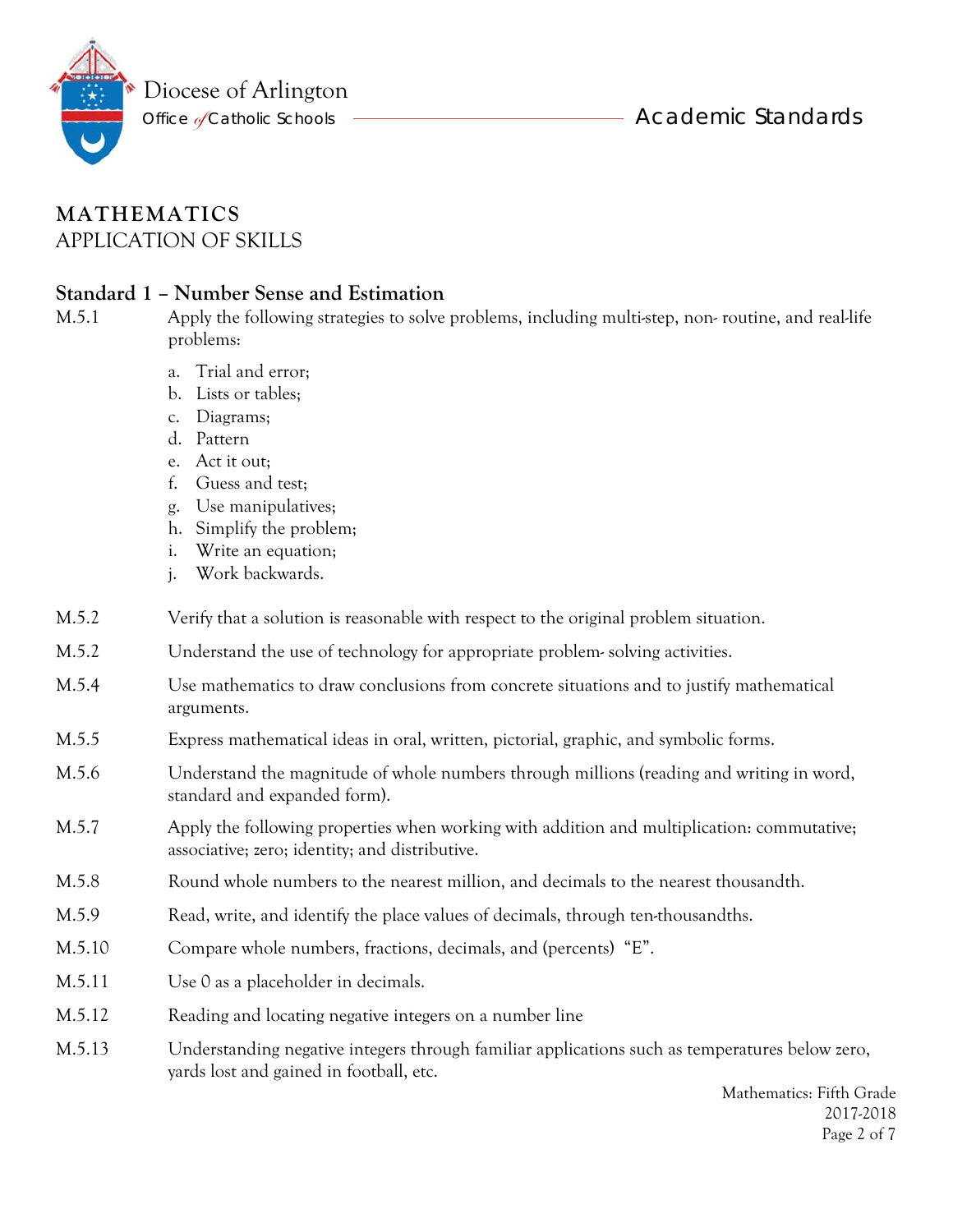

#### **Standard 2 - Computation and Fluency**

- M.5.14 Create and solve problems using the order of operations involving addition, subtraction, multiplication, and division of whole numbers and decimals, using paper and pencil, estimation, mental computation, and calculators. M.5.15 Given a dividend of four digits or less and a divisor of three digits or less, find the quotient and remainder. M.5.16 Find the product of two numbers expressed as decimals through thousandths, using an appropriate method of calculation, including paper and pencil, estimation, mental computation, and calculators. M.5.17 Given a dividend expressed as a decimal through ten-thousandths and a single- digit divisor, find the quotient.
- M.5.18 Make equivalent fractions for a given fraction.
- M.5.19 Add and subtract fractions and mixed numbers, with and without regrouping, and express answers in simplest form; problems will include like and unlike denominators.
- M.5.20 Multiply and divide fractions and mixed numbers.
- M.5.21 Use short division to divide 1, 2, 3, and 4-digit dividends by 1-digit divisors, with and without a remainder.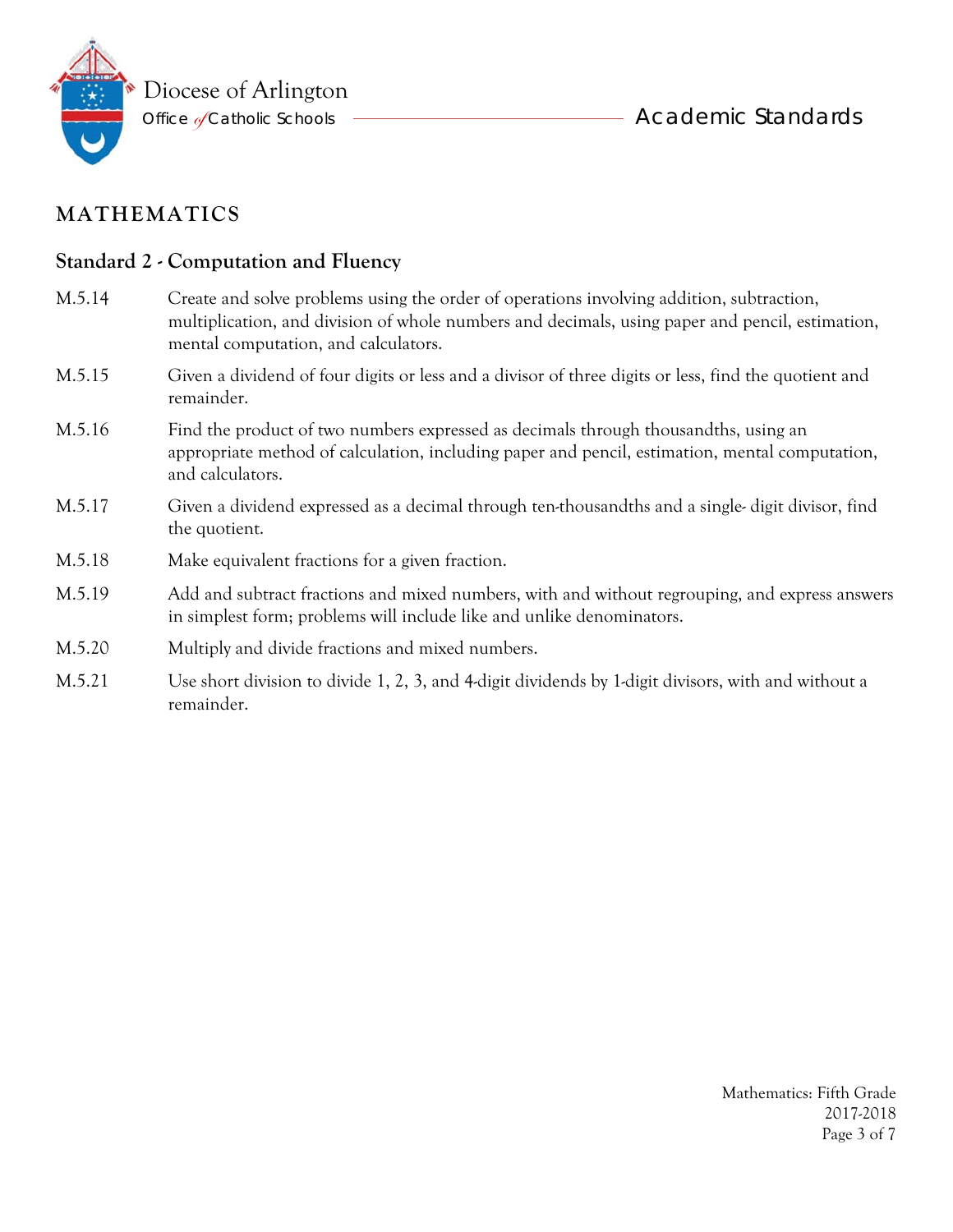

#### **Standard 3 – Measurement, Time, and Money**

- M.5.22 Use appropriate measuring devices and units of measurement (customary and metric) to solve problems involving:
	- a. Length (inches, feet, yards, centimeters, and meters);
	- b. Capacity (cups, pints, quarts, gallons, and liters); weight (ounces, pounds, and tons);
	- c. Mass (grams and kilograms); and
	- d. Temperature (degrees Fahrenheit and degrees Celsius).
- M.5.23 Develop strategies for estimating the perimeters, areas, and volumes of irregular shapes.
- M.5.24 Determine and use elapsed time to solve problems.
- M.5.25 Estimate the conversion of Fahrenheit and Celsius units relative to familiar situations (freezing and boiling points of water, normal body temperature, etc.).
- M.5.26 Identify and describe the diameter, radius, chord, and circumference of a circle.
- M.5.27 Describe and determine the perimeter of regular and irregular polygons, and find the area of squares, rectangles, parallelograms and triangles.Solve problems.
- M.5.28 Explore what happens to measurements of a two-dimensional figure, such as perimeter and area, when the shape is changed in some way.
- M.5.29 Develop strategies to determine the surface area (square units) and volume (cubic units) of rectangular solids.
- M.5.30 Use measurement to explore and describe the environment.

Mathematics: Fifth Grade 2017-2018 Page 4 of 7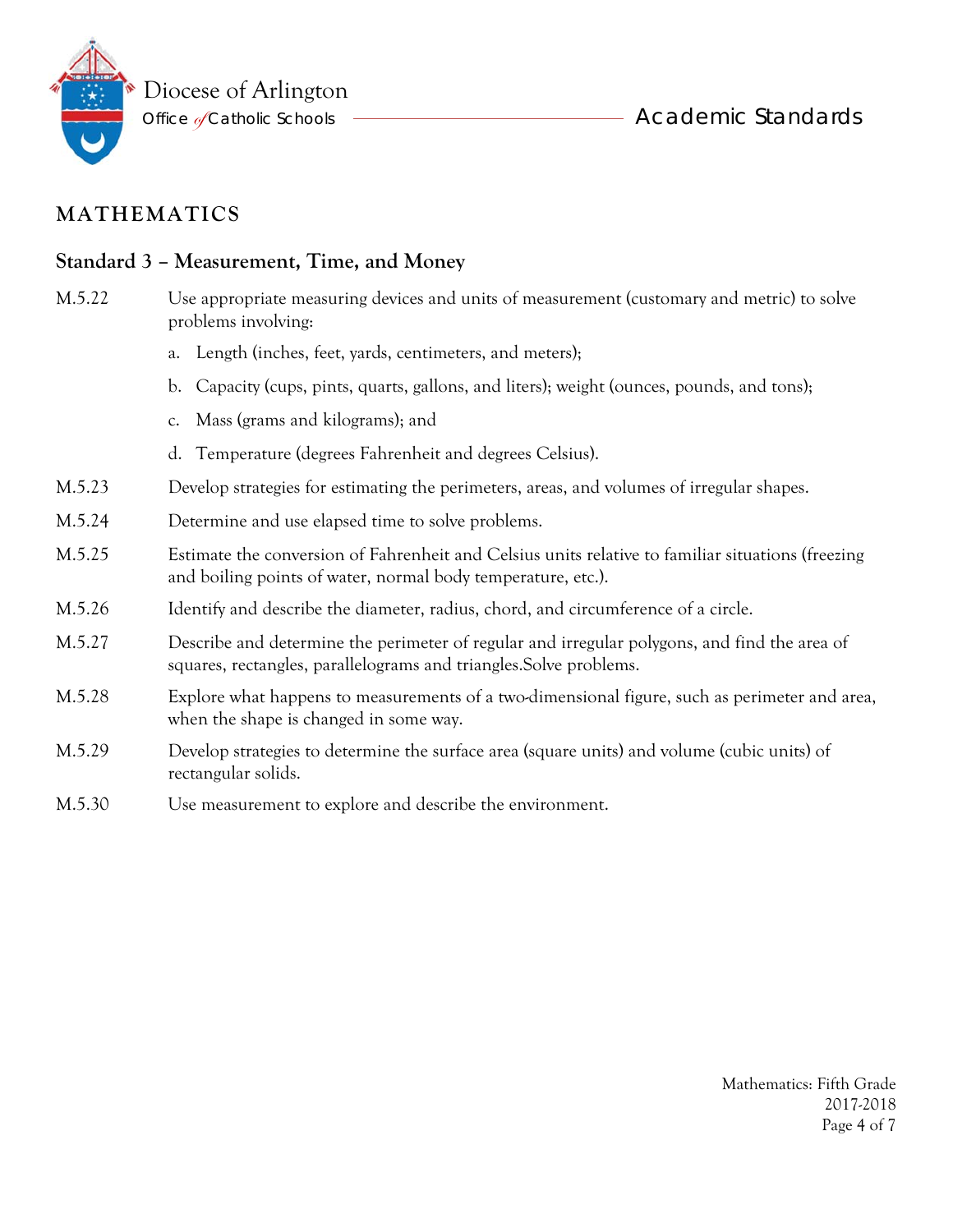

#### **Standard 4 - Geometry**

- M.5.31 Recognize, draw and construct three-dimensional geometric figures from two- dimensional representations, or from nets.
- M.5.32 Identify, define, and represent points, lines, line segments, rays, angles, and planes.
- M.5.33 Identify the ordered pair for a point, and locate the point for an ordered pair in all four quadrants of a coordinate plane.
- M.5.34 Find the distance between points along horizontal and vertical lines of a coordinate graph.
- M.5.35 Identify, measure and draw acute, right, obtuse, and straight angles, using appropriate tools.
- M.5.36 Classify triangles by sides (scalene, isosceles, equilateral) and angles (acute, right and obtuse).
- M.5.37 Use geometrical figures to solve problems involving numbers and number sense, measurement, and real-life problem-solving situations.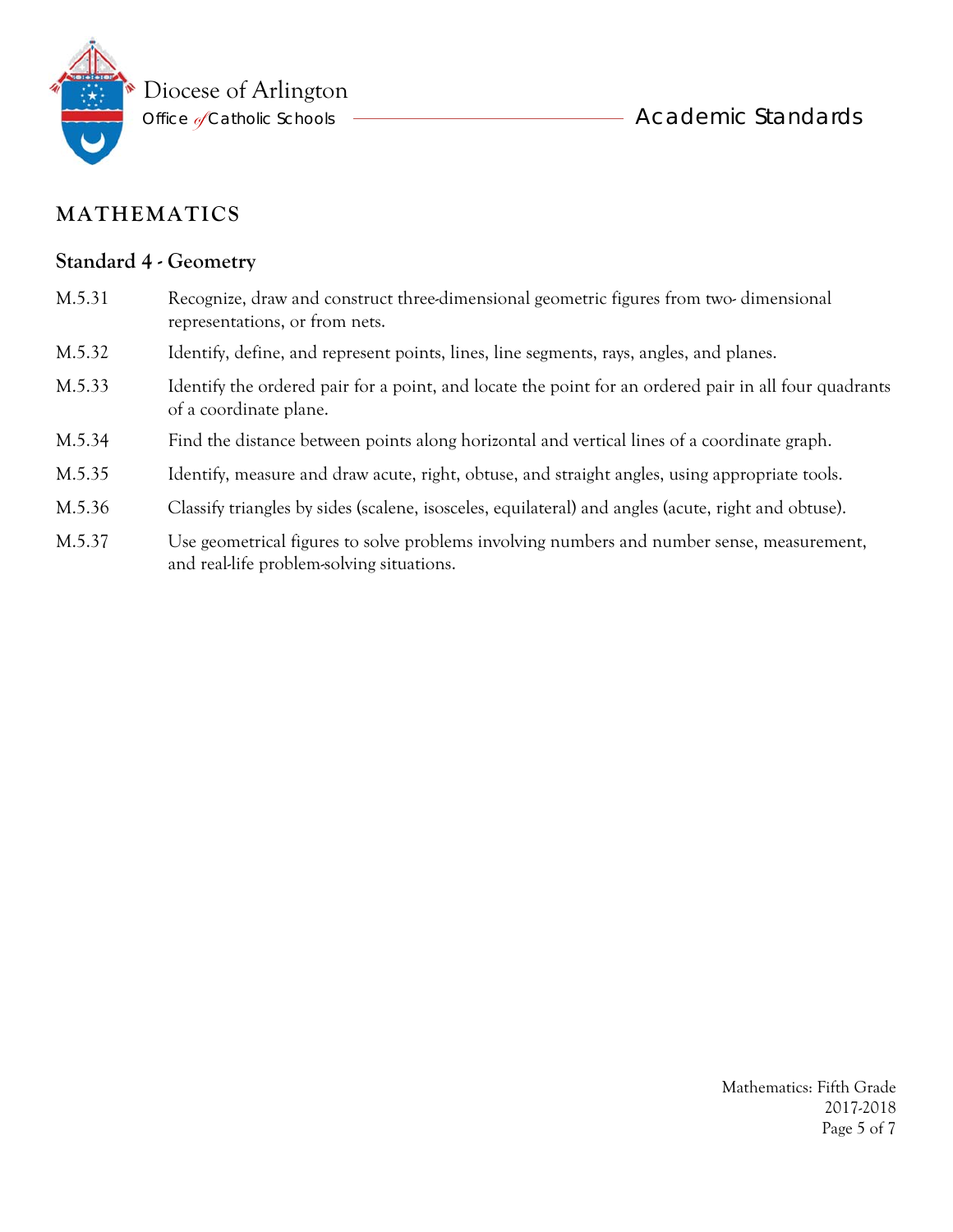

### **Standard 5 - Data Analysis and Probability**

- M.5.38 Construct, collect, organize, read, and interpret data represented on bar graphs, line graphs, circle graphs, Venn diagrams, tables and coordinate graphs.
- M.5.39 Find and use the mean, median, mode and range of a data set.
- M.5.40 Understand that the measure of the likelihood of an event can be represented as a fraction or a decimal.

Mathematics: Fifth Grade 2017-2018 Page 6 of 7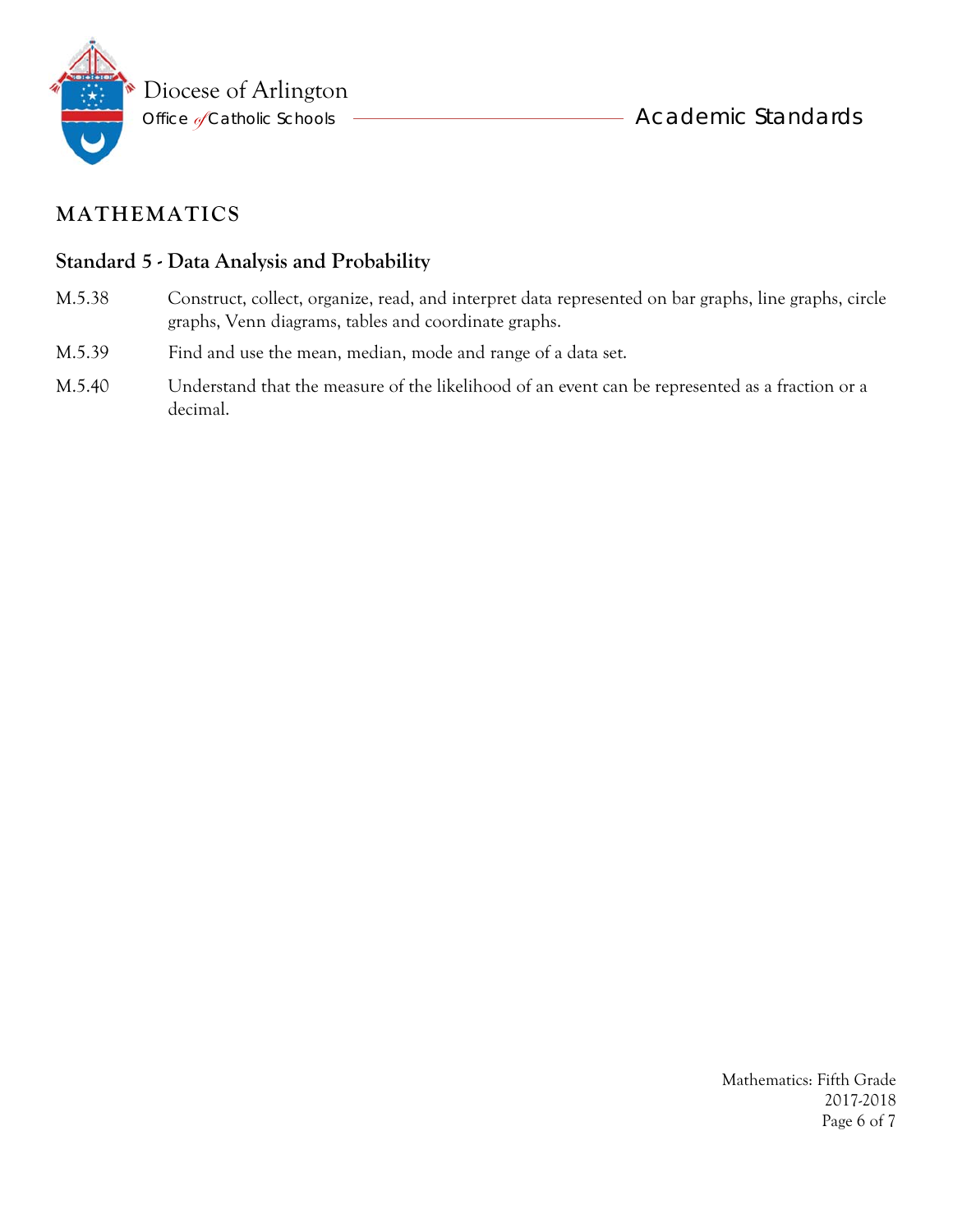

### **Standard 6 - Patterns, Functions and Algebra**

M.5.41 Investigate, describe, and extend numerical and geometric patterns formed by:

- a. Powers of 10
- b. Perfect squares
- c. Triangular numbers
- d. Arithmetic sequences.
- M.5.42 Investigate, describe, and apply the concept of variables.
- M.5.43 Use a variable to represent a given verbal quantitative expression, involving one operation.
- M.5.44 Solve problems involving pattern identification and completion of patterns.
- M.5.45 Write an open sentence with addition, subtraction, multiplication and division, using a variable to represent a missing number.
- M.5.46 Create a problem situation, based on a given open sentence using a single variable.
- M.5.47 Investigate how changes in one variable affect a second variable.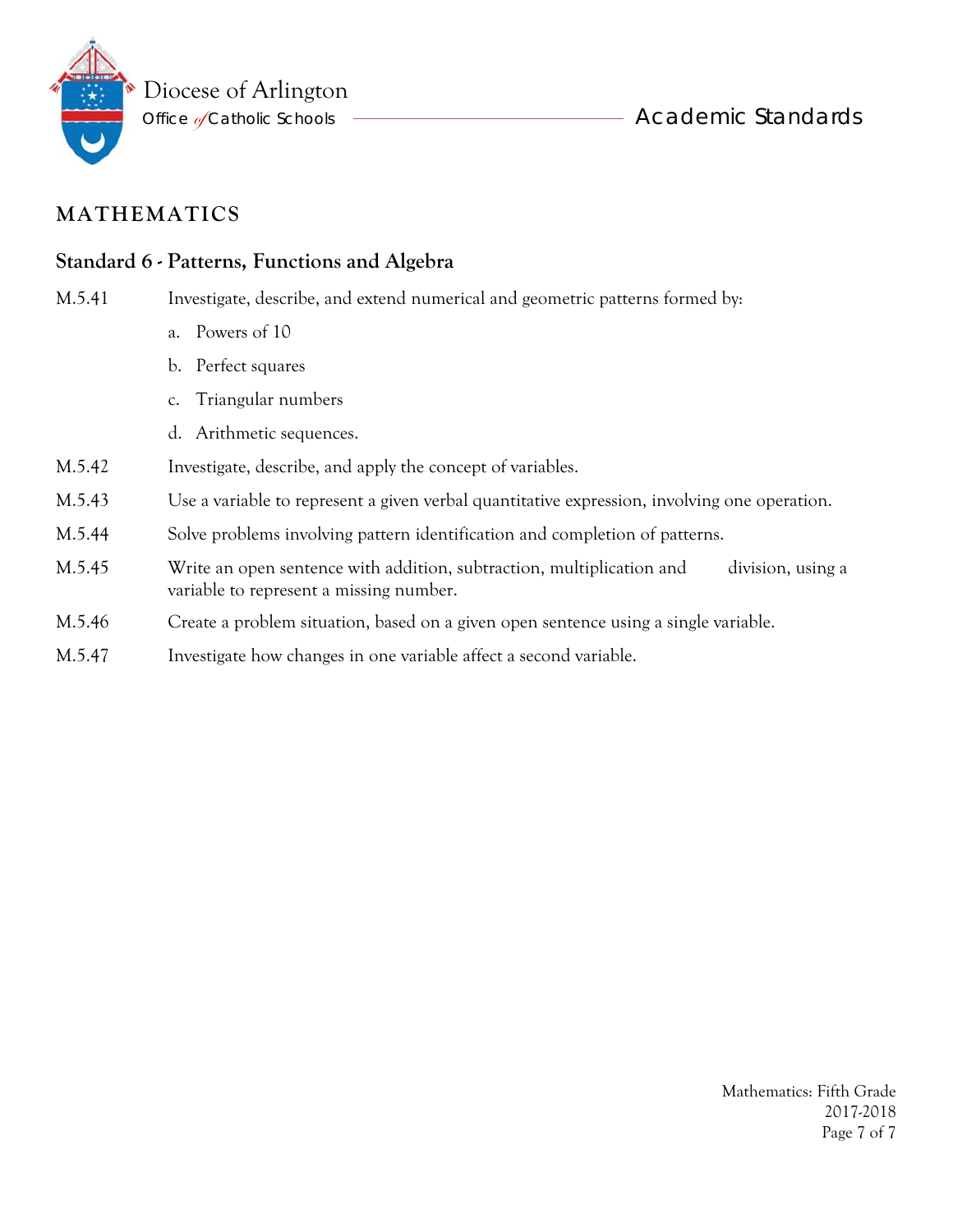

### **MATHEMATICS** SIXTH GRADE

*Overview* 

The sixth grade math curriculum is based on the skills introduced and mastered in Kindergarten through fifth grades. For sixth grade, emphasis is placed on the following skills:

- Solve single-step and multi-step problems that involve addition, subtraction, multiplication, and division of fractions, mixed numbers, and decimals, expressing answer either in simplest form or rounded to the nearest given place value; check solution by comparing it with the estimation resulting from rounding the original numbers.
- Add, subtract, multiply, and divide integers.
- Round, compare, order, and graph (on a number line) positive rational numbers (whole numbers, fractions, mixed numbers, terminating and repeating decimals); convert between positive fractions (including improper fractions and mixed numbers), decimals, percents, numbers written in scientific notation, and points on a number line.
- Find and interpret the percent of a number in a real world context (ex. compute 5%, 10%, 15%, or 20% in practical situations such as tips, tax, and discounts).
- Write simple variable expressions, equations, and inequalities that model verbal phrases, patterns, and real world contexts; write and solve one-step linear equations with one variable, including proportions, by applying the Properties of Equality; write, interpret, and graph inequalities with one variable.
- Write the ordered pair of a given point; graph an ordered pair onto a coordinate plane; determine the location of an ordered pair (axis or quadrant); find the distance between two point on the same horizontal or vertical line.
- Find the perimeter and area of rectangles, triangles, parallelograms, and trapezoids; find the circumference and area of circles, approximating for  $\pi$  (pi) or writing in  $\pi$  (pi) notation as necessary; find the volume and surface area of cubes and prisms (rectangular and triangular) using unit cubes, nets, and formulas.

## MASTERY OF SKILLS

- Apply rules of divisibility for 2, 3, 4, 5, 6, 9, and 10 (ex. simplify fractions; identify prime and composite numbers).
- Mentally multiply or divide whole numbers or decimals by 10, 100, and 1000.
- Round whole numbers and decimals to nearest place value; round proper fractions and mixed numbers to the nearest whole number.
- Add, subtract, multiply, and divide whole numbers (up to two-digit divisors), decimals, and proper fractions (expressing answer in either simplest form or rounded to the nearest given place value).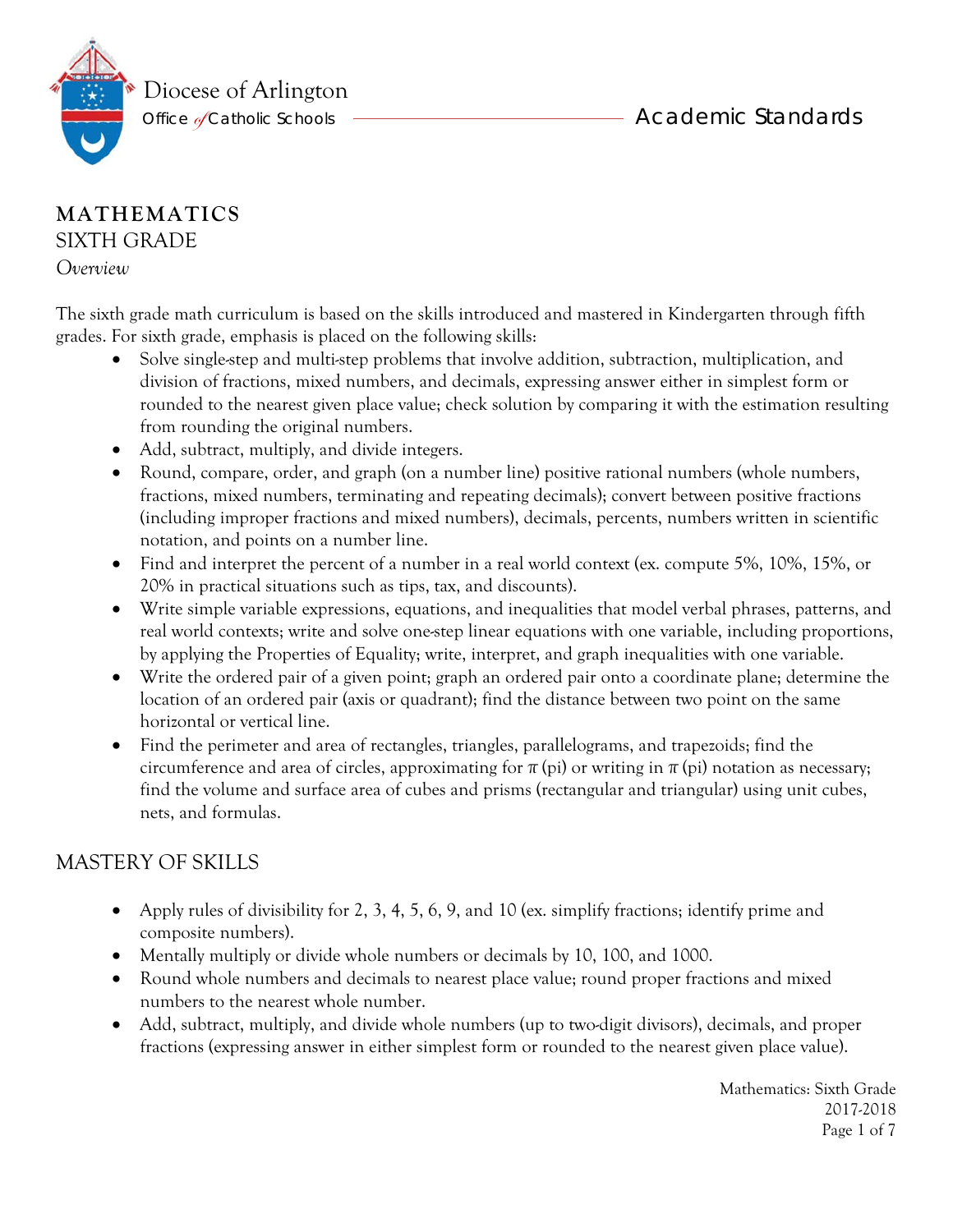

### APPLICATION OF SKILLS

### **Standard 1 – Number Sense and Estimation**

| M.6.1 | Identify, compare, and order integers; represent values from real world contexts with integers;<br>interpret and apply the absolute value of an integer.                                                                                                  |
|-------|-----------------------------------------------------------------------------------------------------------------------------------------------------------------------------------------------------------------------------------------------------------|
| M.6.2 | Round, compare, order, and graph (on a number line) positive rational numbers (whole numbers,<br>fractions, mixed numbers, terminating and repeating decimals).                                                                                           |
| M.6.3 | Convert between positive fractions (including improper fractions and mixed numbers), decimals,<br>percents, numbers written in scientific notation (positive exponents), and points on a number line.                                                     |
| M.6.4 | Find the prime factorization of a composite number using exponents (if applicable); find and apply<br>the Greatest Common Factor (GCF) and Least Common Multiple (LCM) in real world contexts<br>(ex. making equivalent groups; finding repeated events). |
| M.6.5 | Identify and evaluate square roots of perfect squares from 0 to 256.                                                                                                                                                                                      |

Mathematics: Sixth Grade 2017-2018 Page 2 of 7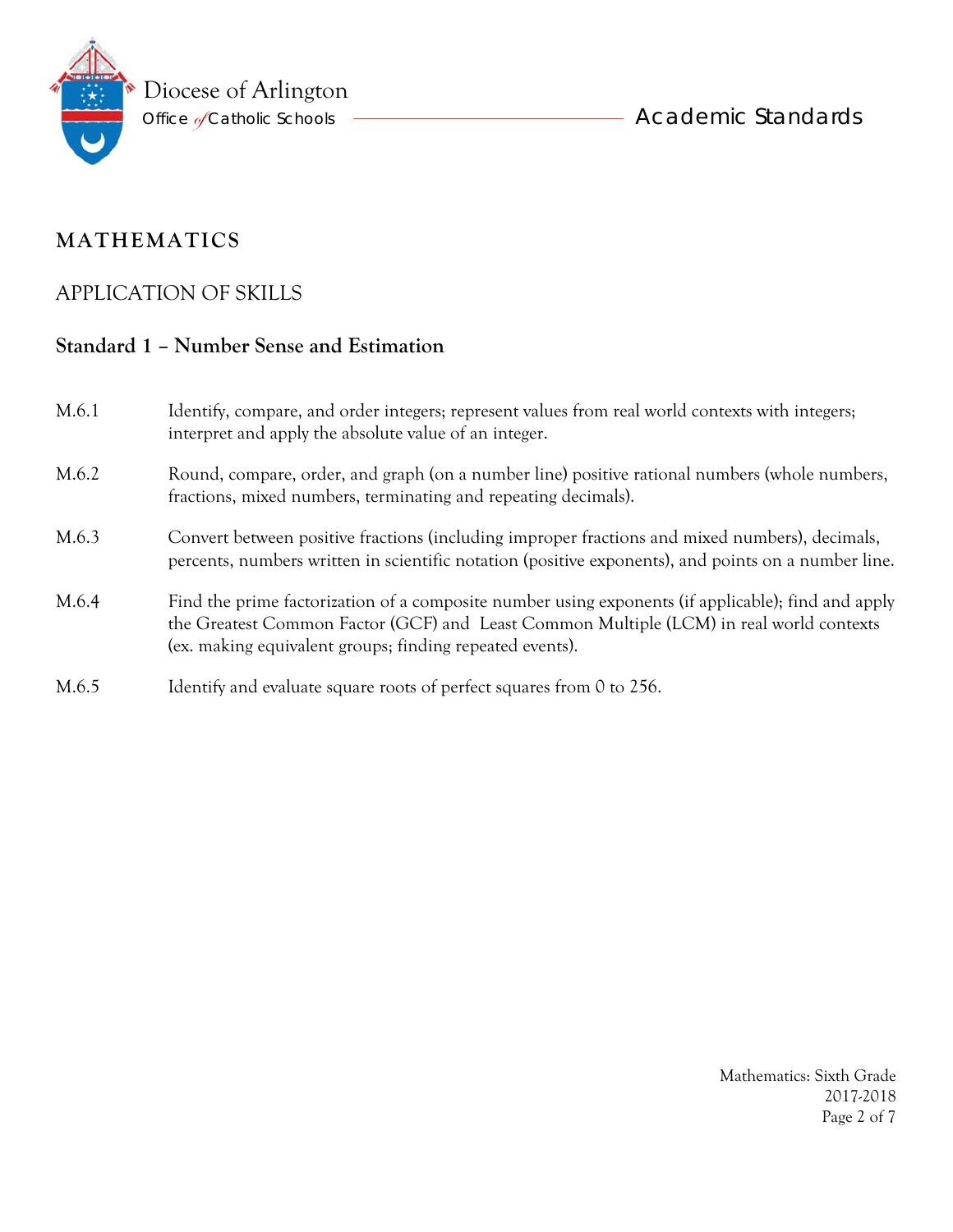

#### **Standard 2 - Computation and Fluency**

- M.6.6 Solve single-step and multi-step problems that involve addition, subtraction, multiplication, and division of fractions or mixed numbers, expressing answer either in simplest form or rounded to the nearest given place value; check solution by comparing it with the estimation resulting from rounding the original fractions or mixed numbers.
- M.6.7 Solve single-step and multi-step problems that involve addition, subtraction, multiplication, and division of decimals, expressing answer either precisely [terminating or repeating decimal (using bar notation)] or rounded to the nearest given place value; check solution by comparing it with the estimation resulting from rounding the original decimals.
- M.6.8 Add, subtract, multiply, and divide integers.
- M.6.9 Find and interpret the percent of a number in a real world context (ex. compute 5%, 10%, 15%, or 20% in practical situations such as tips, tax, and discounts).

Mathematics: Sixth Grade 2017-2018 Page 3 of 7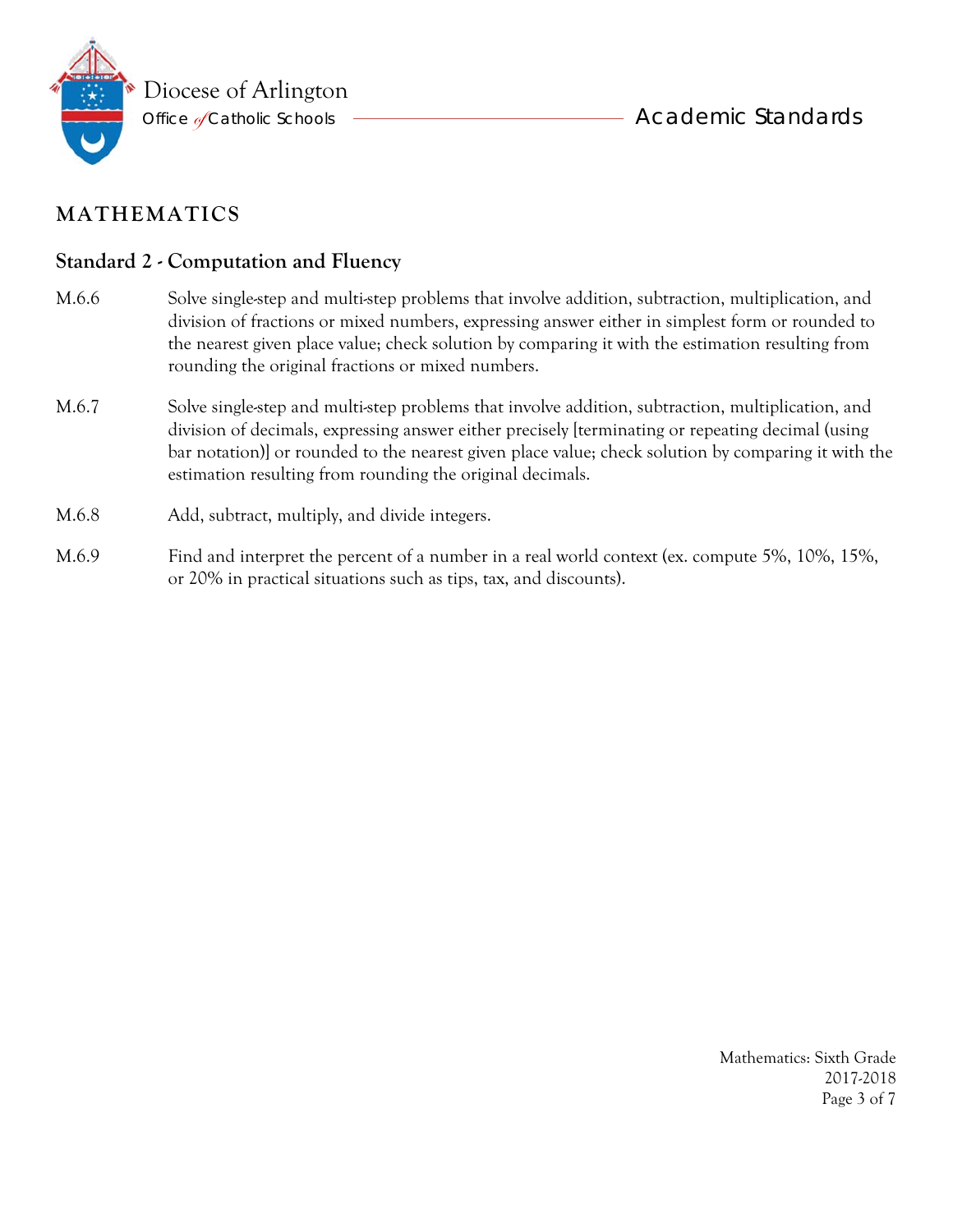

#### **Standard 3 – Measurement**

- M.6.10 Determine reasonable estimates for the measurement of a given object within a given unit of the customary and metric systems (length/distance, mass/weight, and capacity/volume); (ex. verify the solution from a real world context problem).
- M.6.11 Compare and convert units of measure within the customary and metric systems (length/distance, mass/weight, and capacity/volume) and time, including compound units (ex. 6 ft 2 in).
- M.6.12 Add and subtract compound units of measurement within the customary system (length/distance, weight, and volume) and of time; multiply and divide a compound unit of measure by a whole number.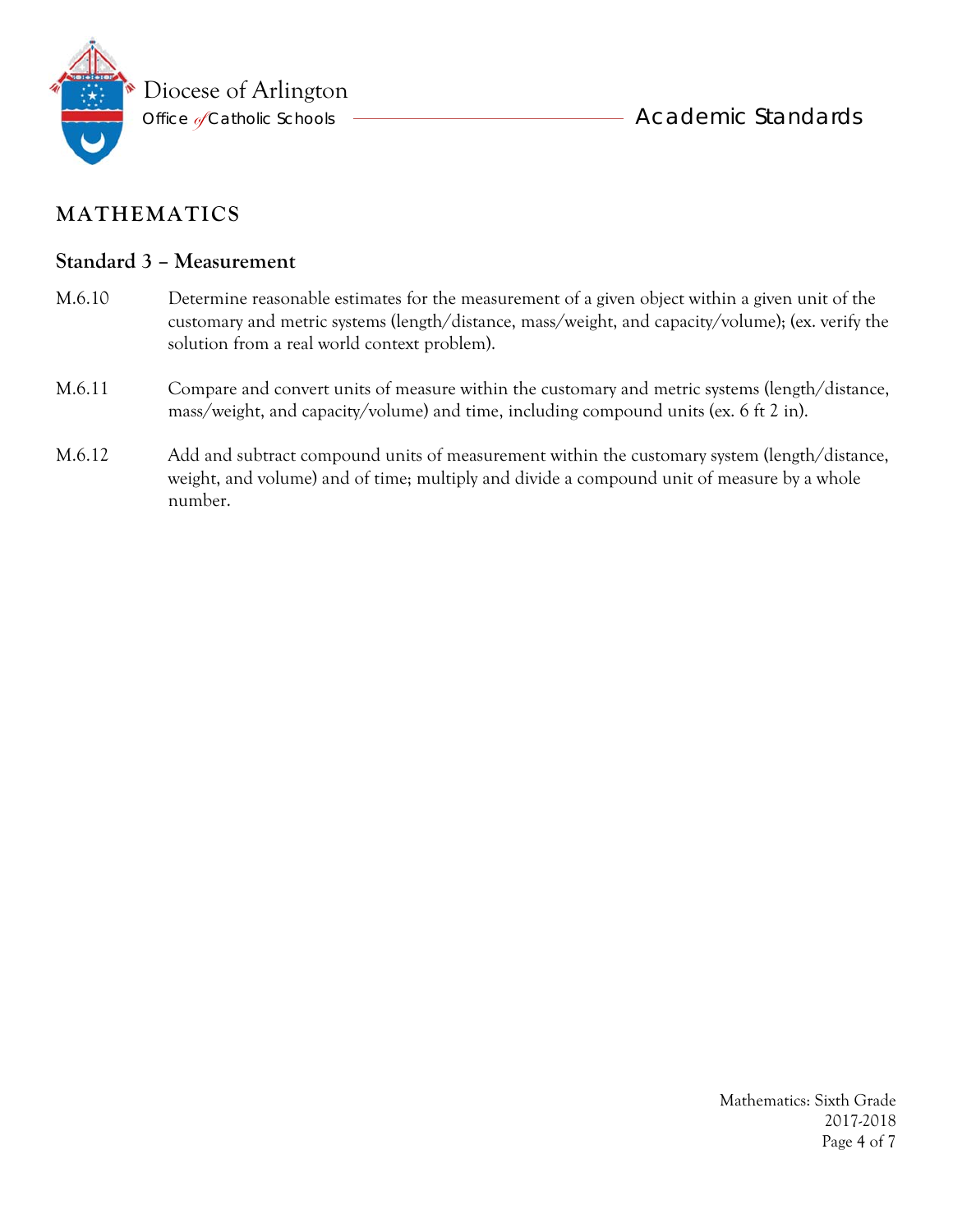

same horizontal or vertical line.

### **MATHEMATICS**

### **Standard 4 - Geometry**

| M.6.13 | Derive an approximation for $\pi$ (pi) (3.14 or 22/7) by gathering data and comparing the<br>circumference to the diameter ratio of various circles.                                                                 |
|--------|----------------------------------------------------------------------------------------------------------------------------------------------------------------------------------------------------------------------|
| M.6.14 | Find the perimeter and area of rectangles, triangles, parallelograms, and trapezoids; find the<br>circumference and area of circles, approximating for $\pi$ (pi) or writing in $\pi$ (pi) notation as<br>necessary. |
| M.6.15 | Find the volume and surface area of cubes and prisms (rectangular and triangular) using unit<br>cubes, nets, and formulas.                                                                                           |
| M.6.16 | Identify, classify, and sketch transformations (translations, reflections, rotations, dilations) of a<br>given figure.                                                                                               |
| M.6.17 | Identify and construct figures with line and/or rotational symmetry.                                                                                                                                                 |
| M.6.18 | Recognize and define congruent and similar geometric figures; identify their corresponding sides<br>and angles.                                                                                                      |
| M.6.19 | Measure, draw, and classify angles using a protractor.                                                                                                                                                               |
| M.6.20 | Write the ordered pair of a given point; graph an ordered pair onto a coordinate plane; determine<br>the location of an ordered pair (axis or quadrant); find the distance between two point on the                  |

Mathematics: Sixth Grade 2017-2018 Page 5 of 7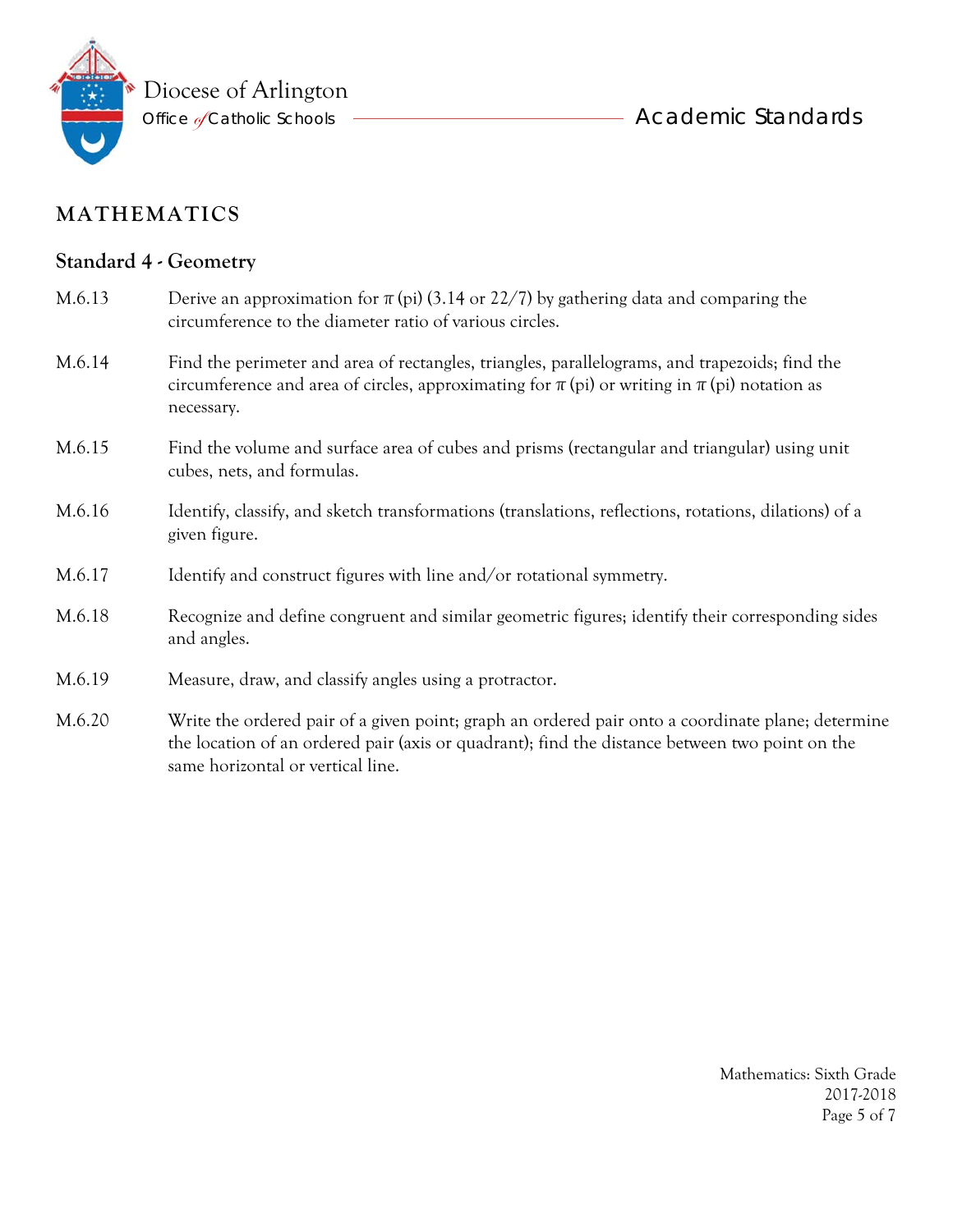

#### **Standard 5 - Data Analysis and Probability**

- M.6.21 Investigate and solve problems involving theoretical and experimental probability of a single event (as a decimal, fraction, or percent).
- M.6.22 Calculate and interpret measures of central tendency (mean, median, and mode) or range from a set of data (consisting of integers or positive rational numbers).
- M.6.23 Determine the effect on the measures of central tendency (mean, median, and mode) or range when data is added, removed, or changed.
- M.6.24 Collect, display, and analyze data in bar graphs, line graphs, circle graphs, pictograph, and line plots.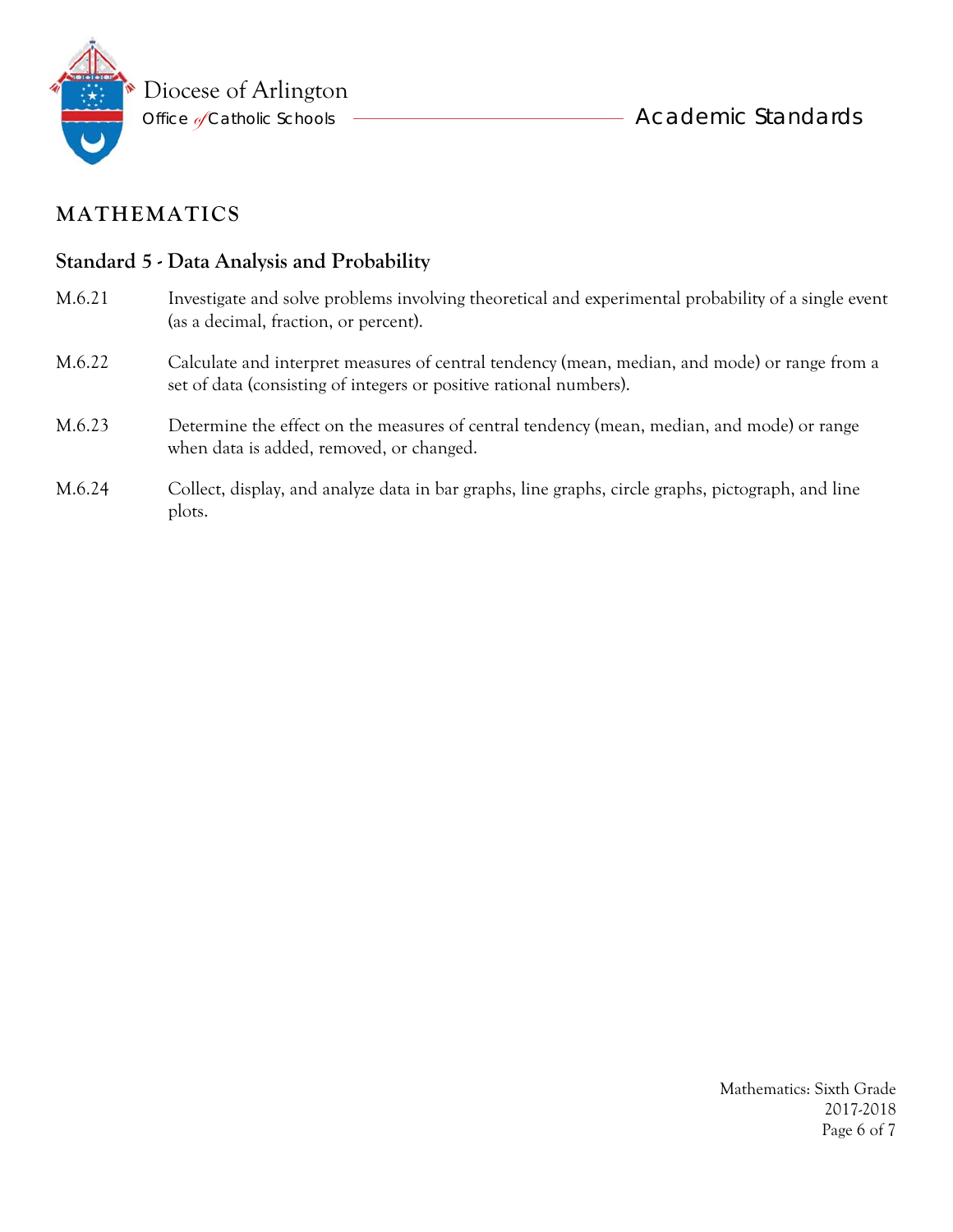

### **Standard 6 - Patterns, Functions and Algebra**

- M.6.25 Write, interpret, and compare ratios (part:part and part:whole) or rates given real world context or data; make a table of equivalent ratios to represent a proportional relationship between two quantities when given a ratio or practical situation.
- M.6.26 Determine whether a proportional relationship exists between two quantities when given a table of values, verbal description of a practical situation, or graph of ordered pairs; determine missing values in a ratio table that represents a proportional relationship between two quantities using proportional reasoning or writing and solving a proportion.
- M.6.27 Identify and distinguish between expressions, equations, and inequalities; write simple variable expressions, equations, and inequalities that model verbal phrases, patterns, and real world contexts.
- M.6.28 Write and solve one-step linear equations with one variable, including proportions, by applying the Properties of Equality.
- M.6.29 Write, interpret, and graph inequalities with one variable.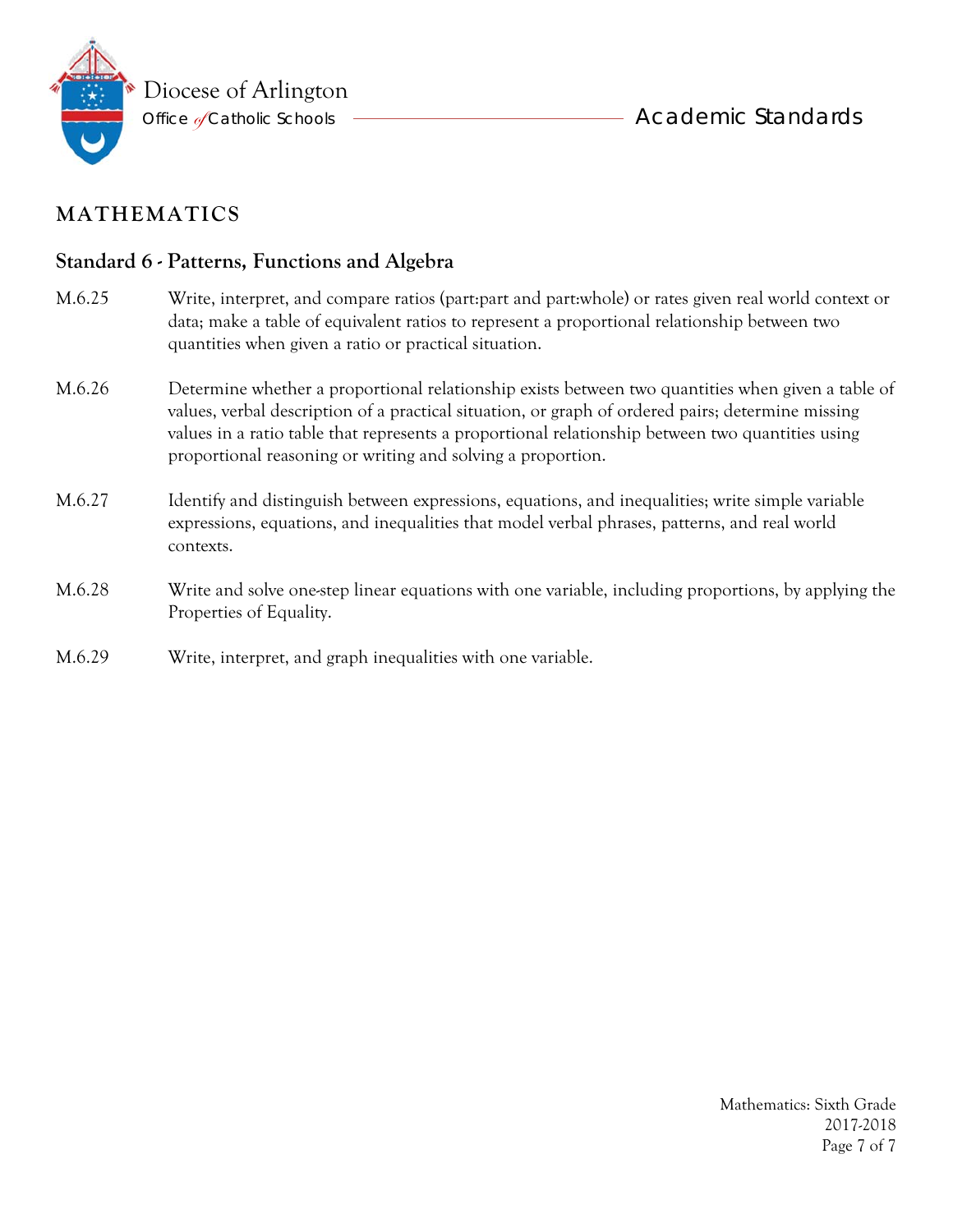

#### **MATHEMATICS** SEVENTH GRADE

*Overview* 

The seventh grade math curriculum is based on the skills introduced and mastered in grades K-6. For seventh grade, emphasis is placed on the following skills:

- Add, subtract, multiply, and divide positive rational numbers (whole numbers, fractions, mixed numbers, decimals), expressing answer in either simplest form or rounded to the nearest given place value; solve real world context problems involving positive rational numbers (decimals, fractions, mixed numbers), using a variety of problem solving strategies.
- Evaluate numerical expressions consisting of integers, absolute values, exponents, and/or negative signs by applying the order of operations and the Properties of Real Numbers.
- Round, compare, order, and graph (on a number line) positive and negative rational numbers (integers, fractions, mixed numbers, terminating and repeating decimals, numbers written in scientific notation).
- Find the percent of a number, what percent one number is of another, and find a number when the percent is known (methods include applying proportional reasoning and writing equations).
- Identify parts of a given variable expression, equation, or inequality (operations, variables, constants, coefficients, exponents, bases, terms, factors); interpret the parts of and write variable expression, equation, or inequality that represents a real world context.
- Solve two-step linear equations with one variable, including those that represent real world contexts, by applying the Properties of Equality; solve, graph, and interpret the solutions of one-step inequalities with one variable, including those that represent real world contexts, by applying the Properties of Inequality.
- Find the perimeter and area of compound figures (composed of rectangles, right triangles, and/or half circles); find the volume and surface area of prisms, cylinders, and spheres.

# MASTERY OF SKILLS

- Add, subtract, multiply, and divide whole numbers, decimals, fractions, and mixed numbers (expressing answer in either simplest form or rounded to the nearest given place value).
- Convert between positive fractions (including improper fractions and mixed numbers), decimals, percents, numbers written in scientific notation, diagrams (including a number line), and real world contexts.
- Find the perimeter and area of rectangles, triangles, and parallelograms; find the circumference and area of circles; find the volume and surface area of rectangular prisms.
- Write the ordered pair of a given point; graph an ordered pair on a coordinate plane; determine the location of an ordered pair (axis or quadrant).

Mathematics: Seventh Grade 2017-2018 Page 1 of 7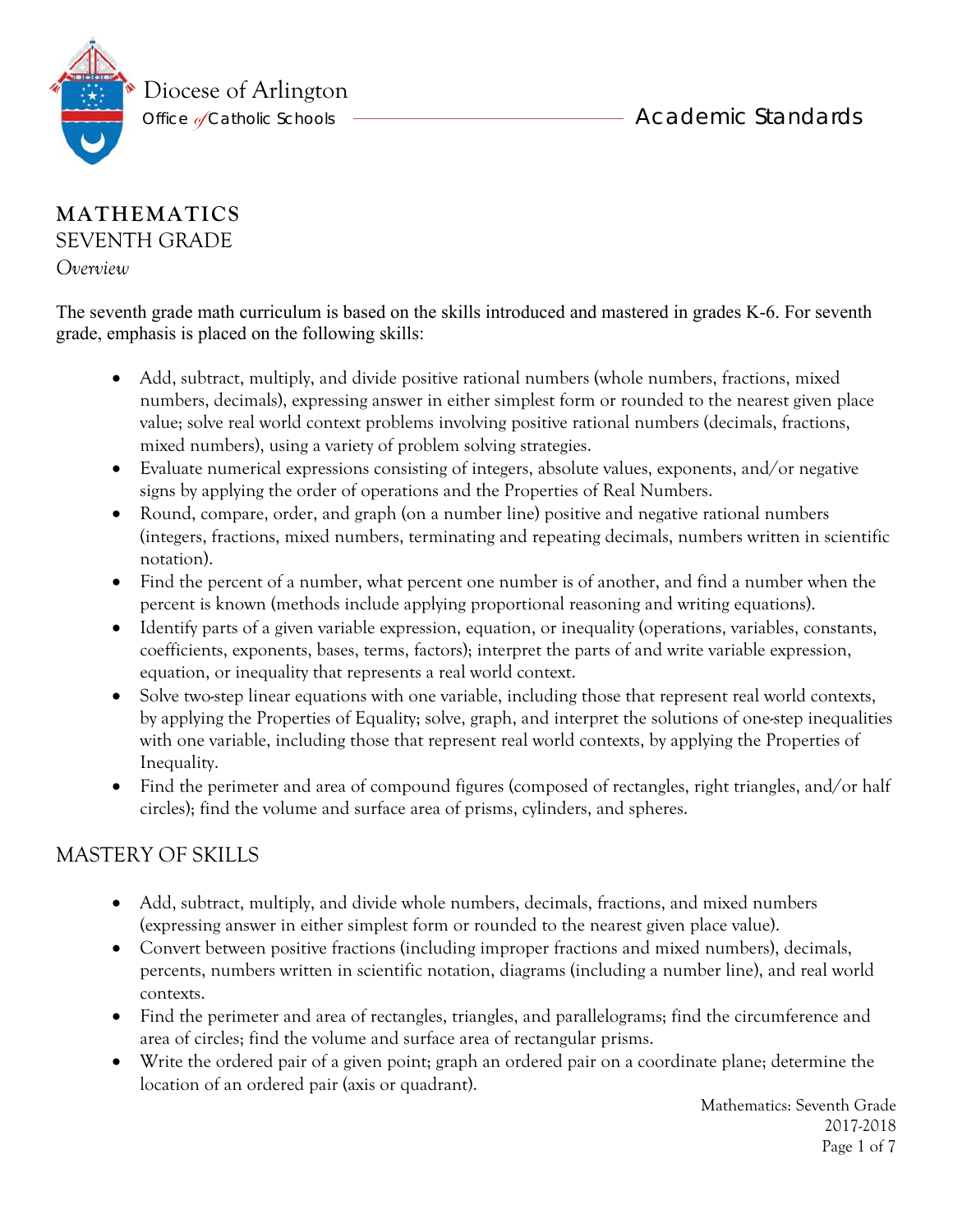

### APPLICATION OF SKILLS

### **Standard 1 – Number Sense and Estimation**

- M.7.1 Evaluate powers with positive, zero, and negative exponents (numerical bases); write equivalent expressions of powers with negative exponents [ex.  $2^3 = 1/(2^3)$ ].
- M.7.2 Convert values between scientific notation and standard form (positive and negative exponents).
- M.7.3 Round, compare, order, and graph (on a number line) positive and negative rational numbers (integers, fractions, mixed numbers, terminating and repeating decimals, numbers written in scientific notation).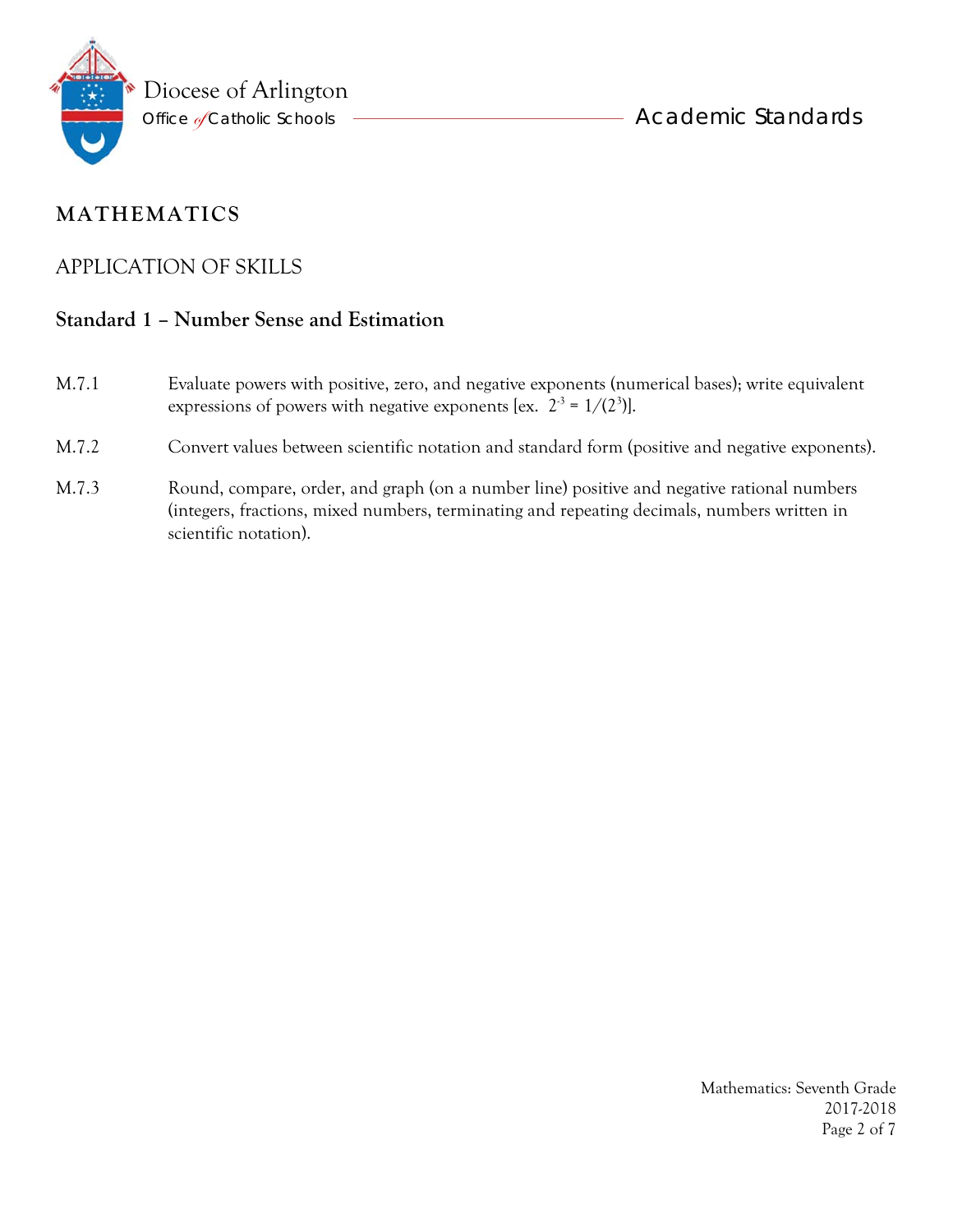

### **Standard 2 - Computation and Fluency**

| M.7.4 | Add, subtract, multiply, and divide positive rational numbers (whole numbers, fractions, mixed<br>numbers, decimals), expressing answer in either simplest form or rounded to the nearest given<br>place value; solve real world context problems involving positive rational numbers (decimals,<br>fractions, mixed numbers) using a variety of problem solving strategies. |
|-------|------------------------------------------------------------------------------------------------------------------------------------------------------------------------------------------------------------------------------------------------------------------------------------------------------------------------------------------------------------------------------|
| M.7.5 | Evaluate numerical expressions consisting of integers, absolute values, exponents, and/or negative<br>signs by applying the order of operations and the Properties of Real Numbers.                                                                                                                                                                                          |
| M.7.6 | Find the percent of a number, what percent one number is of another, and find a number when<br>the percent is known (methods include applying proportional reasoning and writing equations).                                                                                                                                                                                 |
| M.7.7 | Find and apply the percent of change (increase or decrease) to solve real world context problem.                                                                                                                                                                                                                                                                             |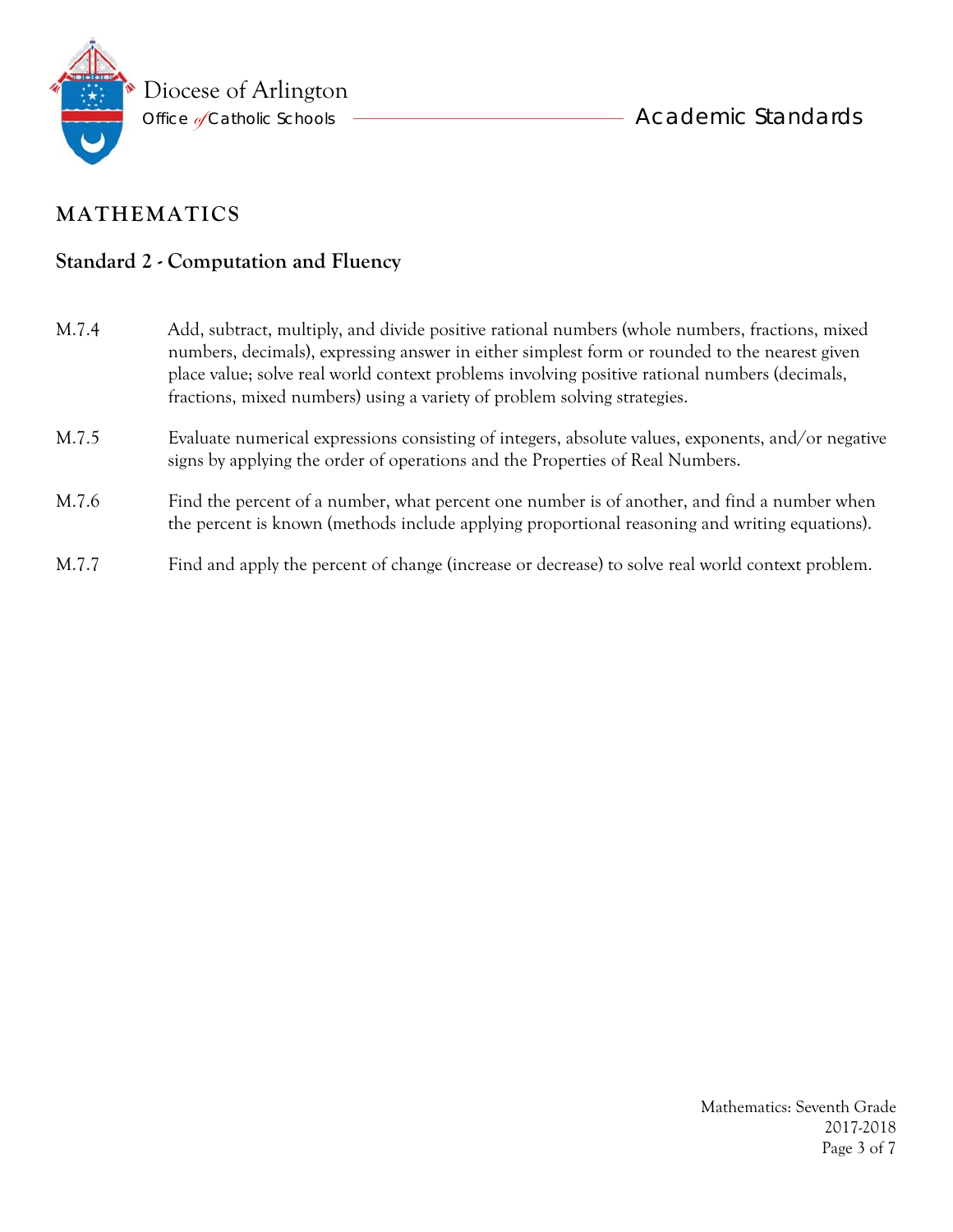

- Academic Standards

## **MATHEMATICS**

### **Standard 3 – Measurement**

| M.7.8  | Approximate unit conversions between the customary and metric systems (ex. 1 kg $\approx$ 2.2 lbs).                                                                                |
|--------|------------------------------------------------------------------------------------------------------------------------------------------------------------------------------------|
| M.7.9  | Write equivalent rates by converting one or both of its units (ex. 1 in/min = 5 ft/hr).                                                                                            |
| M.7.10 | Convert square and cubic units (ex. 1 ft <sup>2</sup> = 144 in <sup>2</sup> ; 1 cm <sup>3</sup> = 1000 mm <sup>3</sup> ).                                                          |
| M.7.11 | Construct precise scale drawings and models with appropriate scale factors of real world two-<br>dimensional and three-dimensional objects using rulers and other measuring tools. |

Mathematics: Seventh Grade 2017-2018 Page 4 of 7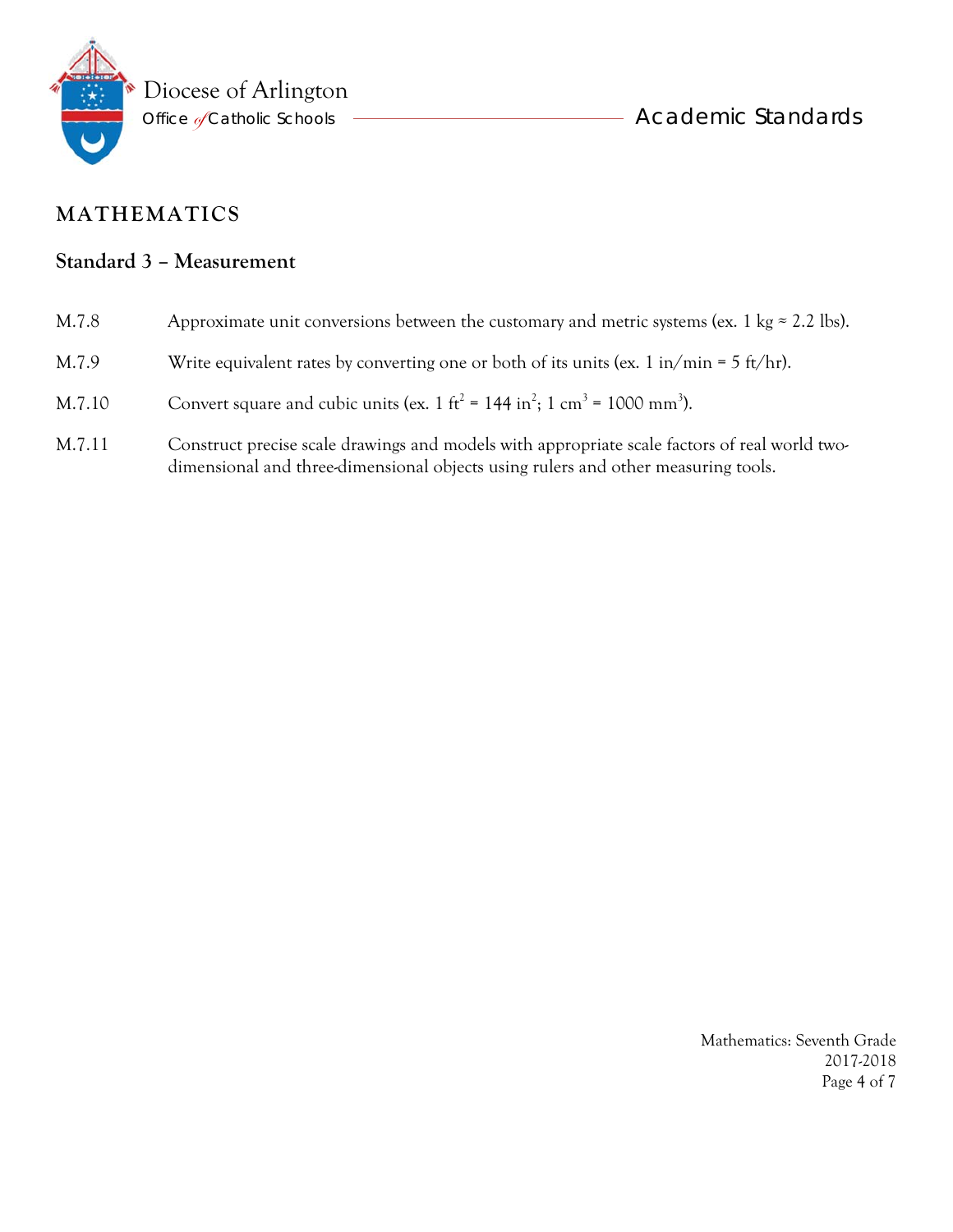

scale factors with center (0, 0)].

**- Academic Standards** 

## **MATHEMATICS**

### **Standard 4 - Geometry**

| M.7.12 | Find the perimeter and area of compound figures composed of rectangles, right triangles, and/or<br>half circles.                                                                                                                                                     |
|--------|----------------------------------------------------------------------------------------------------------------------------------------------------------------------------------------------------------------------------------------------------------------------|
| M.7.13 | Find the volume and surface area of prisms, cylinders, and spheres using a formula sheet, nets,<br>and/or calculating the sum of the area of the faces [approximating for $\pi$ (pi) using a calculator or<br>writing in $\pi$ (pi) notation as necessary].          |
| M.7.14 | Identify properties of triangles (scalene, isosceles, equilateral, acute, right, obtuse) and<br>quadrilaterals (trapezoids, parallelograms, rhombi, rectangles, squares).                                                                                            |
| M.7.15 | Identify special angle pairs and their properties (complementary, supplementary, adjacent, vertical,<br>linear pair), including corresponding, alternate interior, and alternate exterior angles formed by<br>the intersections of a transversal and parallel lines. |
| M.7.16 | Find missing angles of a given diagram or situation (ex. special angle pairs; triangle or<br>quadrilateral).                                                                                                                                                         |
| M.7.17 | Find the scale factor of two similar figures and/or missing angles and side lengths (methods<br>include writing proportions and using proportional reasoning).                                                                                                       |
| M.7.18 | Identify and graph transformations of ordered pairs on the coordinate plane [translations;<br>reflections over the x-axis and y-axis; 90 or 180 rotations with center $(0, 0)$ ; dilations of positive                                                               |

Mathematics: Seventh Grade 2017-2018 Page 5 of 7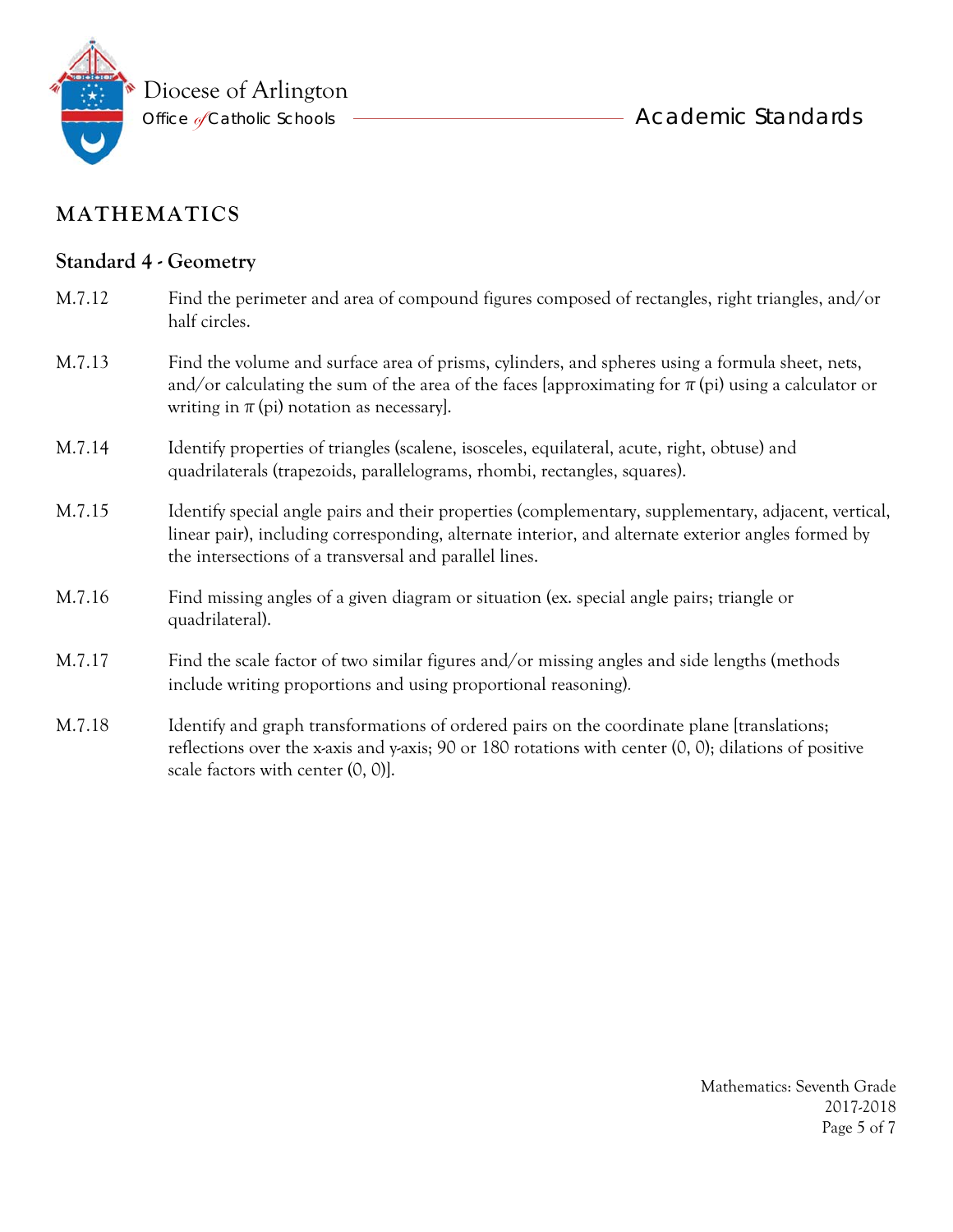

### **Standard 5 - Data Analysis and Probability**

M.7.19 Determine the effect on the measures of central tendency (i.e. mean, median, and mode) or range when data is added, removed, or changed. M.7.20 Identify and find the probability of opposite, mutually exclusive, and overlapping events. M.7.21 Make predictions given a probability (theoretical or experimental) or data display. M.7.22 Determine the number of possible arrangements or outcomes of a given situation using tree diagrams or the Basic Counting Principle. M.7.23 Collect, display, and analyze data in frequency tables, stem-and-leaf plots, histograms, line plots and boxplots (i.e. box and whisker diagram; ex. median, interquartile range, percent of data within a given interval*)*.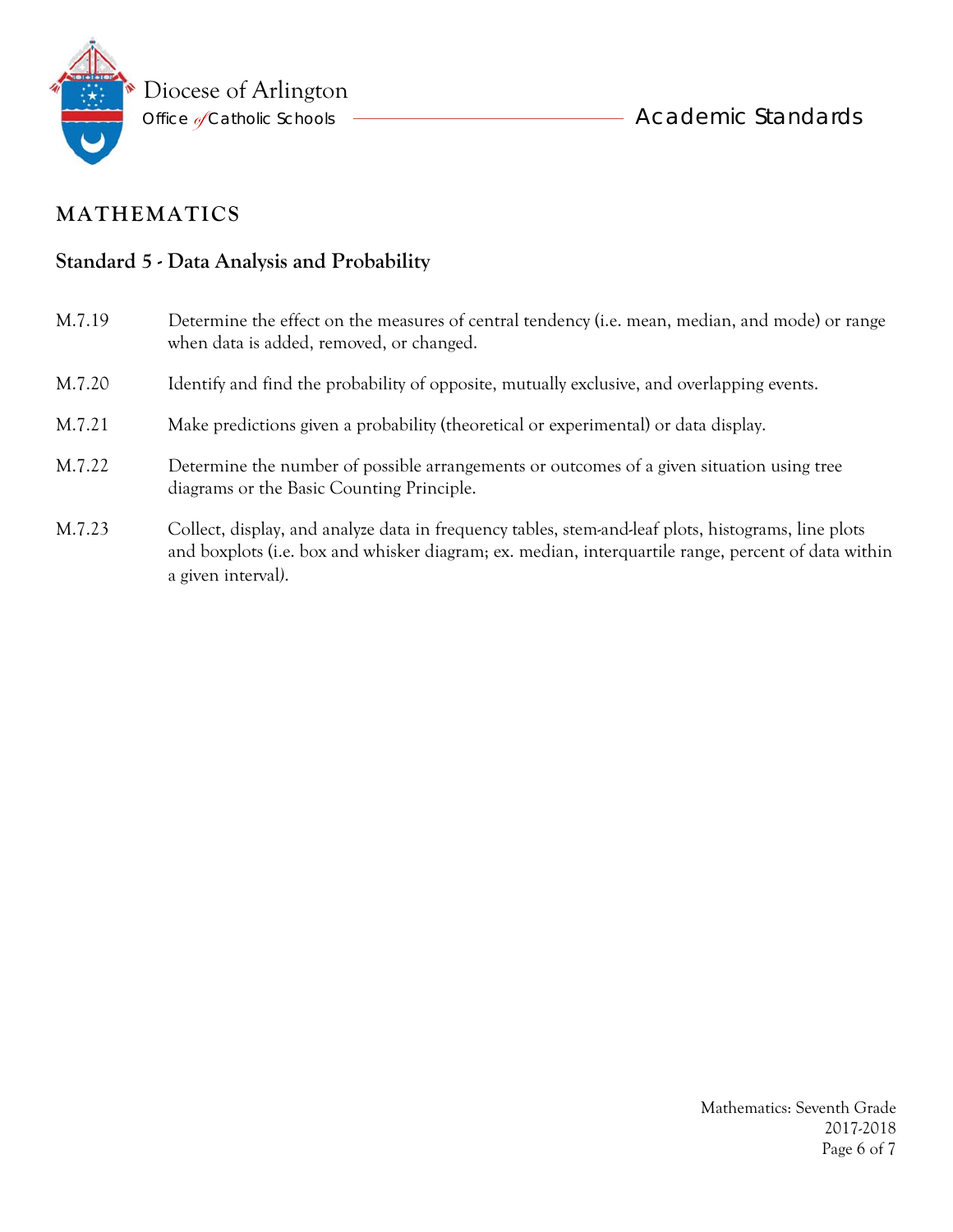

### **Standard 6 - Patterns, Functions and Algebra**

| M.7.24 | Find, interpret, and apply the unit rate of a given real world context, ratio table, or graph that<br>represents a proportional relationship between two quantities (ex. unit conversion, speed,<br>percents, prices).                                                               |
|--------|--------------------------------------------------------------------------------------------------------------------------------------------------------------------------------------------------------------------------------------------------------------------------------------|
| M.7.25 | Identify parts of a given variable expression, equation, or inequality (operations, variables,<br>constants, coefficients, exponents, bases, terms, factors); interpret the parts of and write variable<br>expression, equation, or inequality that represents a real world context. |
| M.7.26 | Evaluate multi-step, multi-operational variable expressions and formulas (given numerical<br>replacement values) including those with exponents (ex. surface area and volume formulas;<br>converting temperatures between Fahrenheit and Celsius).                                   |
| M.7.27 | Solve two-step linear equations with one variable, including those that represent real world<br>contexts, by applying the Properties of Equality.                                                                                                                                    |
| M.7.28 | Solve, graph, and interpret the solutions of one-step inequalities with one variable, including those<br>that represent real world contexts, by applying the Properties of Inequality and determine if a<br>number is a solution to an inequality.                                   |
| M.7.29 | Identify the independent and dependent variables of a given relationship within a real world<br>context, table, graph, or two-variable equation.                                                                                                                                     |
| M.7.30 | Write and graph equations with two variables (i.e. functions) that model a given real world<br>proportional or additive relationship (ex. unit rate).                                                                                                                                |

Mathematics: Seventh Grade 2017-2018 Page 7 of 7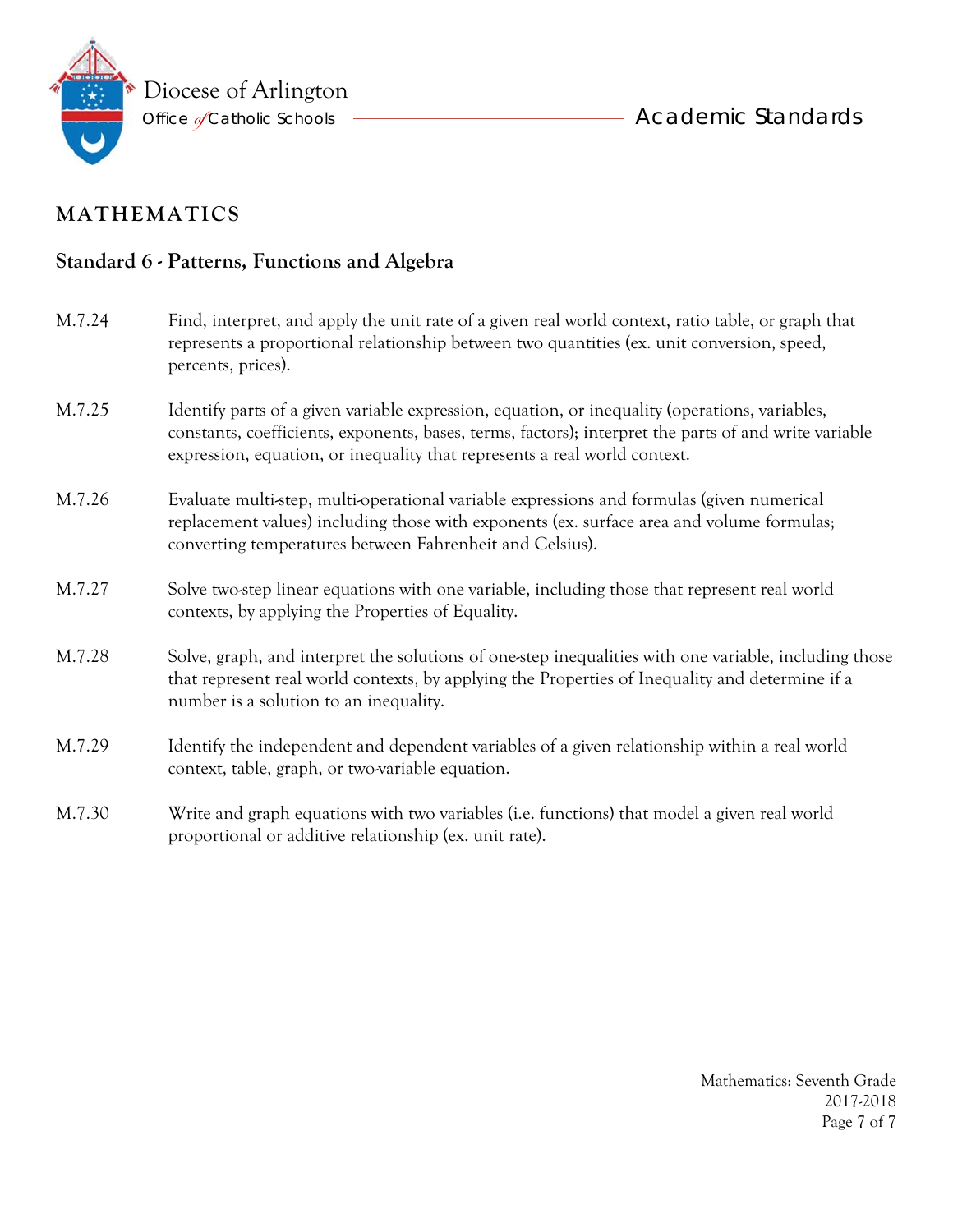

### **MATHEMATICS** EIGHTH GRADE *Overview*

The eighth grade math (Pre-Algebra) curriculum is based on the skills introduced and mastered in grades K-7. To ensure a successful transition into Algebra 1 and High School level mathematics, students will need to not only develop mastery and fluency of basic math skills and real world problem solving application (standards 8.4-8.6, 8.8, 8.9, 8.10), but also develop fundamental Algebra sense and skills (standards 8.1-8.3, 8.5, 8.6, 8.10, 8.11, 8.18 – 8.28). For eighth grade (Pre-Algebra), emphasis is placed on the following skills:

- Refine proficiency and fluency of computing basic fraction, decimal, and integer operations.
- Evaluate variable expressions consisting of grouping symbols, exponents, fraction bars, absolute values, negative signs, and/or square roots (given integers as the known values of each variable) by applying the order of operations and the Properties of Real Numbers.
- Solve practical problems involving percents (ex. consumer math; percent of change), using a variety of problem solving strategies (with an emphasis writing equations to model real life contexts).
- Use and apply the Pythagorean Theorem to solve for missing side lengths of a right triangle.
- Find the surface area and volume of prisms, cylinders, spheres, pyramids, cones, and compound figures
- Simplify variable expressions (add and subtract like terms; multiply monomials or a monomial by a multi-term expression) by applying the Properties of Real Numbers.
- Factor variable expressions as products by applying the Distributive Property (greatest common factor limited to a whole number).
- Solve multi-step variable equations (ex. combine like terms; apply distributive property), including ones with variables on both sides of the equation, by applying the Properties of Equality; solve, graph, and interpret the solution of two-step inequalities with one variable by applying the Properties of Inequality.

## MASTERY OF SKILLS

- Add, subtract, multiply, and divide integers.
- Find the percent of a number, what percent one number is of another, and find a number when the percent is known (methods include applying proportional reasoning and writing equations).
- Solve one-step linear equations with one variable; interpret and graph linear inequalities.
- Write expressions, equations, and inequalities that model verbal phrase, pattern, and real world context.

Mathematics: Eighth Grade 2017-2018 Page 1 of 7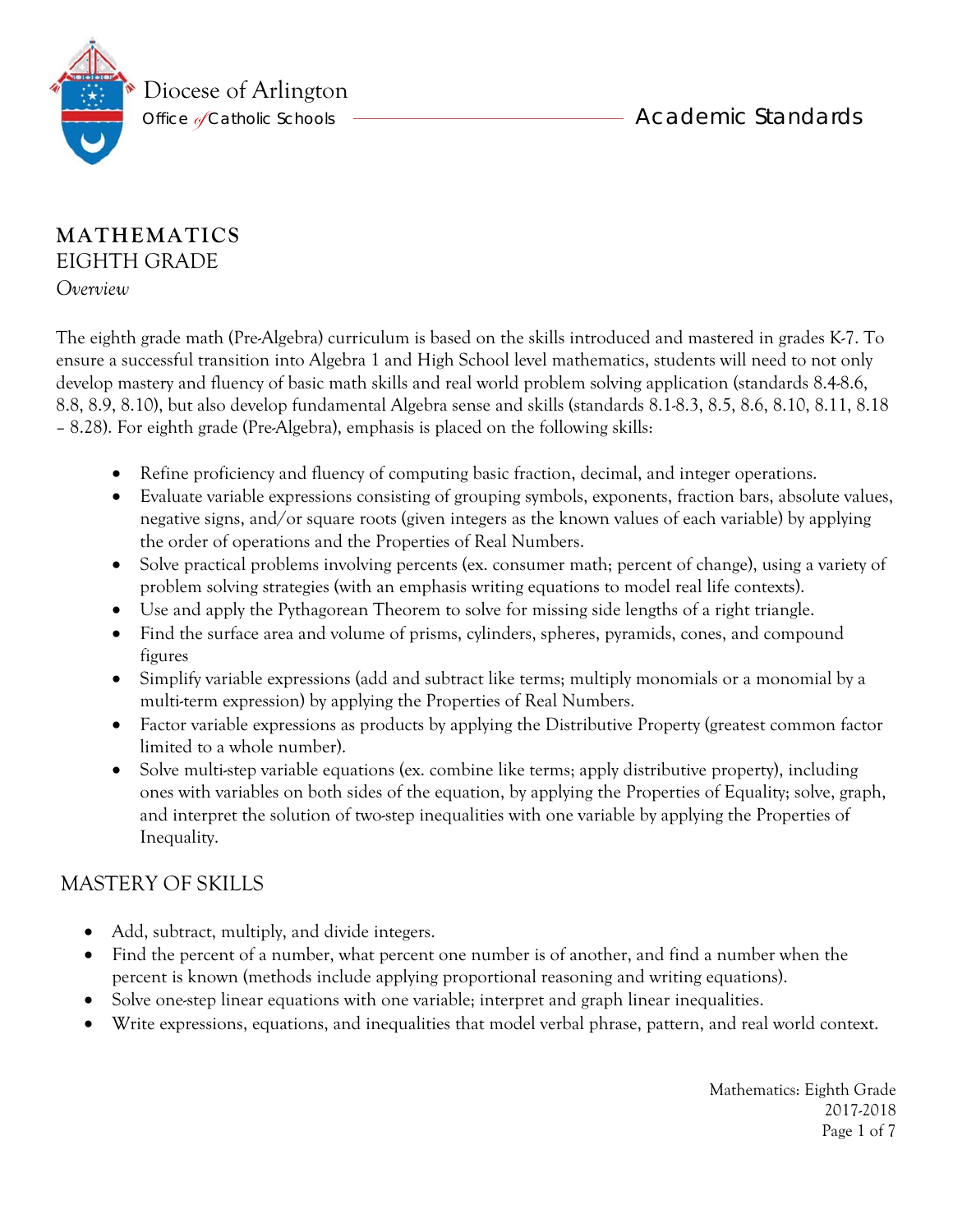

### APPLICATION OF SKILLS

#### **Standard 1 – Number Sense and Estimation**

- M.8.1 Classify numbers with the subsets of the real number system (whole number, integer, rational number, irrational number, real number).
- M.8.2 Approximate square root radicals of non-perfect squares by finding the whole numbers it is between.
- M.8.3 Simplify square root radicals (no variables) (ex.  $\sqrt{12} = 2\sqrt{3}$ ).

Mathematics: Eighth Grade 2017-2018 Page 2 of 7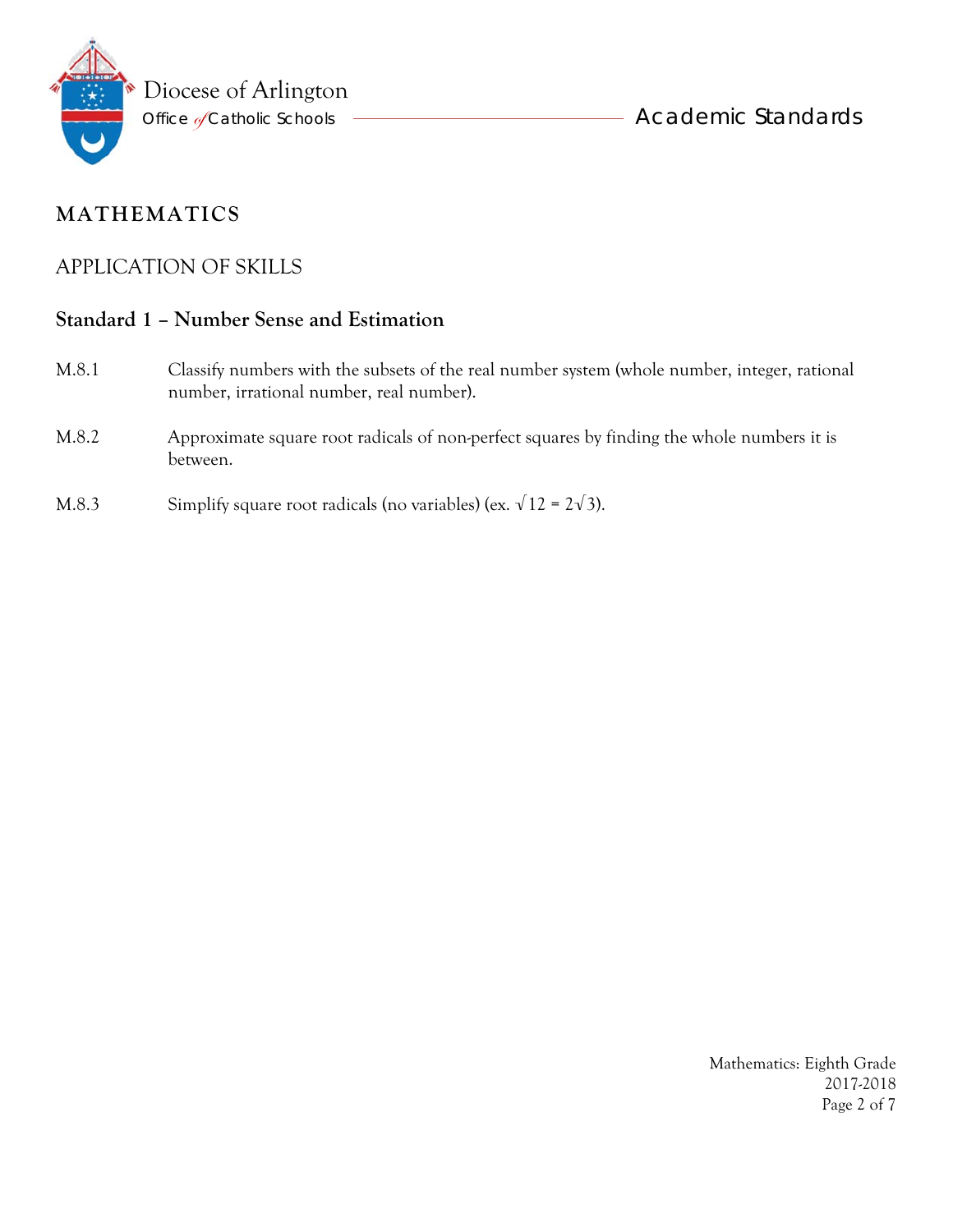

### **Standard 2 - Computation and Fluency**

- M.8.4 Refine proficiency and fluency of computing basic fraction, decimal, and integer operations. *For students that demonstrate mastery in these skill sets, introduce the following standard (as enrichment):* add, subtract, multiply, and divide with negative fractions (expressing answer in simplest form) and with negative decimals (expressing answer either precisely or rounded to the nearest given place value). M.8.5 Evaluate variable expressions consisting of grouping symbols, exponents, fraction bars, absolute values, negative signs, and/or square roots (given integers as the known values of each variable) by applying the order of operations and the Properties of Real Numbers. M.8.6 Solve practical problems involving percents (ex. consumer math; percent of change), using a variety of problem solving strategies (with an emphasis on writing equations to model real life contexts). M.8.7 Add, subtract, multiply, and divide numbers written in scientific notation, expressing answer in
- scientific notation.

Mathematics: Eighth Grade 2017-2018 Page 3 of 7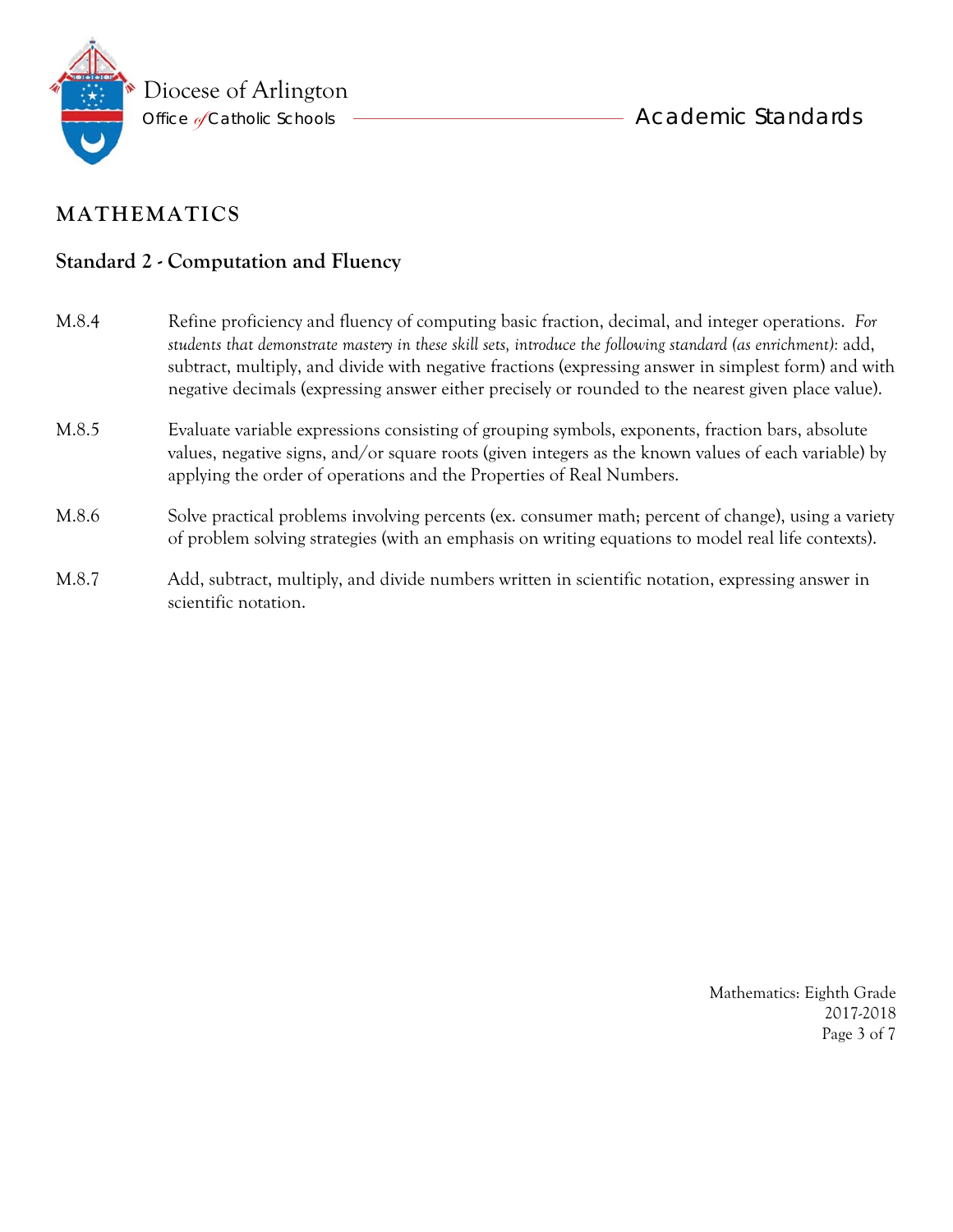

#### **Standard 3 – Measurement**

- M.8.8 Solve real world context problems involving unit conversion within or between customary and metric systems and/or estimation of measurements (length/distance, mass/weight, capacity/volume, area, surface area, temperature, time, angle, rates).
- M.8.9 Find, justify, and apply reasonable indirect measurements of an object or event using measuring tools, formulas, and/or proportional reasoning (ex: the approximate height of an object too tall to directly measure; the approximate perimeter, area, surface area, or volume of a real object; the approximate time it would take for you to walk a given distance).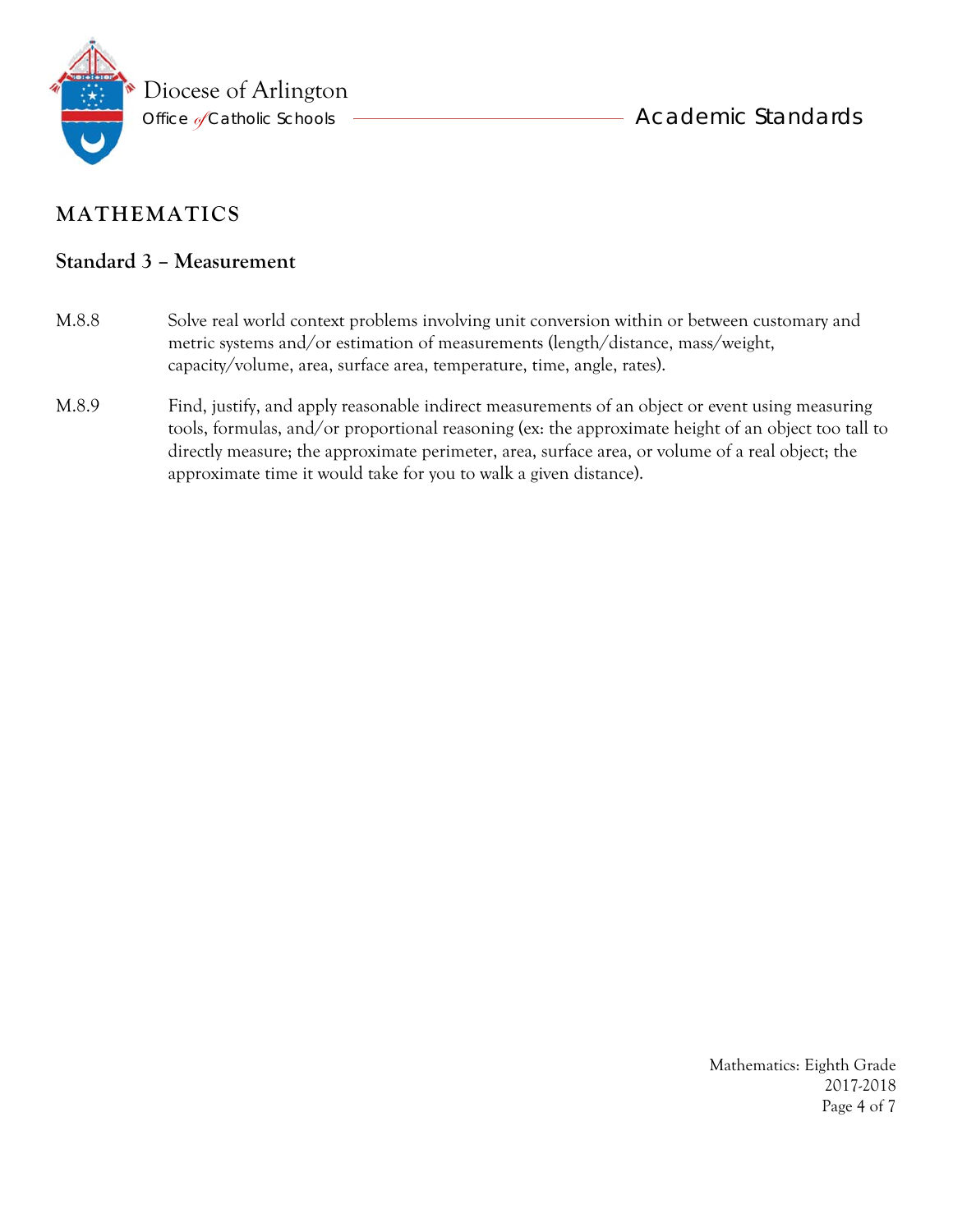

### **Standard 4 - Geometry**

| M.8.10 | Use and apply the Pythagorean Theorem to solve for missing side lengths of a right triangle,<br>written in either simplest radical form or rounded to the nearest given place value (ex. finding the<br>distance between any two points on the coordinate plane; converting between the height and slant<br>height of a pyramid or cone). |
|--------|-------------------------------------------------------------------------------------------------------------------------------------------------------------------------------------------------------------------------------------------------------------------------------------------------------------------------------------------|
| M.8.11 | Determine or apply coordinate notation to describe or graph a transformation of ordered pairs or<br>polygons on the coordinate plane [translations; reflections over the x-axis and y-axis; 90 or 180<br>rotations with center $(0, 0)$ ; dilations of positive scale factors with center $(0, 0)$ ].                                     |
| M.8.12 | Classify regular polygons and determine their individual angle measurements and sum of angle<br>measurements, with an emphasis on investigating and applying the formulas to find measurement<br>of any polygon's angle or sum of angle measurements [i.e. $180(n - 2)/n$ or $180(n - 2)$ ].                                              |
| M.8.13 | Identify and construct a three-dimensional model, given the top, side, and front views; sketch top,<br>side, and front views of a given three-dimensional object.                                                                                                                                                                         |
| M.8.14 | Find the surface area of prisms, cylinders, spheres, pyramids, cones, and compound figures using<br>nets and/or calculating the sum of the area of the faces [approximating for $\pi$ (pi) or writing in $\pi$<br>(pi) notation as necessary]. *                                                                                          |
| M.8.15 | Find the volume of prisms, cylinders, spheres, pyramids, cones, and compound figures<br>[approximating for $\pi$ (pi)]. *                                                                                                                                                                                                                 |

**\*N.B. Calculators and formula sheets can be used at discretion of the teacher, but note that neither can be used by students on exemption exams. OCS recommends that calculators and formula sheets only be used as a supplement to check work.** 

> Mathematics: Eighth Grade 2017-2018 Page 5 of 7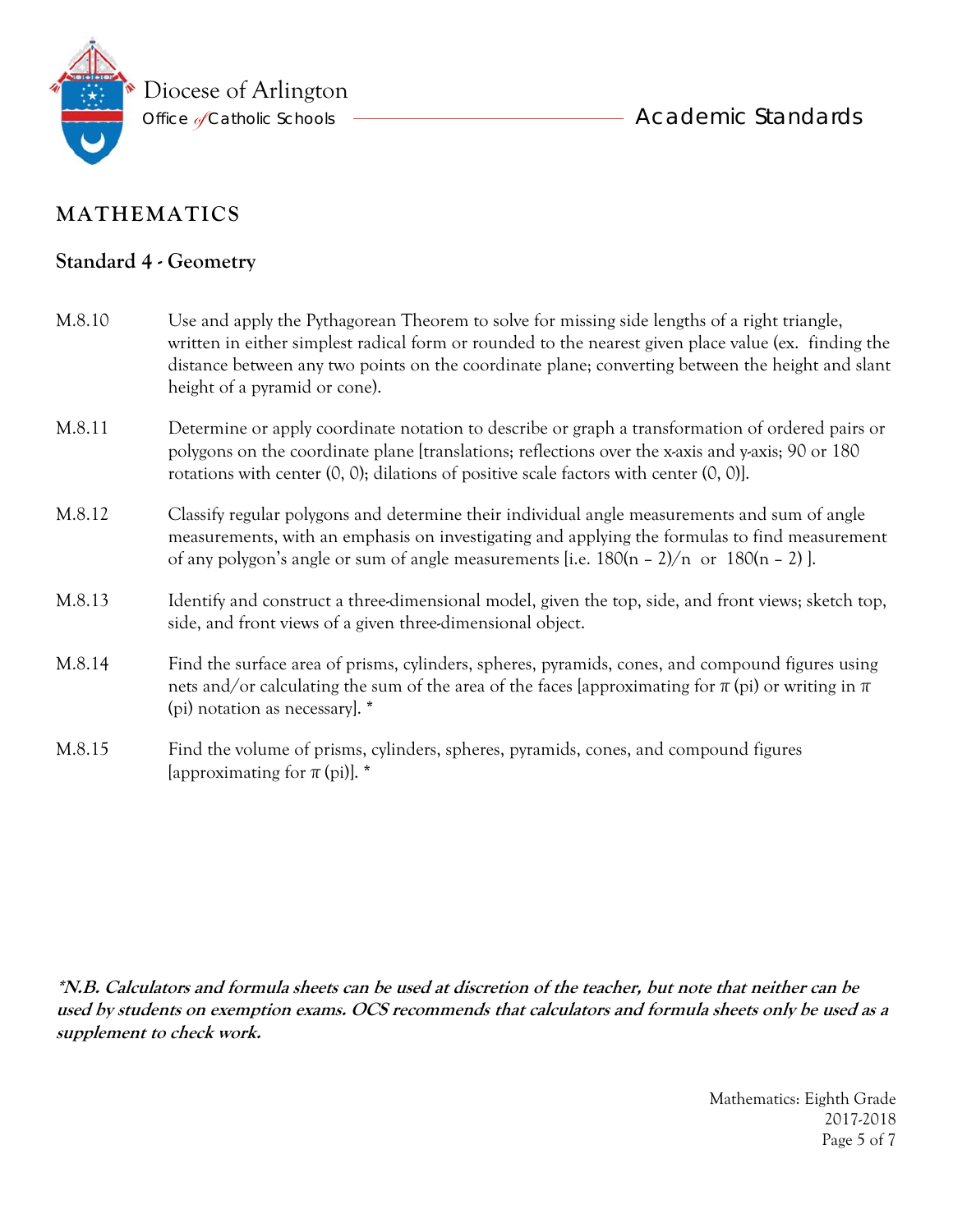

### **Standard 5 - Data Analysis and Probability**

- M.8.16 Identify and find the probability of opposite, mutually exclusive, overlapping, independent and dependent events as fractions and percents.
- M.8.17 Determine one or more missing data values from a set of data given its mean, median, mode, and/or range, including real world context (ex. Find the score a student must earn on their next test to earn an A for their total grade).
- M.8.18 Collect, display, and analyze data in scatter plots (on a coordinate plane) [ex. correlation (positive, negative, none); estimate and sketch the line of best fit for the data represented in a scatter plot].

Mathematics: Eighth Grade 2017-2018 Page 6 of 7